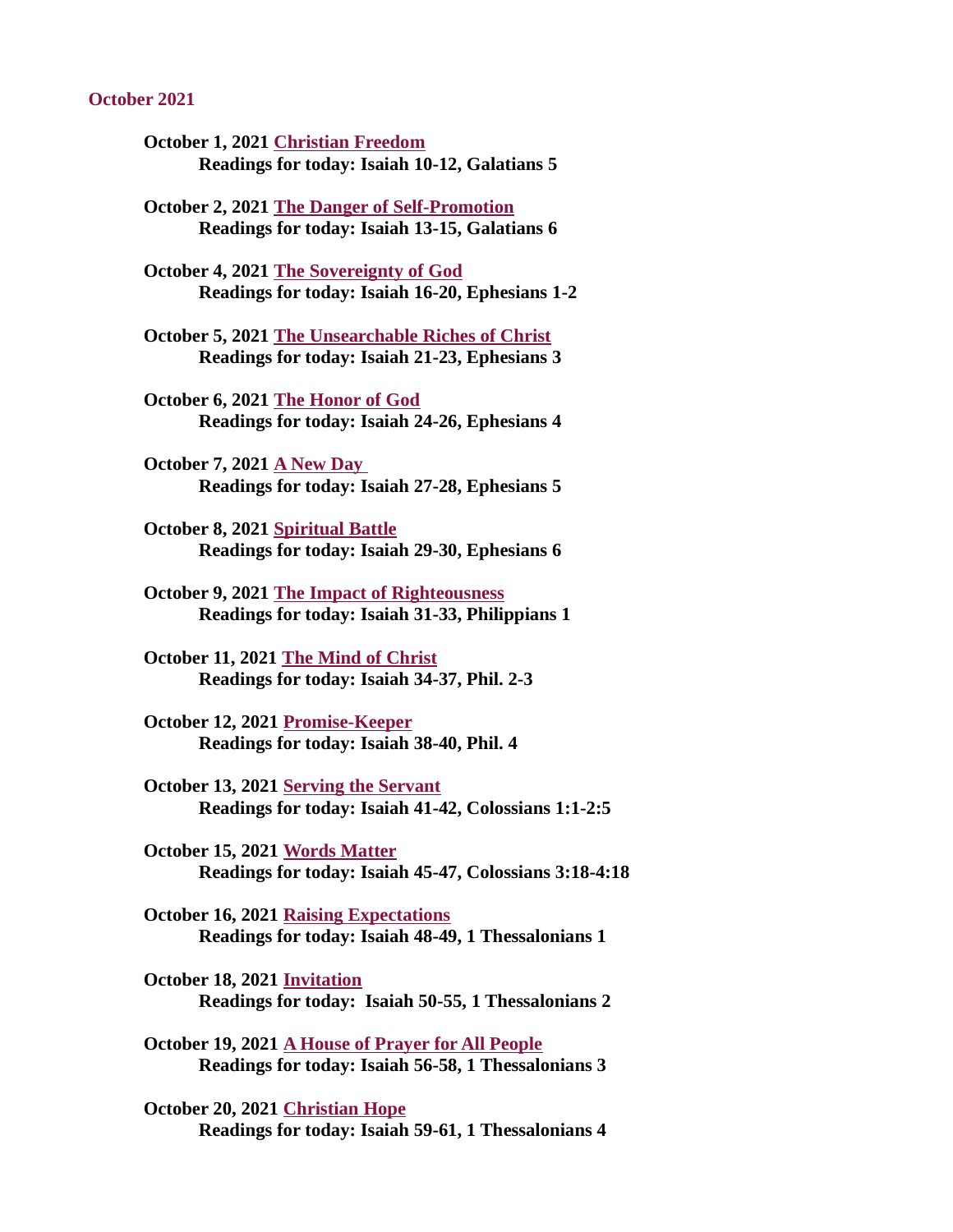October 21, 2021 Potter's Hand [Readings for today: Isaiah 62-64, 1 Thessalonians 5](#page-30-0)

October 22, 2021 With God's Help [Readings for today: Isaiah 65-66, 2 Thessalonians 1](#page-32-0)

October 23, 2021 Broken Wells [Readings for today: Jeremiah 1-2, 2 Thessalonians 2](#page-34-0)

October 25, 2021 The Pain of God [Readings for today: Jeremiah 3-7, 2 Thessalonians 3, 1 Timothy 1](#page-36-0)

October 26, 2021 Truth [Readings for today: Jeremiah 8-9, 1 Timothy 2](#page-38-0)

[October 27, 2021 Keep the Main Thing the Main Thing](#page-40-0) Readings for today: Jeremiah 10-11, 1 Timothy 3

October 28, 2021 COVID Fatigue [Readings for today: Jeremiah 12-13, 1 Timothy 4](#page-42-0)

October 29, 2021 Discouragement [Readings for today: Jeremiah 14-16, 1 Timothy 5, 6:2](#page-44-0)

October 30, 2021 Follow Your Heart? [Readings for today: Jeremiah 17-19, 1 Timothy 6:2-21](#page-46-0)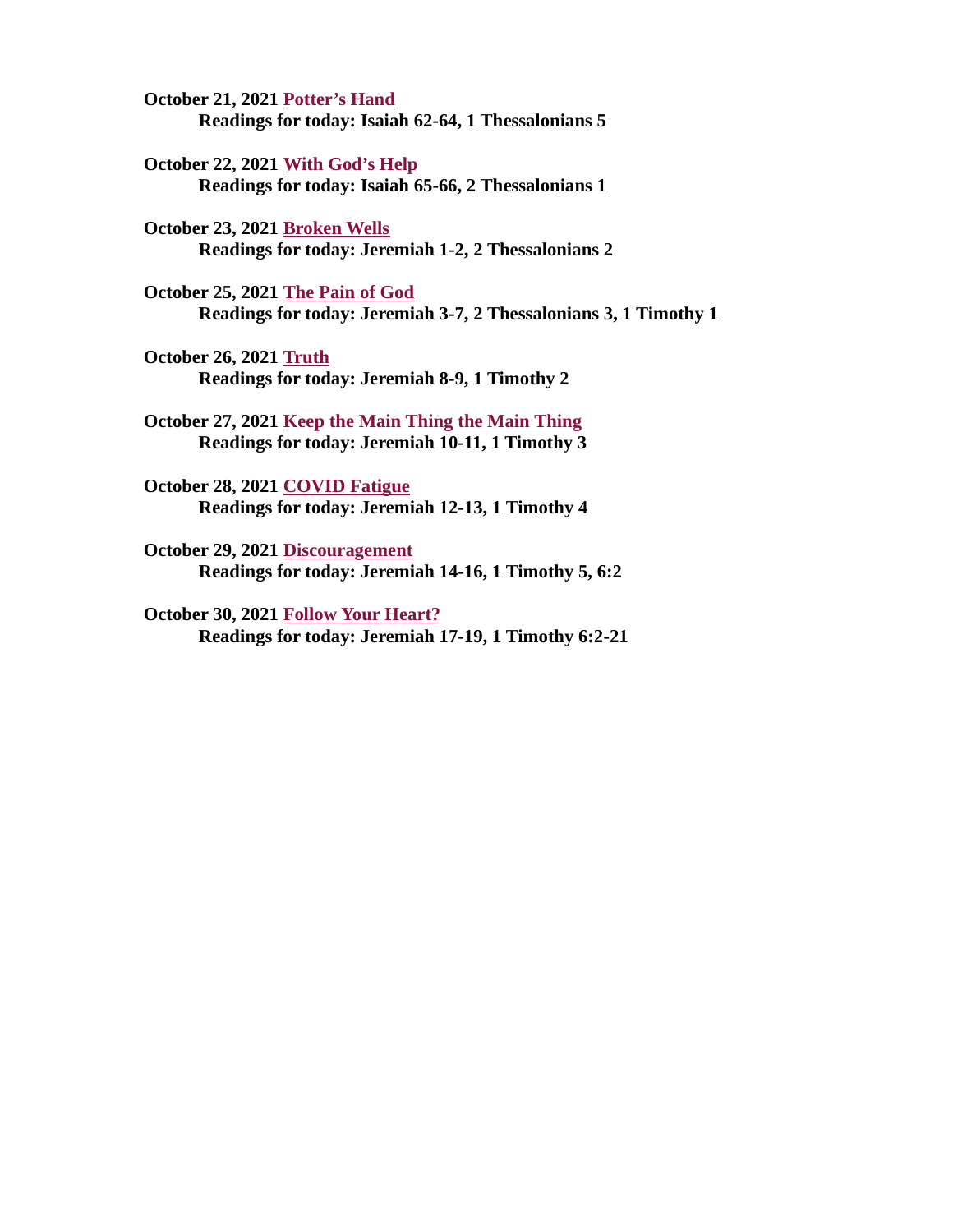## October 1, 2021 Christian Freedom

<span id="page-2-0"></span>Readings for toda[y: Isaiah 10-12, Galatians 5](https://www.biblegateway.com/passage/?search=Isaiah+10-12%2C+Galatians+5&version=ESV)

Galatians is the manifesto for Christian freedom. The freedom we have in Christ. The freedom Christ won for us on the cross. Without Jesus, we are enslaved. Enslaved to our sinful desires. Enslaved to our corrupt thoughts and feelings. Enslaved to the ways of this world. Enslaved by the enemy of this world. It's why when we look at the world around us, we see such pain. It's why human beings are often so hurtful. So abusive. So evil. It's why man's inhumanity to man often knows no boundaries. Paul knew this. He had experienced this. Before Christ set him free, he was enslaved to his own passions and desires. He persecuted the church. Celebrated their pain and suffering. Rejoiced in their deaths. He relentlessly pursued them. Chased them down. Drug them from their homes and families. He was the chief of sinners. But then Christ came into his life and he was set free. So this freedom of which he speaks is not an abstract concept for him. It is something he experienced deeply, viscerally, and powerfully.

It's why he's so concerned for his Galatian friends. He is in anguish over what is happening to them. Having been set free by Christ, they are submitting themselves again to the yoke of slavery. Having begun so well in the Spirit, they are again seeking to ground their identity in something other than Jesus. Having been saved by grace through the gift of faith, they are now turning to their own work for justification. How often do we make the same mistake as Christians?

So how can we guard our hearts and minds from falling into this trap? Paul lays it out for us in the readings for today. "For freedom Christ has set us free; stand firm therefore, and do not submit again to a yoke of slavery." (Galatians 5:1) A great verse to memorize and meditate on. A great verse to remind yourself of when you start to feel the pull of temptation. A great verse to cling to when you feel trapped or defeated or depressed or anxious or afraid. You have been set free! Christ has accomplished all you need! Simply stand in this freedom. Rest in this freedom. Trust this freedom and do not return to the old ways of slavery.

"For you were called to freedom, brothers and sisters. Only do not use your freedom as an opportunity for the flesh, but through love serve one another." (Galatians 5:13) Our world doesn't understand true freedom. The freedom it offers is an unfettered freedom. A freedom without boundaries. A freedom without restraint. A freedom centered ultimately on the gratification of our own selfish desires. This is not Christian freedom, friends! It is a lie from the pit of hell! It is the path back into slavery! Christian freedom results in service to God and to one another. Christian freedom means offering our lives back to God and to His people. It is a freedom constrained by love. A freedom bounded by grace. A freedom fettered by faith in the Son of God who gave Himself up for us. This is the freedom we were called to in Christ.

And we gain this freedom as we walk by the Spirit. "But I say, walk by the Spirit, and you will not gratify the desires of the flesh." (Galatians 5:16) As we surrender our lives to the Spirit and His sanctifying work, we will not gratify the desires of the sinful nature. We will stand firm and resist the yoke of slavery. We will refuse to go back to the old ways of living. "If we live by the Spirit, let us also keep in step with the Spirit." (Galatians 5:25) As we keep in step with Spirit - through daily prayer and Bible study and weekly worship with God's people - we will find our lives being transformed. Our awareness of the depth and the breadth of the freedom we have in Christ will grow. Our experience of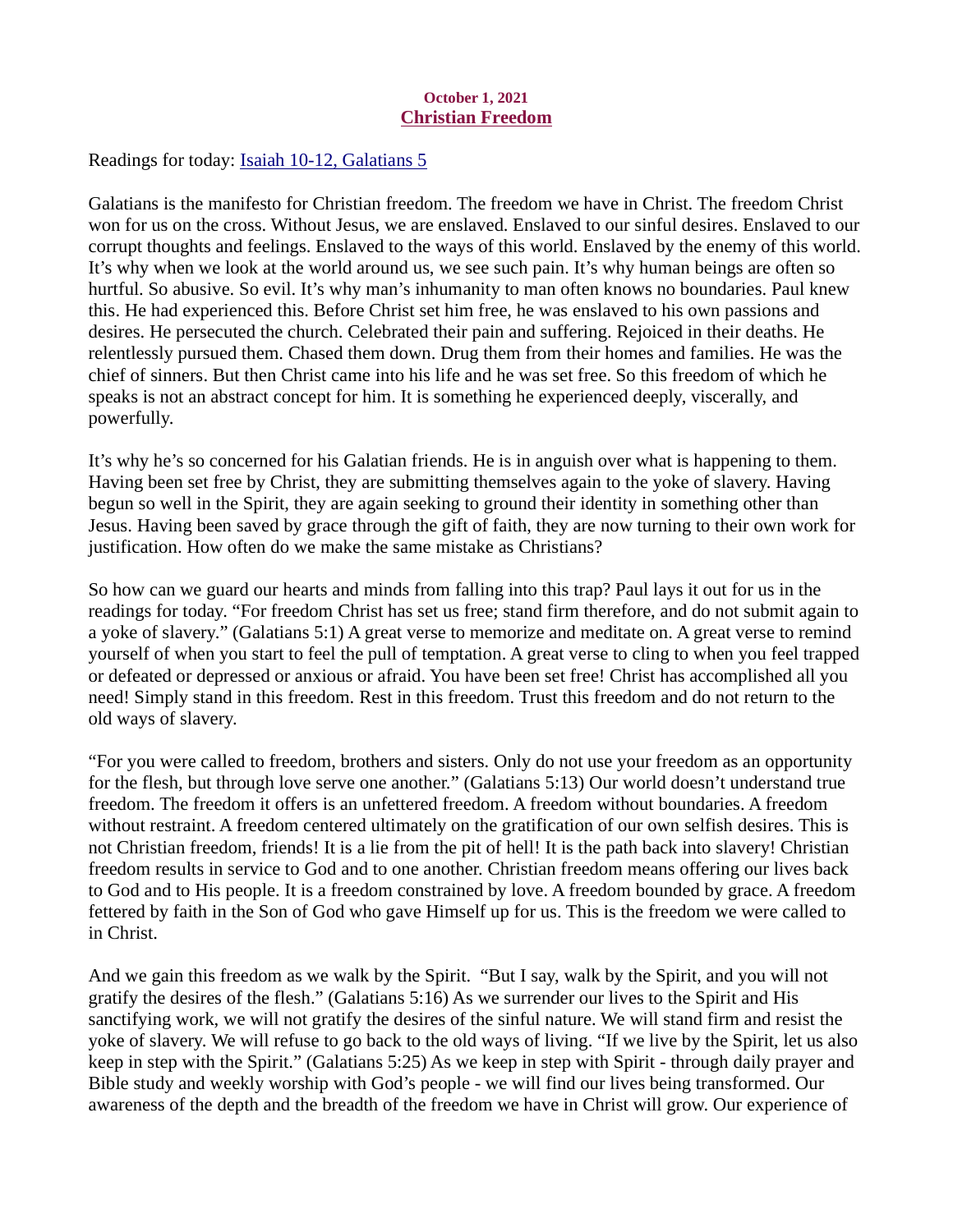God's presence will deepen. Our desire to love and serve both God and His people will increase. This is what Paul hopes and prays for his Galatian friends and it is my prayer for all of us as well.

Readings for tomorrow: Isaiah 13-15, Galatians 6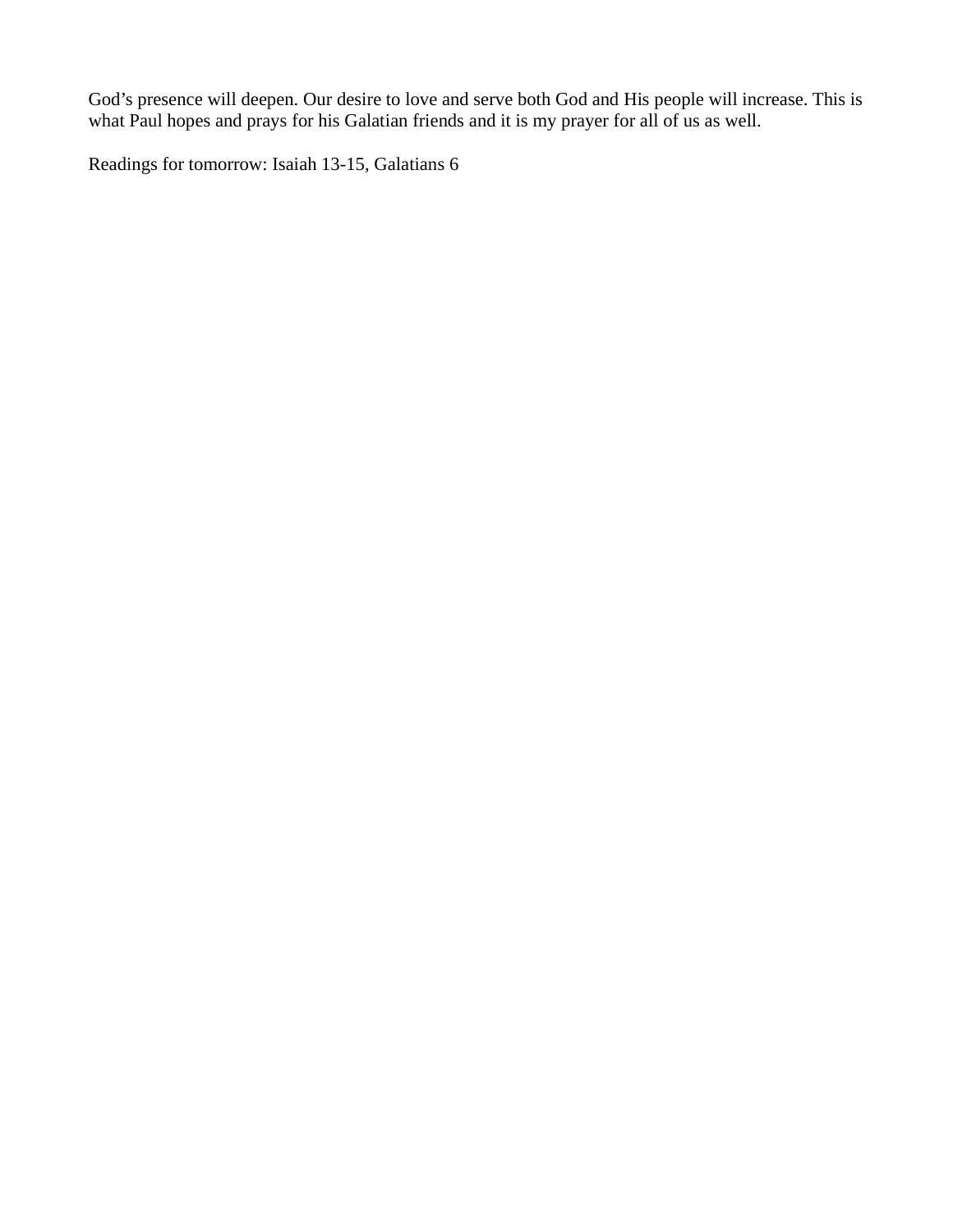#### October 2, 2021 The Danger of Self-Promotion

<span id="page-4-0"></span>Readings for today: **Isaiah 13-15**, Galatians 6

There may not be anything more dangerous to our mental health than self-promotion. Recently, Facebook completed an internal study of the impact of Instagram especially on teenage girls. The results were not good. 1 in 5 girls reported Instagram makes them feel worse about themselves. 32.4% of them reported Instagram made them feel worse about their bodies specifically. Significant percentages reported increased rates of anxiety and depression as well. This squares with an earlier finding in Britain that measured the impact of mental health across all social media platforms. All of them reported similar increases in rates of anxiety, depression, and even physical illness. The greater the usage, the greater the impact. So here's the big question…why? What is it about social media that drives us to despair? Social media is literally designed to create a self-reinforcing feedback loop. It activates the brain's "reward" center by releasing dopamine with every "like" or "follow" or engagement. As such, it becomes addictive and like all addictions, you rapidly reach the point of diminishing returns. Simply put, you find yourself craving more and needing more to get the same dopamine effect. The results of the study show that - consciously or subconsciously - people are using social media to boost their self-esteem. Polish their self-image. Promote themselves and their accomplishments. They do this to create a greater sense of belonging in their social circle. When their posts receive a lot of attention, the pleasure centers in their brain fire up. Dopamine is released. They feel great. When their posts go unnoticed or are seemingly ignored, the pleasure centers of their brains remain dormant. Dopamine is not released. And just like any addict, when they are denied what they crave, they grow anxious and depressed.

This is not a new problem. Human beings have been struggling with this issue from the beginning. There is something innate within us that craves attention. We long to be recognized. Long to be loved and admired and respected. Call it pride. Call it arrogance. Call it the "idol of Self." It is rooted deep within our sinful nature and it is impossible to resist. We see a great example of it from our reading today in Isaiah. "How you are fallen from heaven, O Day Star, son of Dawn! How you are cut down to the ground, you who laid the nations low! You said in your heart, 'I will ascend to heaven; above the stars of God I will set my throne on high; I will sit on the mount of assembly in the far reaches of the north; I will ascend above the heights of the clouds; I will make myself like the Most High.' But you are brought down to Sheol, to the far reaches of the pit. Those who see you will stare at you and ponder over you: 'Is this the man who made the earth tremble, who shook kingdoms, who made the world like a desert and overthrew its cities, who did not let his prisoners go home?' All the kings of the nations lie in glory, each in his own tomb; but you are cast out, away from your grave, like a loathed branch, clothed with the slain, those pierced by the sword, who go down to the stones of the pit, like a dead body trampled underfoot. You will not be joined with them in burial, because you have destroyed your land, you have slain your people." (Isaiah 14:12-20)

Traditionally, we believe this passage has a double-meaning. In human terms, it refers to the Babylonian king. The man who set himself up as ruler of the world. The man who believed himself to be greater than any human or god. He set up images of himself. He demanded to be worshipped. He clearly attempted to claim a position that was not his own. In spiritual terms, we also see this as a reference to Satan. Lucifer. The devil. An angel who once lived with God in glory but fell through pride and arrogance as he sought to usurp God's throne. Regardless of what interpretive stance you hold and it is possible to believe both - they end with the same result. Those who exalt themselves are brought low. Those who promote themselves are cast down. Those who seek to raise themselves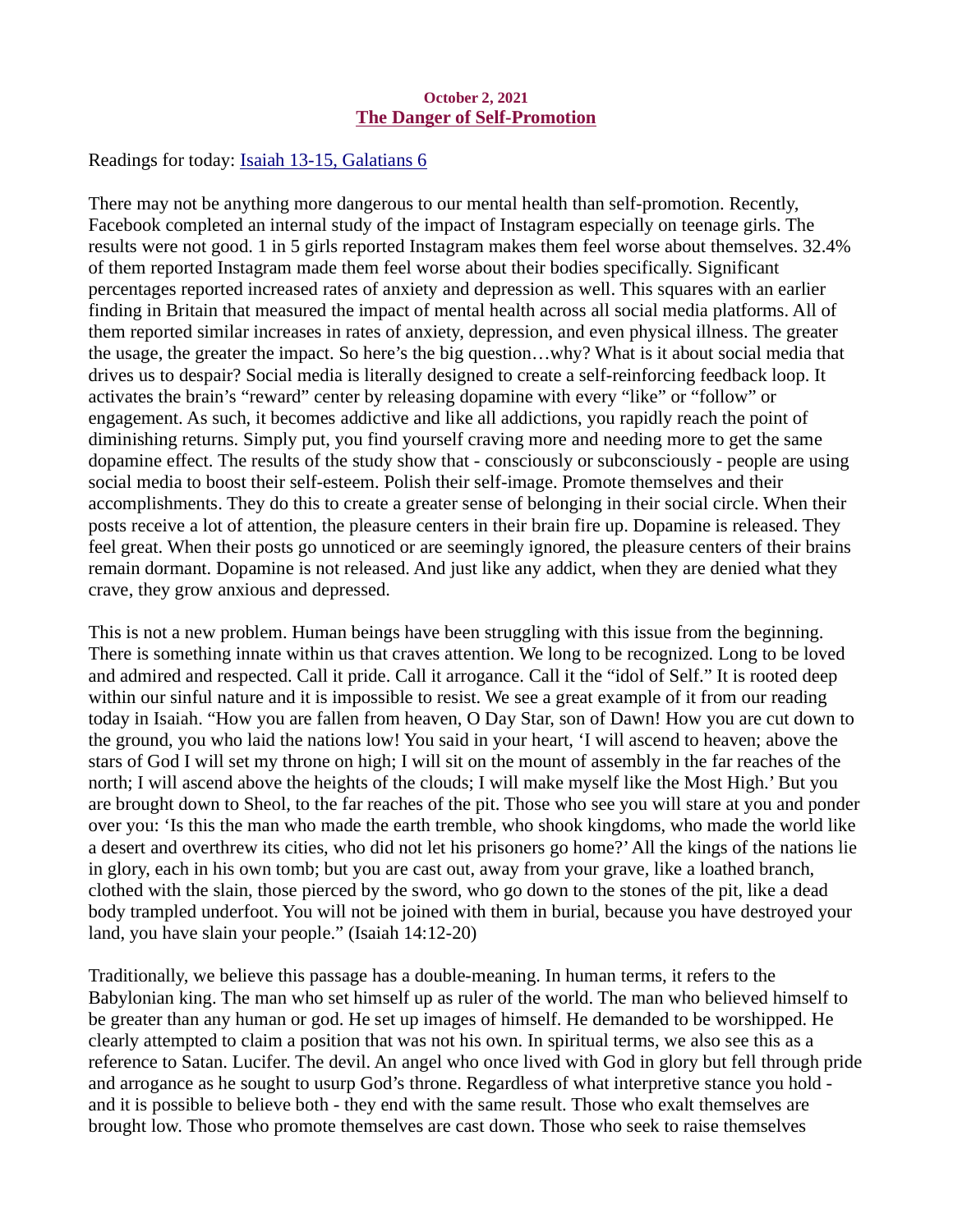through pride and arrogance to a lofty status end up falling on their faces. They become the subject of derision. They are quickly cast aside and forgotten.

We see it in our own world all the time. How many celebrities rise and fall? How many social influencers come and go? How many politicians get their fifteen minutes of fame? Those with any kind of staying power often have to resort to greater and greater acts of self-promotion in order to remain relevant. They become attention-seekers in order not to be forgotten. It's shameless and often borders on the absurd. By the way, I see the same thing happening with pastors. The pursuit of platform and performance and self-promotion over faithfulness and a long obedience in the same direction. It's why so many fall into sin. It's why so many fall into temptation. They are driven to create content. Driven to create a buzz. Driven by their success to create greater success. All defined by numbers reached. Butts in the seats. Online views. Books published. Conferences invited to. You name it. They become an industry unto themselves. But such fame is fleeting. Such attention is not good for the soul. The pressure to perform is too much which is why so many crater at the end.

So what's the answer? I think the Apostle Paul sums it up well, "But far be it from me to boast except in the cross of our Lord Jesus Christ, by which the world has been crucified to me, and I to the world." (Galatians 6:14) The only Person we should be platforming is Jesus. His is the only name under heaven by which we might be saved and therefore His is the only Name we should be promoting to the world. A famous saint once said, "Preach the gospel, die, and be forgotten." That sounds about right to me. At the end of the day…if my life is to count for anything…may it be because I pointed people beyond myself to Jesus.

Readings for tomorrow: None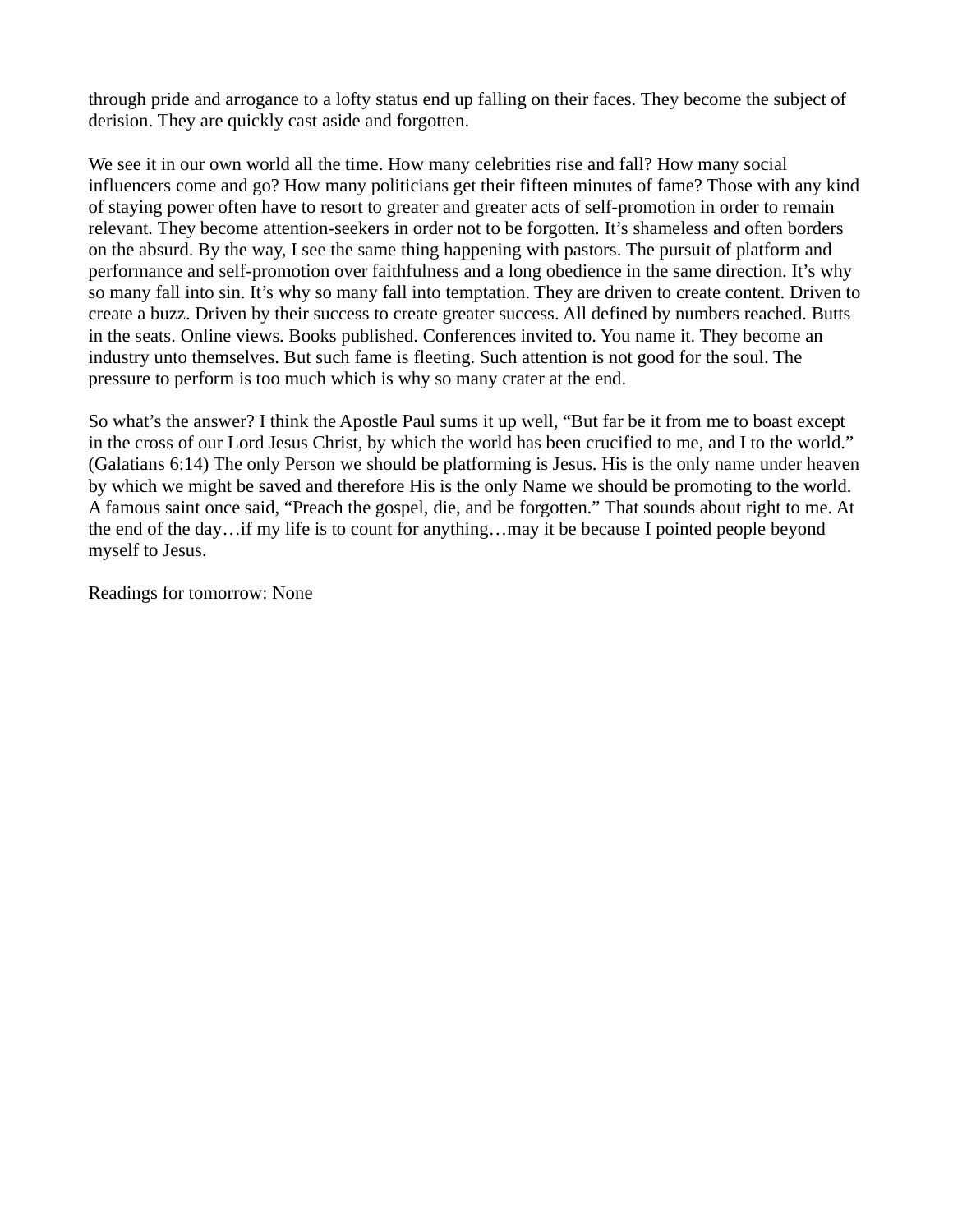## October 4, 2021 The Sovereignty of God

<span id="page-6-0"></span>Readings for today[: Isaiah 16-20, Ephesians 1-2](https://www.biblegateway.com/passage/?search=Isaiah+16-20%2C+Ephesians+1-2&version=ESV)

"For everything there is a season, and a time for every matter under heaven…" (Ecclesiastes 3:1)

I think of this verse every time I read through the prophets. On the one hand, God is bringing His righteous judgment against a people who have forgotten Him. A people who have earned their fate by bringing shame upon themselves and their communities and their nations through their actions. Cush shall be cut off. Egypt shall fall. Babylon will be destroyed. The desert tribes of the Kedar scattered. Not even God's chosen people will be spared as Jerusalem is laid low. At the same time, there are signs of future hope. In a stunning display of grace and mercy, God reaches out to the enemies of His people and draws them close. "And the Lord will make himself known to the Egyptians, and the Egyptians will know the Lord in that day and worship with sacrifice and offering, and they will make vows to the Lord and perform them...In that day there will be a highway from Egypt to Assyria, and Assyria will come into Egypt, and Egypt into Assyria, and the Egyptians will worship with the Assyrians. In that day Israel will be the third with Egypt and Assyria, a blessing in the midst of the earth, whom the Lord of hosts has blessed, saying, "Blessed be Egypt my people, and Assyria the work of my hands, and Israel my inheritance." (Isaiah 19:21, 23-25) There truly is a time for everything under heaven!

One of the keys to understanding and interpreting the prophetic texts is to try to place yourself in Isaiah's shoes. He is the court prophet. A godly politician. A man who is familiar with world events. He speaks to kings and princes and the rulers of his day. He knows the intricate plans they've laid. He knows the complex challenges they face. He knows the struggles and hardships and burdens that come along with leading a nation at a time when one is surrounded by far more powerful neighbors to the north (Assyria), to the east (Babylon), and to the south (Egypt). Israel has always sat at the crossroads of the Middle East. They have served as a highway for invading armies for centuries. And yet, as Isaiah prayerfully ponders all these things, the Holy Spirit opens His eyes. He takes a step back and surveys the ever-shifting political landscape from God's perspective. He begins to see how God is at work orchestrating the course of human events. Sovereignly directing the rise and fall of empires. Bringing all things together in order to accomplish His divine plan.

Now think about our own context. The rise of social media makes us all "court prophets" of a sort. All of us are given total access (seemingly) to the best laid plans of our political leaders. As we watch certain events unfold, we are confronted with the complex challenges of a globally connected world. If Twitter is to be believed, the world is either coming to an end or its best days are ahead. Depending on one's political affiliations, we are in for the best of times or the worst of times. Depending on one's personal convictions and religious/social leanings, our politicians represent the anti-Christ or are being used by God to righteously bring about His will. Would that we would follow Isaiah's example! Take a step back! Prayerfully ponder what over what we are seeing and ask the Holy Spirit for divine wisdom to interpret the signs. God is at work, friends! He is still on His throne! He is orchestrating the course of human events. He is sovereignly directing the rise and fall of human empires. He is bringing all things together in order to accomplish His divine plan. As Christians we should know better than to place our trust in kings or princes or presidents or prime ministers. We should know better than to place our trust in the uncertainty of a free market economy. We should know better than to believe our nation is somehow exempt from the volatility of human history. We should know better than to place our hopes in the next worldwide summit or peace treaty or trade agreement. Instead, we should place our confidence in God alone. Under God, every challenge becomes an opportunity to grow in faith. Every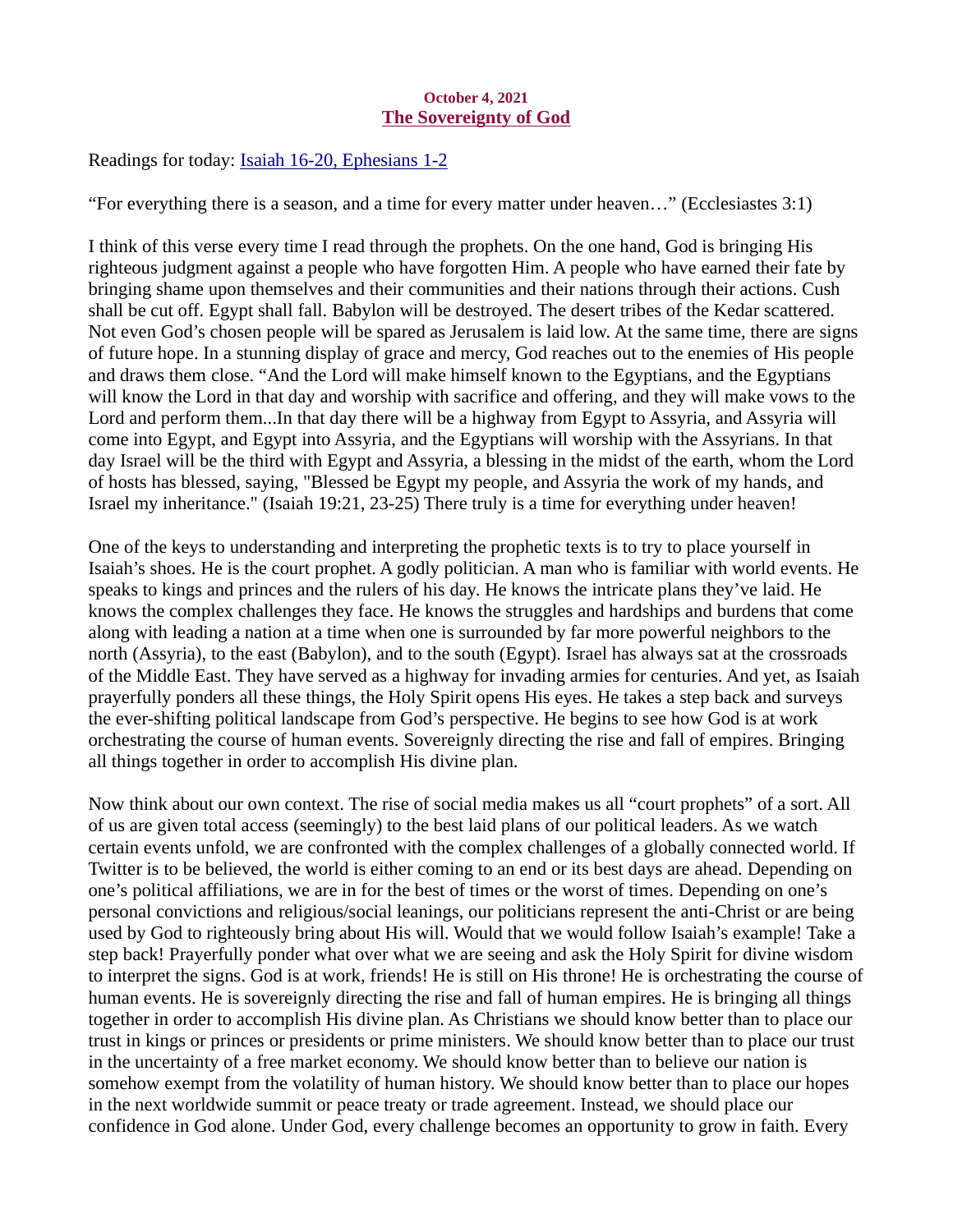crushing disappointment an opportunity to learn more about the sufficiency of grace. Every victory and success an opportunity to praise God and to give thanks.

Readings for tomorrow: Isaiah 21-23, Ephesians 3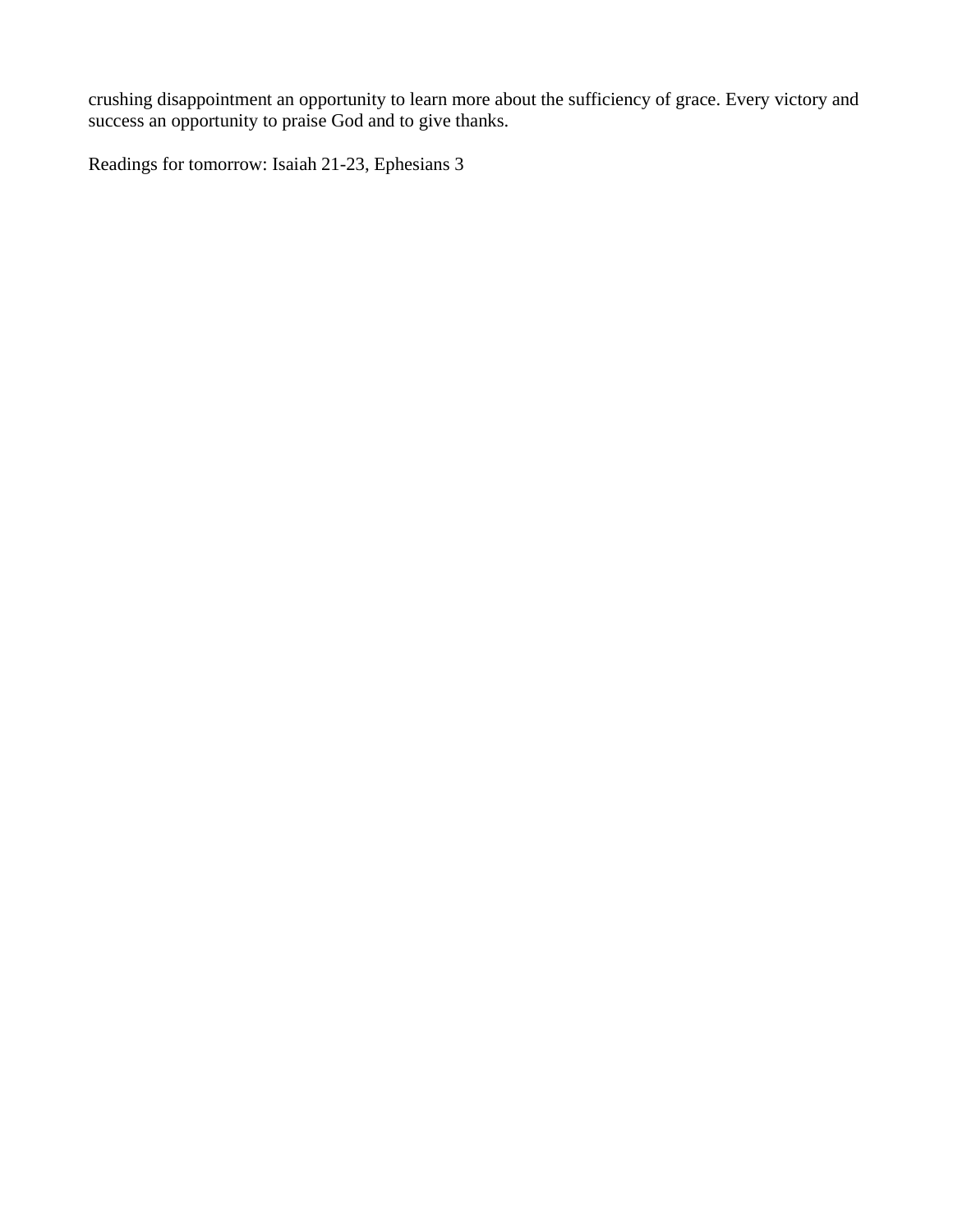### October 5, 2021 The Unsearchable Riches of Christ

<span id="page-8-0"></span>Readings for today[: Isaiah 21-23, Ephesians 3](https://www.biblegateway.com/passage/?search=Isaiah+21-23%2C+Ephesians+3&version=ESV)

One of the most common stumbling blocks to faith is the exclusivity of Christ. Why would God provide only one way to heaven? And why a 1st century Jewish peasant named Jesus? And what happens to all those around the world and throughout history who never get the chance to hear His name? Surely if God desires all to be saved and come to a knowledge of His truth, He would provide as many pathways as possible? All these questions make sense to me. They are questions I've wrestled deeply with myself. But as I dug down, I found myself grappling with an even deeper question. Why would God choose to save us at all? Why would a perfectly holy, righteous, and just God choose to save an imperfect, unholy, and unrighteous people? Why not wipe us out and start the whole project over? This question brought me face to face with the mystery of God's grace. The mystery of God's love. The mystery of Christ which Paul talks about in today's reading out of Ephesians 3.

"This mystery is that the Gentiles are fellow heirs, members of the same body, and partakers of the promise in Christ Jesus through the gospel…" It's tough to overstate how challenging this idea would be to Jewish believers. For generations they had been taught that the Gentiles were beyond the pale. Beyond salvation. Beyond the reach of God's love. For generations they had been taught that they were God's chosen people. They were God's treasured possession. They, among all the nations of the earth, enjoyed God's favor. They wholeheartedly embraced the exclusive nature of their relationship with God and rejected any idea of the universality of His grace. In fact, this was -at least in part - why their leaders had Jesus crucified. They simply couldn't get their minds and hearts around Jesus eating with sinners. Dining with prostitutes. Hanging out with Samaritans and other Gentiles along the way.

Paul was a product of his culture. In fact, if you know anything about his life, he was the standardbearer for the exclusivity of the Jewish faith. So zealous was he for the faith of his ancestors, he persecuted the early church. Dragging followers of Christ from their homes. Throwing them in prison. Even rejoicing in their deaths. But then he met the Risen Christ on the road outside of Damascus and everything changed. He came face to face with the unsearchable riches of Christ. He went eyeball to eyeball with the Lord in all His glory. The grace and love of God that surpasses all human wisdom and knowledge and understanding utterly and completely transformed him from the inside out. Listen to how he describes it…

"To me, though I am the very least of all the saints, this grace was given, to preach to the Gentiles the unsearchable riches of Christ, and to bring to light for everyone what is the plan of the mystery hidden for ages in God, who created all things, so that through the church the manifold wisdom of God might now be made known to the rulers and authorities in the heavenly places, from whom every family in heaven and on earth is named, that according to the riches of his glory he may grant you to be strengthened with power through his Spirit in your inner being, so that Christ may dwell in your hearts through faith—that you, being rooted and grounded in love, may have strength to comprehend with all the saints what is the breadth and length and height and depth, and to know the love of Christ that surpasses knowledge, that you may be filled with all the fullness of God. Now to him who is able to do far more abundantly than all that we ask or think, according to the power at work within us, to him be glory in the church and in Christ Jesus throughout all generations, forever and ever. Amen." (Ephesians 3:6, 8-10, 15-21)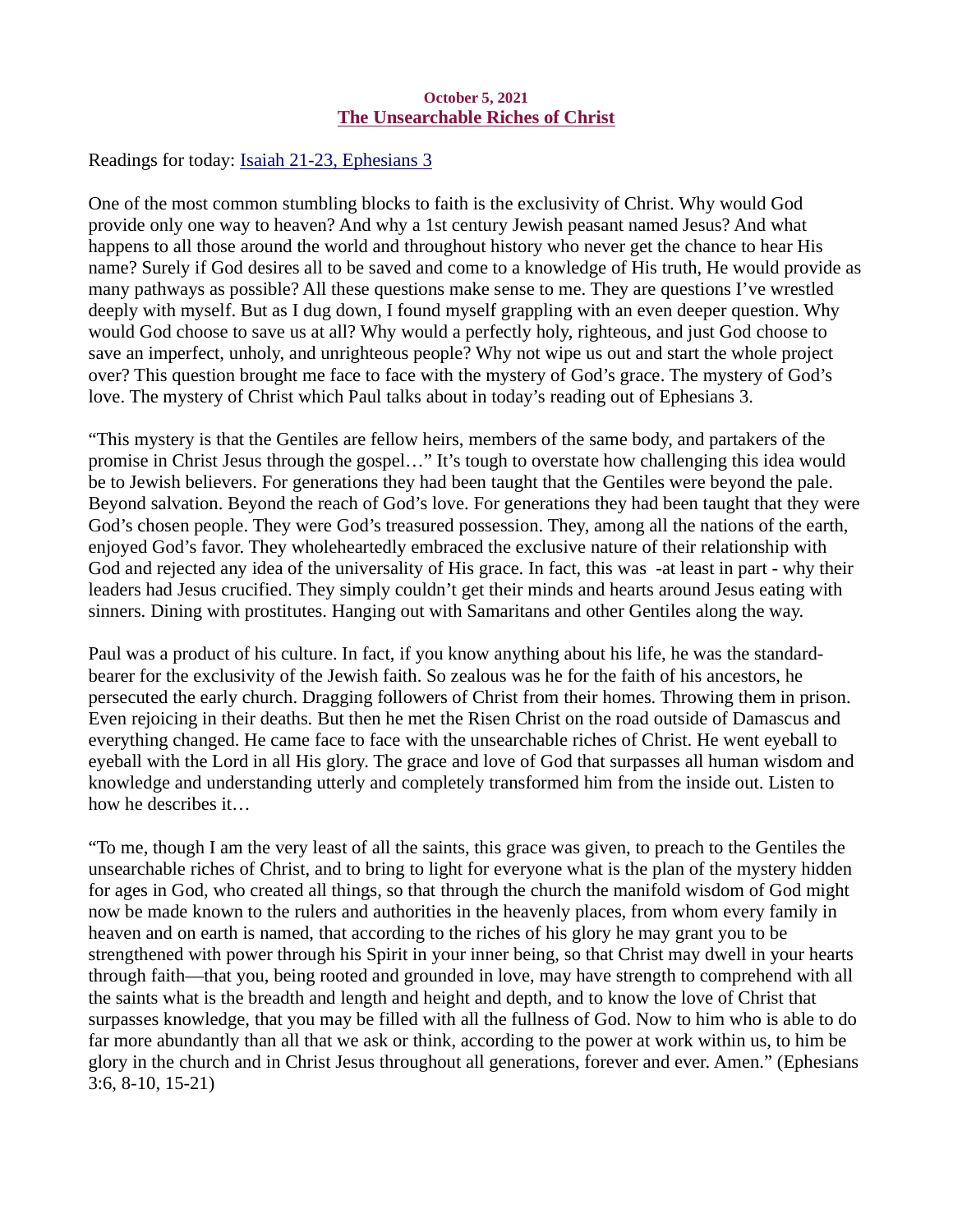So back to my original questions. If you were to ask Paul why God only provided one way to heaven, I think he'd give you a strange look. After all, the mystery he was called to preach was that God had provided a way for everyone to get in. Jew and Gentile alike. No one was left out. If you were to ask Paul why God chose to reveal Himself in this way through a 1st century Jewish peasant named Jesus, I think he'd walk you through all the prophecies of the Old Testament so you could see how this was the fulfillment of God's plan from the beginning. If you were to ask Paul what happens to all those throughout the world and throughout history who never get the chance to hear the name of Jesus, I think you'd see his eyes light up and passion fill his voice as he shared with you the urgency of his mission! The mission to proclaim the good news of the gospel! I think he'd go on to tell you it's why he dedicated his life to planting churches all over the known world so that the gospel could go to the ends of the earth. And I think he'd encourage you to trust the goodness of God. Trust that while Christ can use us as His messengers, He's certainly not bound to us. People come to faith all the time through dreams and visions. I've seen it myself.

Most of all, I think Paul would be confused by our line of questioning. He would wonder why we kept focusing on the exclusivity of Christ when the reality is the opposite. Christ represents the universality of God's saving grace. Jew and Gentile. Male and female. Slave and free. Rich and poor. Black and white and brown. Gay, bi, and straight. Republican and Democrat. Progressive and conservative. You name it. In Christ, we see the breadth and length and height and depth of God's love. A love that breaks down every barrier. A love that crosses every boundary. A love that knows no bounds and has no end. When we embrace Christ, we become rooted and grounded in this love ourselves and bearers of this message of good news to the world.

Readings for tomorrow: Isaiah 24-26, Ephesians 4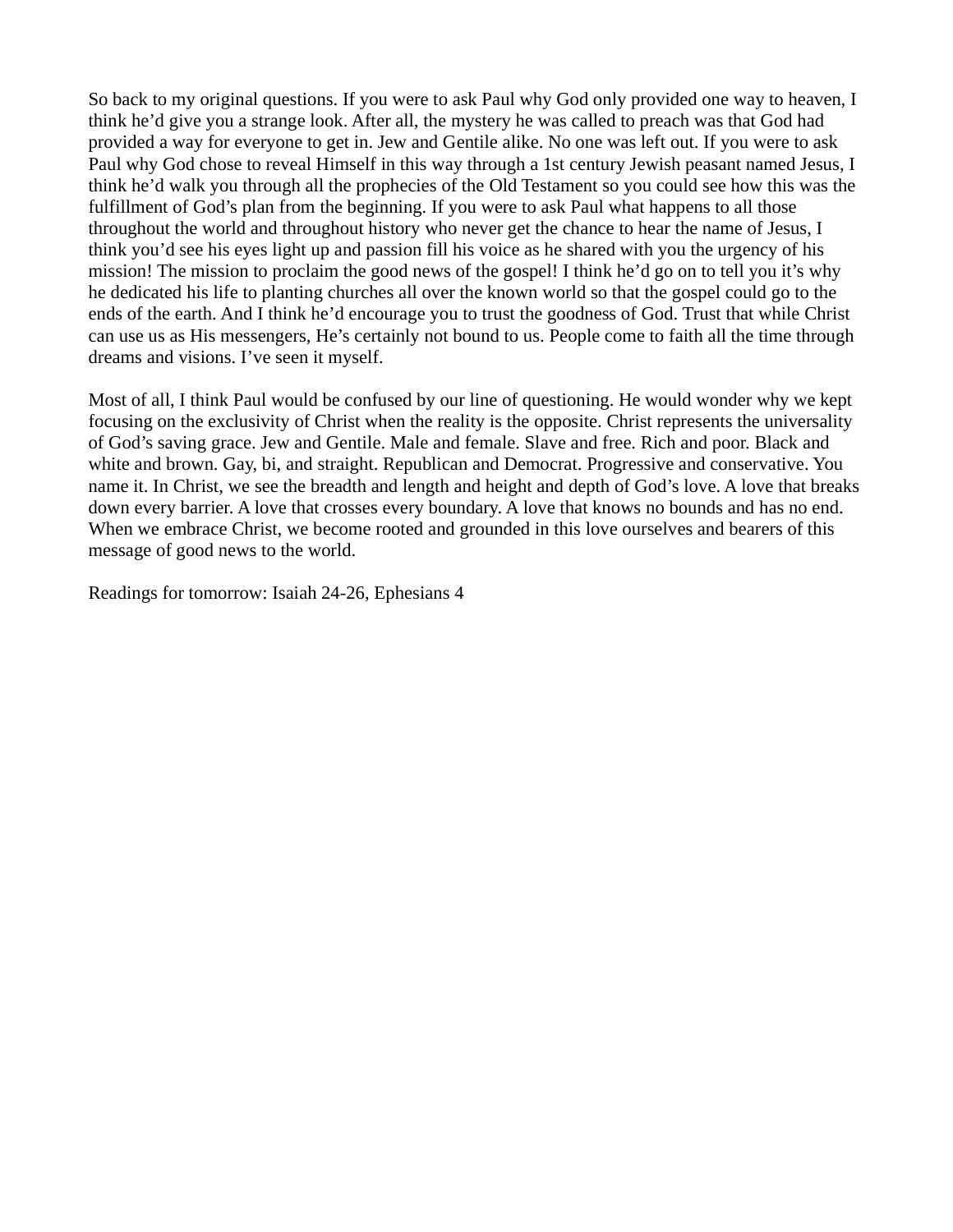## October 6, 2021 The Honor of God

<span id="page-10-0"></span>Readings for toda[y: Isaiah 24-26, Ephesians 4](https://www.biblegateway.com/passage/?search=Isaiah+24-26%2C+Ephesians+4&version=ESV)

As I seek to understand more about the Scriptures, I find myself reading and researching about honor/shame cultures. It helps me not only understand the world of the Bible but also the world of places like Africa where I often minister. Consider this passage I ran across recently in a book titled, Ministering in Honor-Shame Cultures, by Jayson Georges. "The world equates humility with shame and pride with honor. But God inverts this social matrix. Pride ultimately produces shame, and humility is the counterintuitive path to genuine honor." It resonates, does it not? All of us have probably experienced this on a personal level at some point in our lives.

What's true for us as individuals is also true for our families, communities, tribes, even nations. Think about what we read yesterday about Tyre and Sidon. Two of the great commercial trading centers in the ancient near east. What was their sin? Pride. Tyre saw itself as "the bestower of crowns, whose merchants were princes, whose traders were the honored of the earth..." (Isaiah 23:8) Sidon enjoyed tremendous wealth and privilege. "And on many waters your revenue was the grain of Shihor, the harvest of the Nile; you were the merchant of the nations."(Isaiah 23:3) In their pursuit of worldly honor and riches and power, they forgot the Lord. They dishonored God. And they paid the price. "Wail, O ships of Tarshish, for Tyre is laid waste, without house or harbor! Be ashamed, O Sidon, for the sea has spoken..." (Isaiah 23:1, 4)

But it's not just Tyre and Sidon who make this mistake. Isaiah points out that the whole earth has forgotten God. The whole earth pursues wealth and power and honor and glory apart from God. The whole earth seeks to exalt itself rather than humble themselves before their Creator. Therefore, the Lord will bring His righteous judgment. No one shall escape. "Behold, the Lord will empty the earth and make it desolate, and he will twist its surface and scatter its inhabitants. And it shall be, as with the people, so with the priest; as with the slave, so with his master; as with the maid, so with her mistress; as with the buyer, so with the seller; as with the lender, so with the borrower; as with the creditor, so with the debtor. The earth shall be utterly empty and utterly plundered; for the Lord has spoken this word." (Isaiah 24:1-3) And why does the Lord speak such a harsh word? Why does the Lord render such a harsh judgment? Because the Lord is jealous for the glory of His Name. He is jealous for His own honor. He will not rest until the whole earth sings His praises. "They lift up their voices, they sing for joy; over the majesty of the Lord they shout from the west. Therefore in the east give glory to the Lord; in the coastlands of the sea, give glory to the name of the Lord, the God of Israel. From the ends of the earth we hear songs of praise, of glory to the Righteous One." (Isaiah 24:14-16)

Human beings were made for one glorious purpose...to bring honor to their Creator. To enjoy God and to worship Him forever. To praise God for all eternity. This is the great work we were designed for. This is the great work we were made for. And it is to our abiding shame that we neglect this great task and forget our God. It is to our great shame that we "exchange the truth of God for a lie and worship and serve the creature rather than the Creator, who is blessed forever!" (Romans 1:25) We pursue worldly honor and worldly wealth and worldly power to our own destruction. Because we have turned away from God and gone our own way, He has "given us up to a debased mind to do what ought not to be done. We become filled with all manner of unrighteousness, evil, covetousness, malice. They are full of envy, murder, strife, deceit, maliciousness. We are gossips, slanderers, haters of God, insolent, haughty, boastful, inventors of evil, disobedient to parents, foolish, faithless, heartless, ruthless." (Romans 1:28-31) And God simply will not allow such evil to stand. So He brings judgment. He lays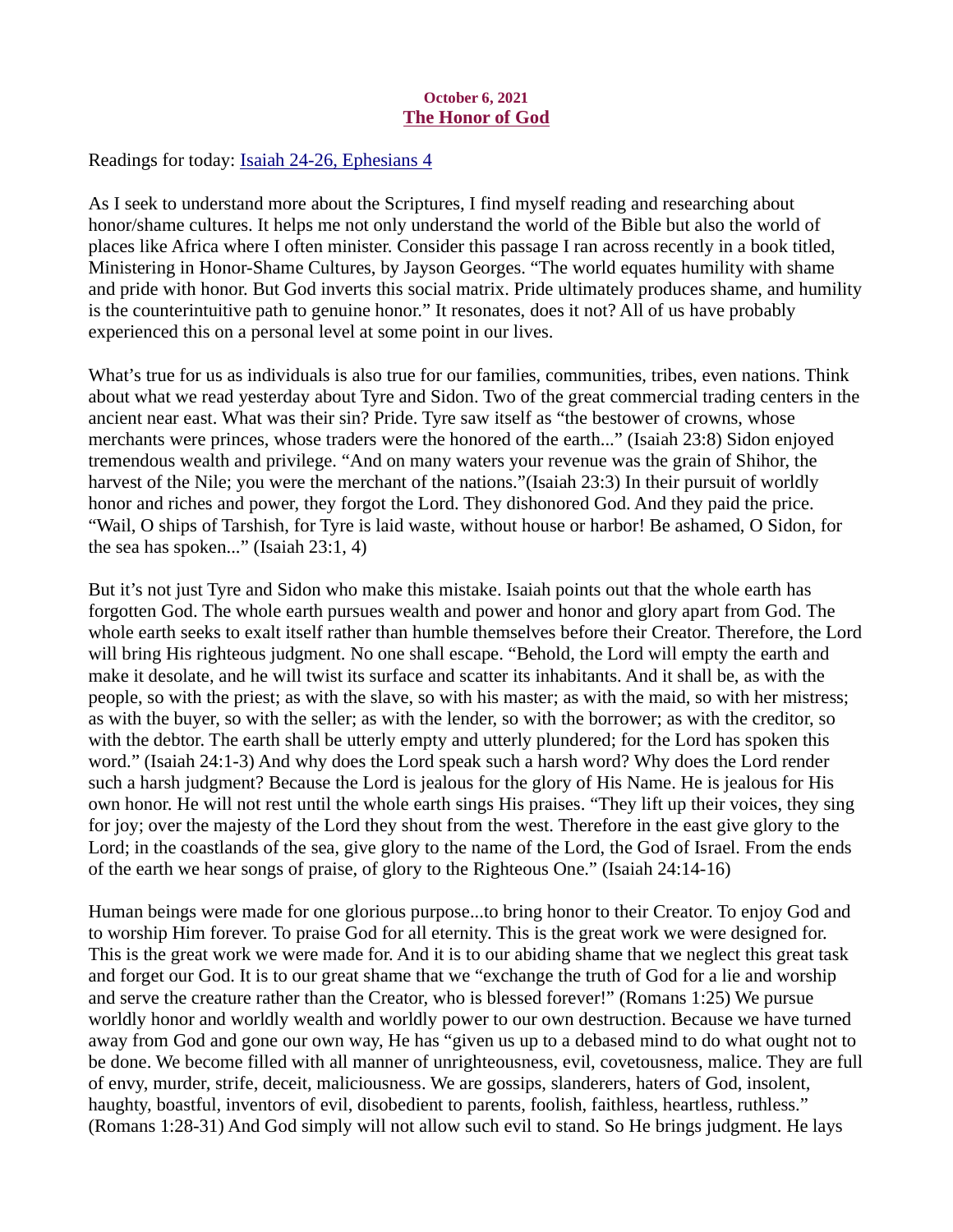low the proud. He shames the arrogant. He dishonors the honored among all the earth. "The Lord of hosts has purposed it, to defile the pompous pride of all glory, to dishonor all the honored of the earth." (Isaiah 23:9)

This is why we must consider carefully the priorities of our lives. Why do we do the things we do? What drives us? What gives us purpose and fulfillment? Are we truly seeking to honor God in all we say and do? Or are we trying to steal a bit of that honor for ourselves? Are we truly seeking to glorify God in our homes, neighborhoods, schools, and places of work? Or these just means we are using to justify our own ends? Prayerfully consider these things, friends! Be honest with yourself! Get real! And then humble yourself before God lest you fall under His judgment.

Readings for tomorrow: Isaiah 27-28, Ephesians 5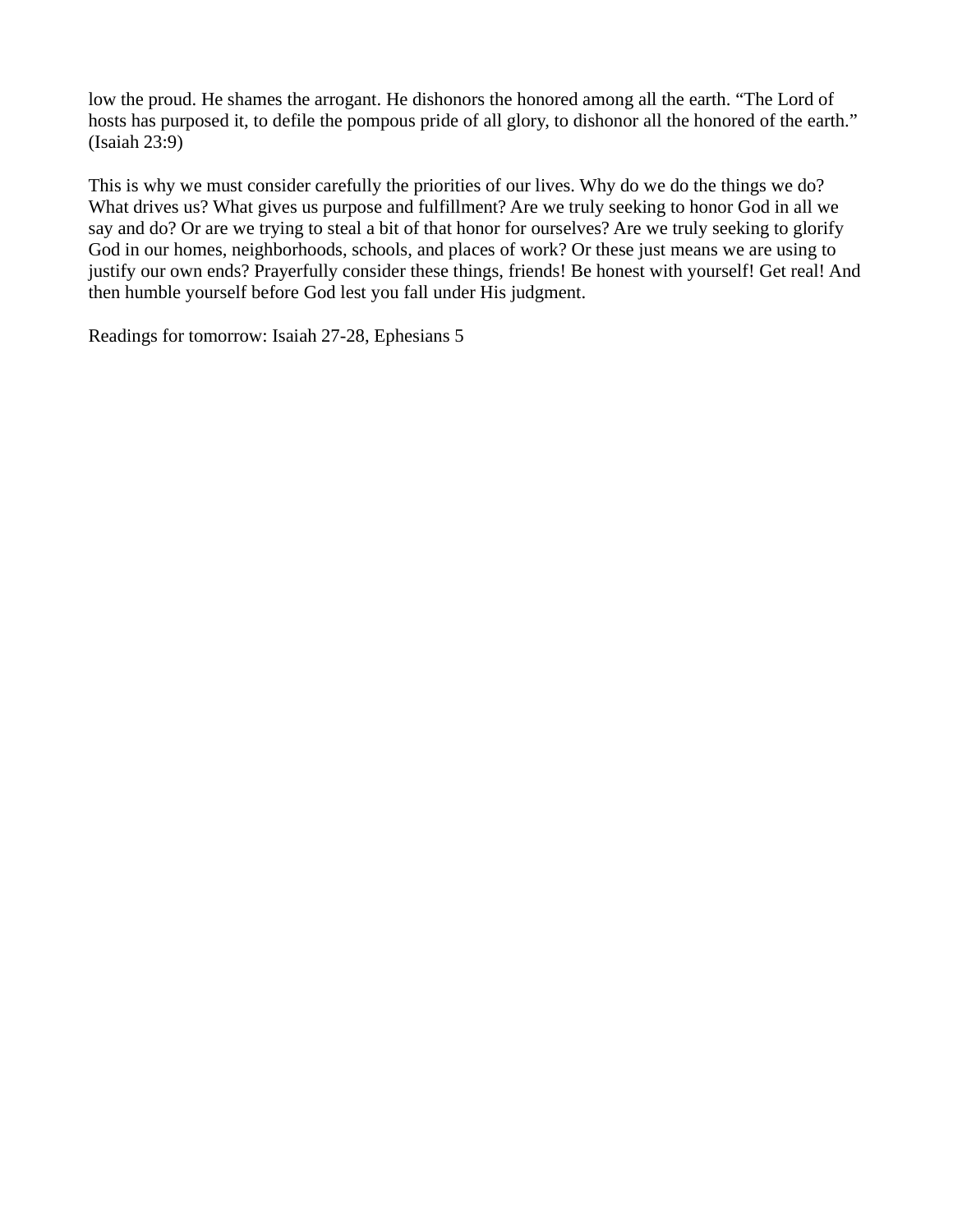# October 7, 2021 A New Day

<span id="page-12-0"></span>Readings for today: [Isaiah 27-28, Ephesians 5](https://www.biblegateway.com/passage/?search=Isaiah+27-28%2C+Ephesians+5&version=ESV)

"In that day..."

The Lord will punish and slay Leviathan

The Lord will plant His vineyard

Israel will blossom and bear fruit

The Lord will gather all His people from where they have been exiled back home to Jerusalem

The Lord will be a crown of glory to His people

The Lord will restore justice to the land

These are just a few of the promises gleaned from the reading today. God acting on behalf of His people. God bringing mercy out of judgment. Peace out of conflict. Honor out of shame. God not passing over the iniquity of His people or allowing sin and shame to pass but instead purifying His people through righteous judgment and holy discipline that He might restore them once again.

The heart of the reading for me today is Isaiah 28:15-18. Here God confronts His people with a powerful Word. "Because you have said, "We have made a covenant with death, and with Sheol we have an agreement, when the overwhelming whip passes through it will not come to us, for we have made lies our refuge, and in falsehood we have taken shelter..." I think about our own culture. The covenant we too have made with death. Abortion on demand. Suicide. Euthanasia. I think about the lies we believe. Our seeming inability to sift through what's true and false. Our tendency to naively accept whatever fits our ideological worldview rather than pursue honesty and transparency. I grieve our propensity towards violence. School shootings. Racially-motivated hate crimes. Sexual abuse. I grieve our morbid fascination with self-destruction. Legalization of marijuana and other harmful substances. Addiction to opioids and other pain-killers. All in an attempt to numb our pain. I grieve the fact that we continue to seek refuge in the lies we tell ourselves and in the falsehoods we cling to at all costs. If I were not a Christian, I would despair.

But then I read these words, "Therefore thus says the Lord God, "Behold, I am the one who has laid as a foundation in Zion, a stone, a tested stone, a precious cornerstone, of a sure foundation: 'Whoever believes will not be in haste.' And I will make justice the line, and righteousness the plumb line; and hail will sweep away the refuge of lies, and waters will overwhelm the shelter. Then your covenant with death will be annulled, and your agreement with Sheol will not stand..." Once again, I am overwhelmed. God does what I cannot do. God does what we cannot do. God does what no government or business or church or non-profit agency - no matter how pure and righteous their motives - can do! He annulls the covenant we made with death! He sets aside our agreement with Sheol! He lays a foundation in Zion. A sure foundation built on tested and precious stone on which we can build our lives! He doesn't ask us to rescue ourselves. He doesn't ask us to clean up our act. He doesn't expect us to find a way out of the mess we've made. He simply steps in. He restores justice. He restores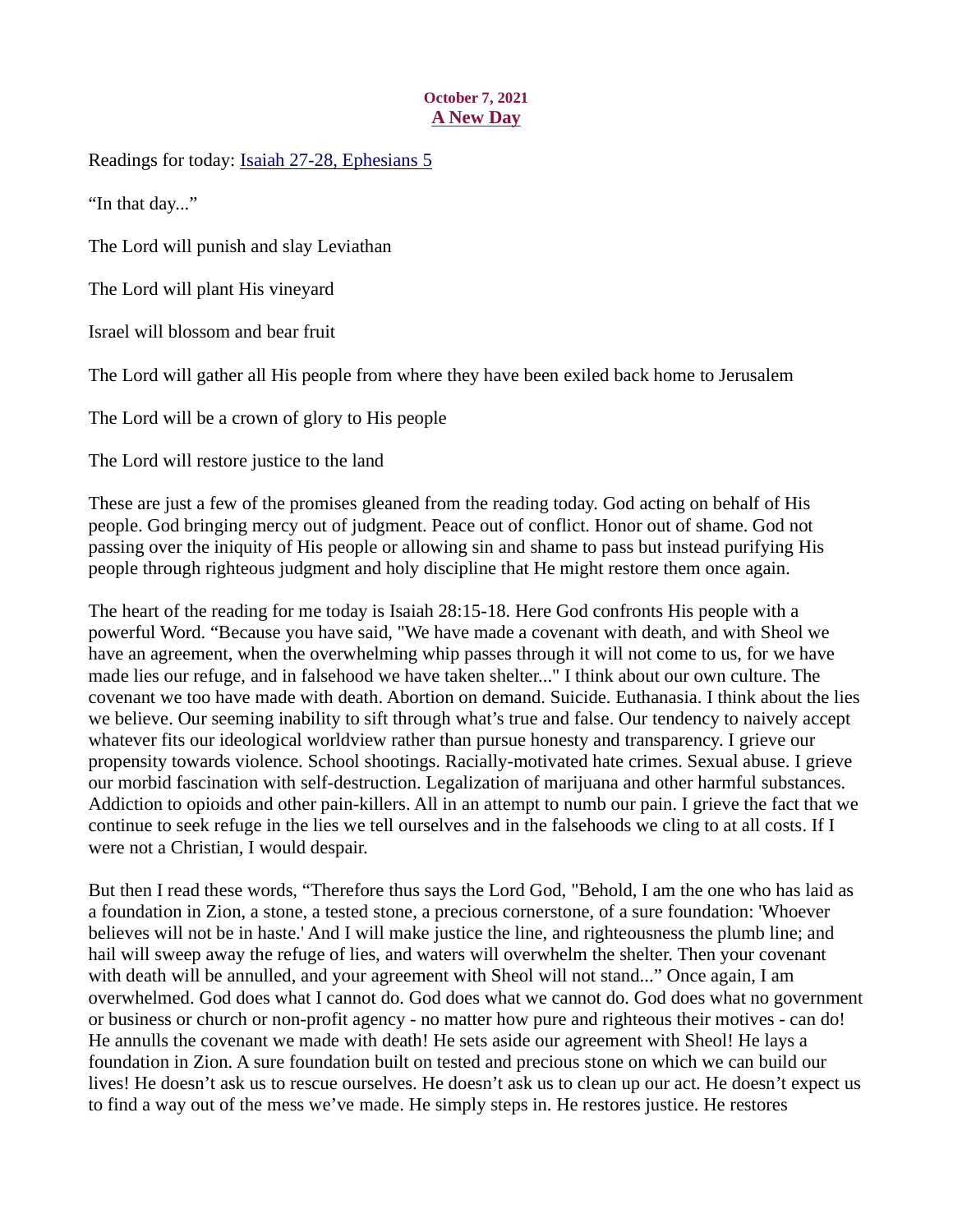righteousness. He sweeps away all the lies and falsehoods. He destroys death. He robs the grave. And He grants His people new life...abundant life...in Him!

Will we still sin? Yes. Are we still a rebellious people? Absolutely. Will we still run from God? Crawl off the altar? Try to build our lives on shifting sand? All that and more. But thankfully God is patient with us. "Therefore the Lord waits to be gracious to you, and therefore he exalts himself to show mercy to you. For the Lord is a God of justice; blessed are all those who wait for him." (Isaiah 30:18) And because God is faithful, we can be sure a day is coming when...

We will weep no more

We will see Him face to face

We will know His ways and walk in them

We will tear down every idol in our lives

Our brokenness will be bound and our wounds healed

We will sing a new song in the night

We will keep the holy feast

We will witness the victory of the Lord our God

Friends, that day is coming and is already here! In the life, death, and resurrection of Jesus Christ the new day has dawned! God has laid His cornerstone! God has set His foundation in Zion! God has annulled our covenant with death! God has set aside our agreement with the grave! God has given us the victory! All we have to do is trust. Believe. Have faith. Place our lives in His hands. He will never let us down.

Readings for tomorrow: Isaiah 29-30, Ephesians 6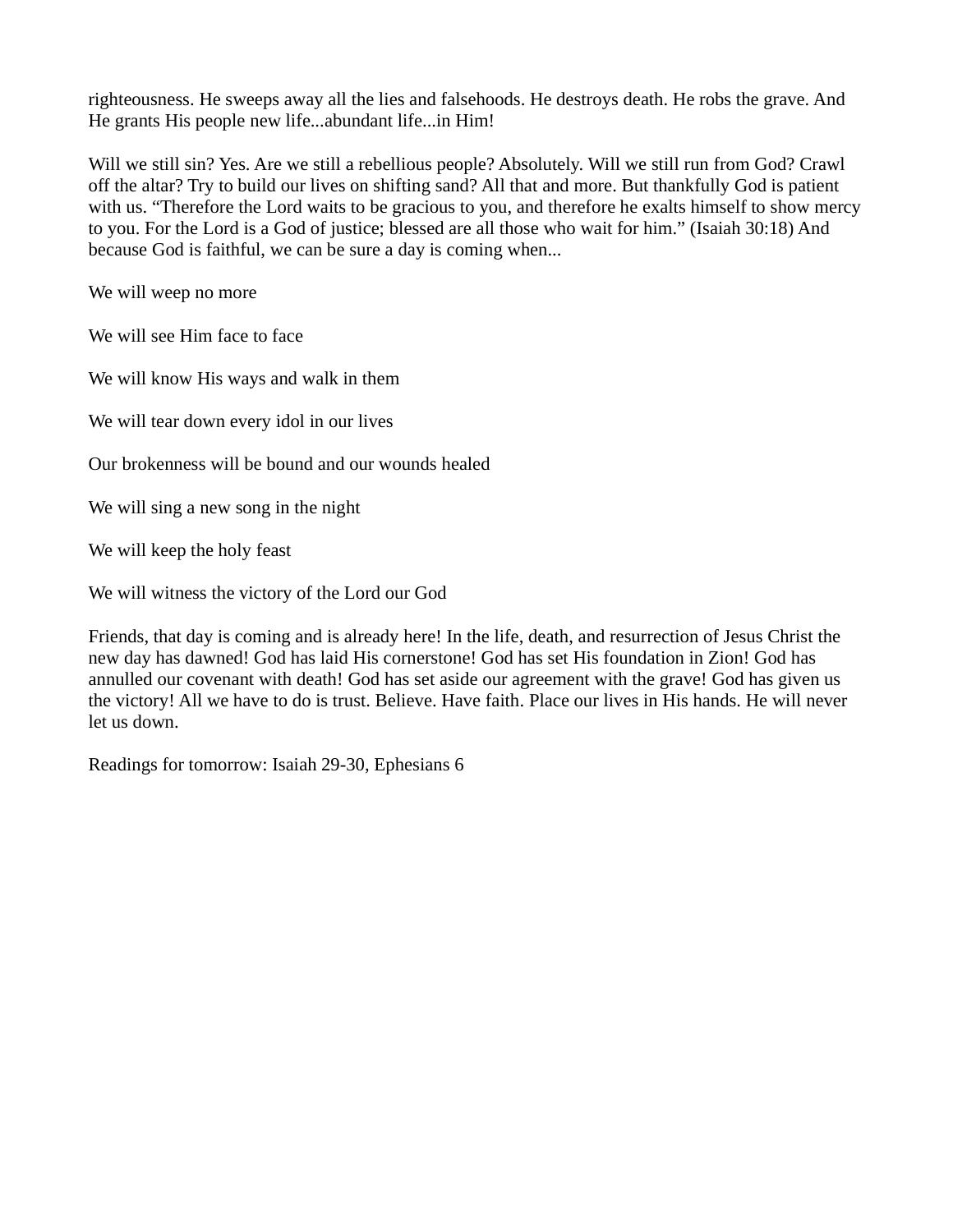## October 8, 2021 Spiritual Battle

<span id="page-14-0"></span>Readings for today: [Isaiah 29-30, Ephesians 6](https://www.biblegateway.com/passage/?search=Isaiah+29-30%2C+Ephesians+6&version=ESV)

"Finally, be strong in the Lord and in the strength of his might. Put on the whole armor of God, that you may be able to stand against the schemes of the devil. For we do not wrestle against flesh and blood, but against the rulers, against the authorities, against the cosmic powers over this present darkness, against the spiritual forces of evil in the heavenly places." (Ephesians 6:10-12)

I am blessed to walk among giants. Men and women who make amazing sacrifices in the face of incredible adversity, persecution, and hardship. I think of a young couple I know who serve the poorest of the poor in the streets of La Paz, Bolivia. Every day they work with a community of people who wear masks to hide the shame of their existence. Their work is costly. It takes a toll. And yet they continue to faithfully serve. I think of a South Korean Pastor I know who risks his life to save North Korean refugees. He is known as the "Asian Schindler" and has been involved in running an Underground Railroad from North Korea through China to Southeast Asia in order to repatriate North Korean refugees into South Korean society. It is a ministry fraught with danger. There is a price on his head in North Korea. He has spent many months in a Chinese prison. Still he continues to faithfully serve. I think of another young man I know who serves in Central Asia. He works in countries where it is illegal to preach Christ. Illegal to share your faith. Illegal even to practice your faith on some level. He has to change his name when he is abroad. He cannot share the name of the country where he works. It's hard. It's a struggle. And yet he continues to faithfully serve. I think of a pastor I know who serves a small church nearby. It's a church that used to be much bigger. The pews and the offering plates were full. But now the sanctuary is mostly empty on Sundays. Each month is a struggle to make ends meet. The community around the church has changed dramatically which only increases the challenge of it all. Still the pastor faithfully serves. Though each of these dear friends serves Christ in radically different contexts, they are all engaged in the same spiritual war. They all recognize we aren't fighting flesh and blood. Our earthly context doesn't matter. No, the war we are fighting is ultimately spiritual. Our enemy is greater than any human adversary we may face. And that's why we need to put on the full armor of God if we are to prevail.

The greatest trick the devil ever pulled was to convince the world he doesn't exist. You and I live in a culture that largely ignores the spiritual realm. We ignore the spiritual forces of evil arrayed against us in the heavenly places. We pretend these things don't exist. We arrogantly assume we are beyond such things. We believe such things are for the superstitious. The primitive. The ignorant. But the Bible clearly acknowledges the spiritual realm. The Bible clearly declares that there is a great enemy of our souls and he is actively seeking to rob, kill, and destroy. And we must take him seriously.

Every day is a spiritual battle. From the moment we wake up to the moment we go to bed, we are actively being attacked and influenced by our enemy. He wants to discourage us. He wants to sideline us. He wants to tempt us to compromise our deeply held convictions. More than anything else, he wants us to live selfish lives. Lives wrapped around our own well-being. Lives focused on getting as much as we can for as long as we can to make life as comfortable as possible. Frankly, he wants us to pursue the American Dream rather than God's dream and when we do, we suffer. The world suffers. And the enemy gains a foothold.

Be strong in the Lord and in the power of His might. Resist the temptation to live for yourself. Resist the temptation to live a life of achievement and accumulation. Resist the temptation to hoard God's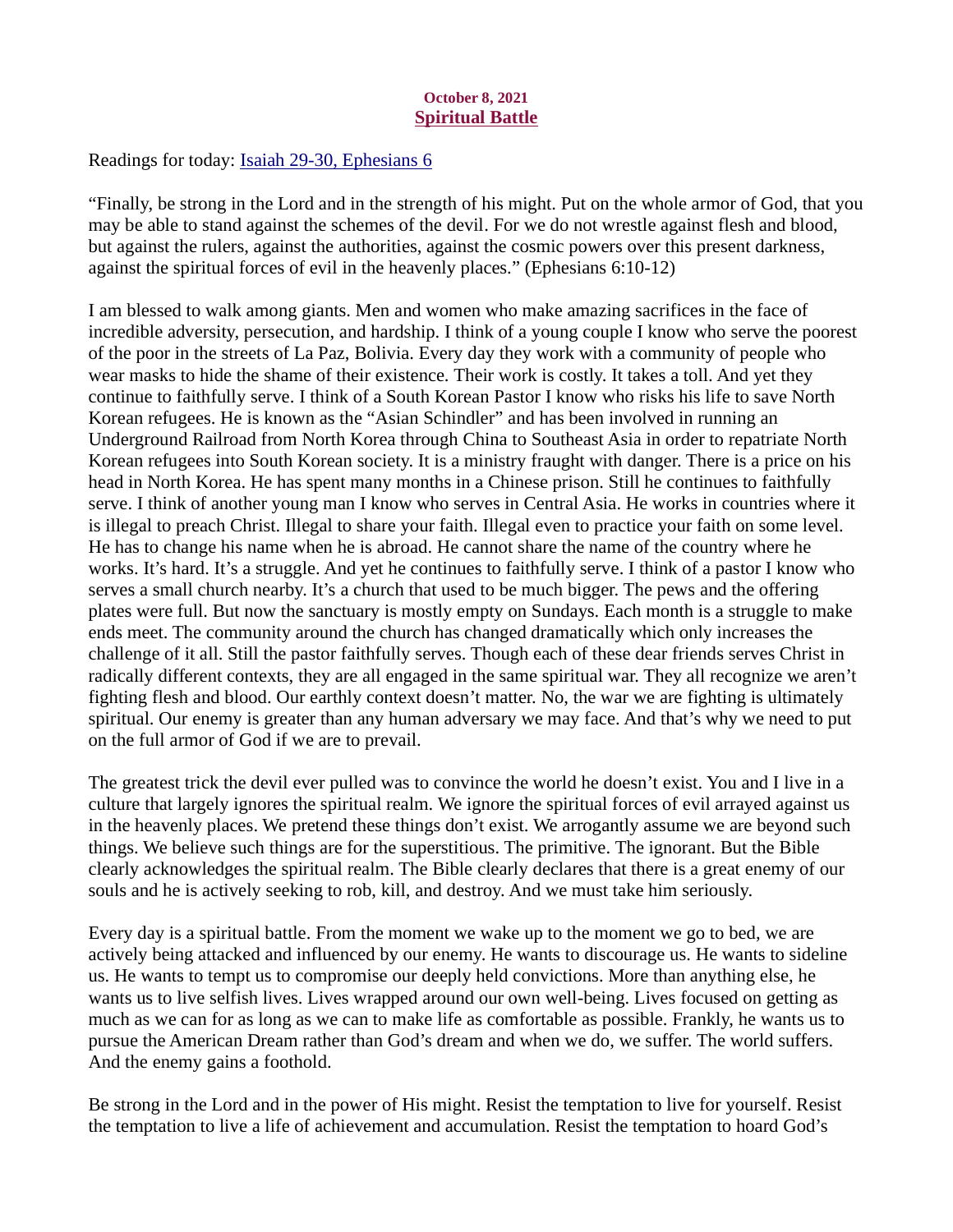blessings. Instead, put on the whole armor of God. Resist the devil that he may flee. Engage the battle. Wrestle with the spiritual forces of evil. Don't give in! Don't sell yourself so cheaply! Don't compromise with the enemy! Don't give him an inch in your life! Live for Christ. Dedicate your whole life to Christ. Seek Christ with all your heart, soul, mind, and strength. As you do, God will do great things through you for His Kingdom.

Readings for tomorrow: Isaiah 31-33, Philippians 1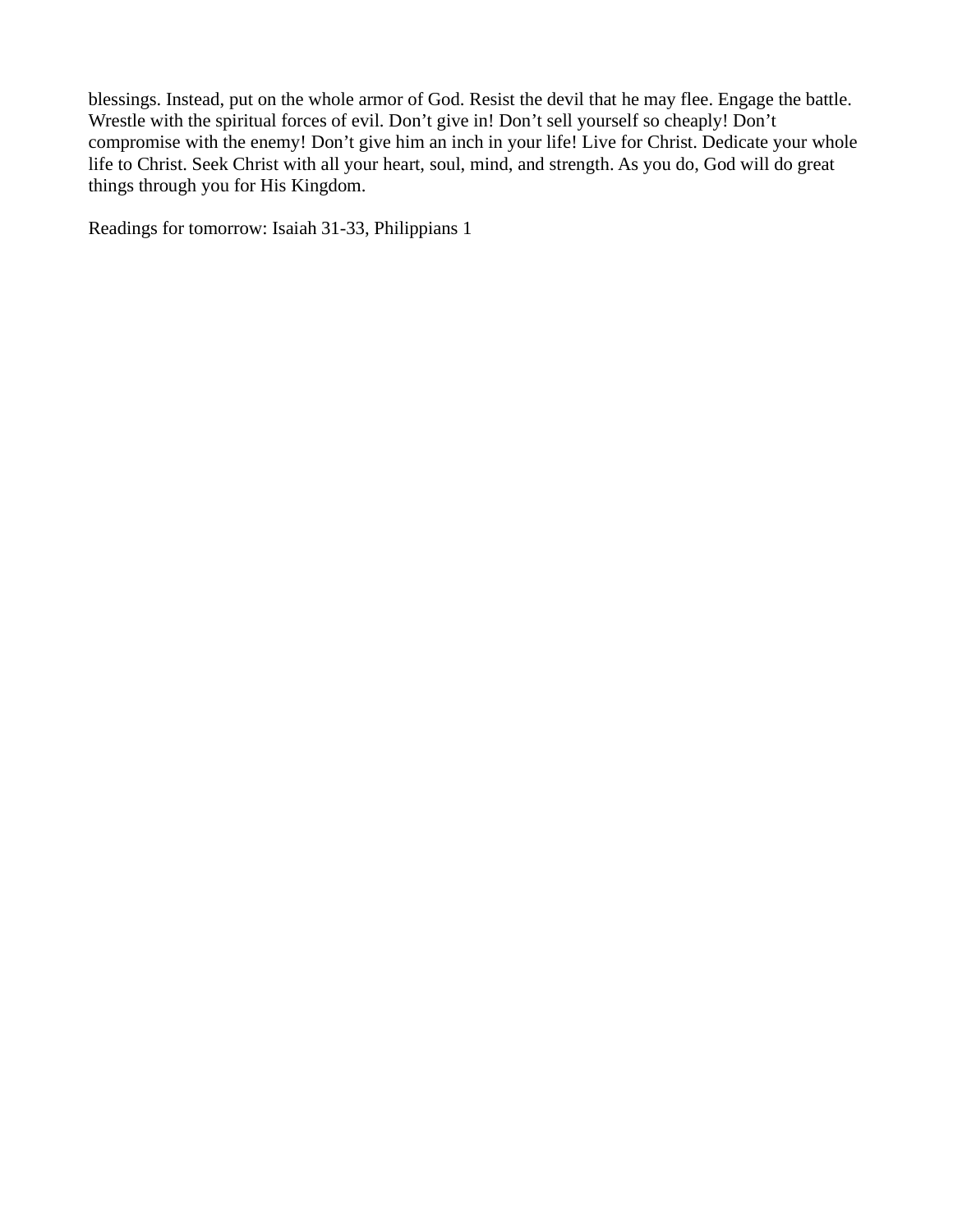### October 9, 2021 The Impact of Righteousness

<span id="page-16-0"></span>Readings for today: **Isaiah 31-33, Philippians 1** 

Our world is a mess. On this point just about everyone agrees. Our world is full of pain and suffering. Violence and oppression. Abuse and anger. Hatred and deceit. It's hard to hold onto hope. It's hard to see any way out. It seems like the harder we work, the worse things get. The more we strive, the less we achieve. Every action results in an equal and opposite reaction with diminishing returns. Each generation is convinced they have the answer only to watch their plans turn to dust just like the plans of those who came before them. What's the problem? Why is it so hard to make progress? Why do we find Eden so elusive?

There are many answers out there, of course. Many people out there who claim to know the truth. But humanity has consistently failed to complete this project. Their strength gives out. Their wisdom is not up to the task. No matter how many technological advances we make or how hard we try to socially engineer our environment or how often we attempt to correct Mother Nature; we ultimately fall short. Our best laid plans go to waste. Our condition worsened by unforeseen and unintended consequences. This is as true in the church as it is in the world today. We have all forgotten God.

This is why I loved the words from Isaiah this morning. "The effect of righteousness will be peace, and the result of righteousness, quietness and trust forever." (Isaiah 32:17) Of all the things I strive for in my life, I have to admit righteousness is not always at the top of the list. I strive for success. I strive for significance. I strive for influence. I strive to make a difference in the world. These are not sinful strivings per se but they are not what the Lord has required of me. He wants me to pursue righteousness. He wants my church to pursue righteousness. He wants my community to pursue righteousness. He wants my nation to pursue righteousness. And when we do, He promises us peace. Quietness. The restoration of trust. It's a beautiful vision of God's Kingdom come to earth. And it is a byproduct of seeking Him. "The Lord is exalted, for he dwells on high; he will fill Zion with justice and righteousness, and he will be the stability of your times, abundance of salvation, wisdom, and knowledge; the fear of the Lord is Zion's treasure." (Isaiah 33:5-6) We do not know the pathway to peace. We do not know the road to righteousness. We do not know the way to salvation. We are lost. Blind wanderers in a world that is not our home. Only God can direct us. Only God can set our feet on the narrow way that leads to a life of blessing and honor and shalom. So we must go to Him. We must seek Him. We must pursue God with all our heart, soul, mind, and strength. And once we find Him and the great news of the gospel is He delights in being found! - we will find what our hearts so long for. We will find righteousness, justice, stability, peace for these are the gifts that come from being in His presence.

You say, "Okay, preacher. I got it. Seek God with all my heart. But what about my life? What about those I love? What about the world in which I live? Aren't I to seek the good of those around me as well?" Absolutely. "He who is noble plans noble things, and on noble things he stands." (Isaiah 32:8) God has placed a noble heart inside you. As such, you will find yourself longing to make a difference. You will find yourself longing to be part of God's mission. You will find yourself longing to spread the good news of His Kingdom. The call to seek God is not a call to inactivity. It is not a call to complacency. It is not a call to passivity. It is a call to action. Righteous action. The kind of action that can only come as we stay in step with the Holy Spirit and walk with Jesus through all of life. Flip over to our reading from Philippians. Listen to how the Apostle Paul describes it, "For to me to live is Christ, and to die is gain…Only let your manner of life be worthy of the gospel of Christ, so that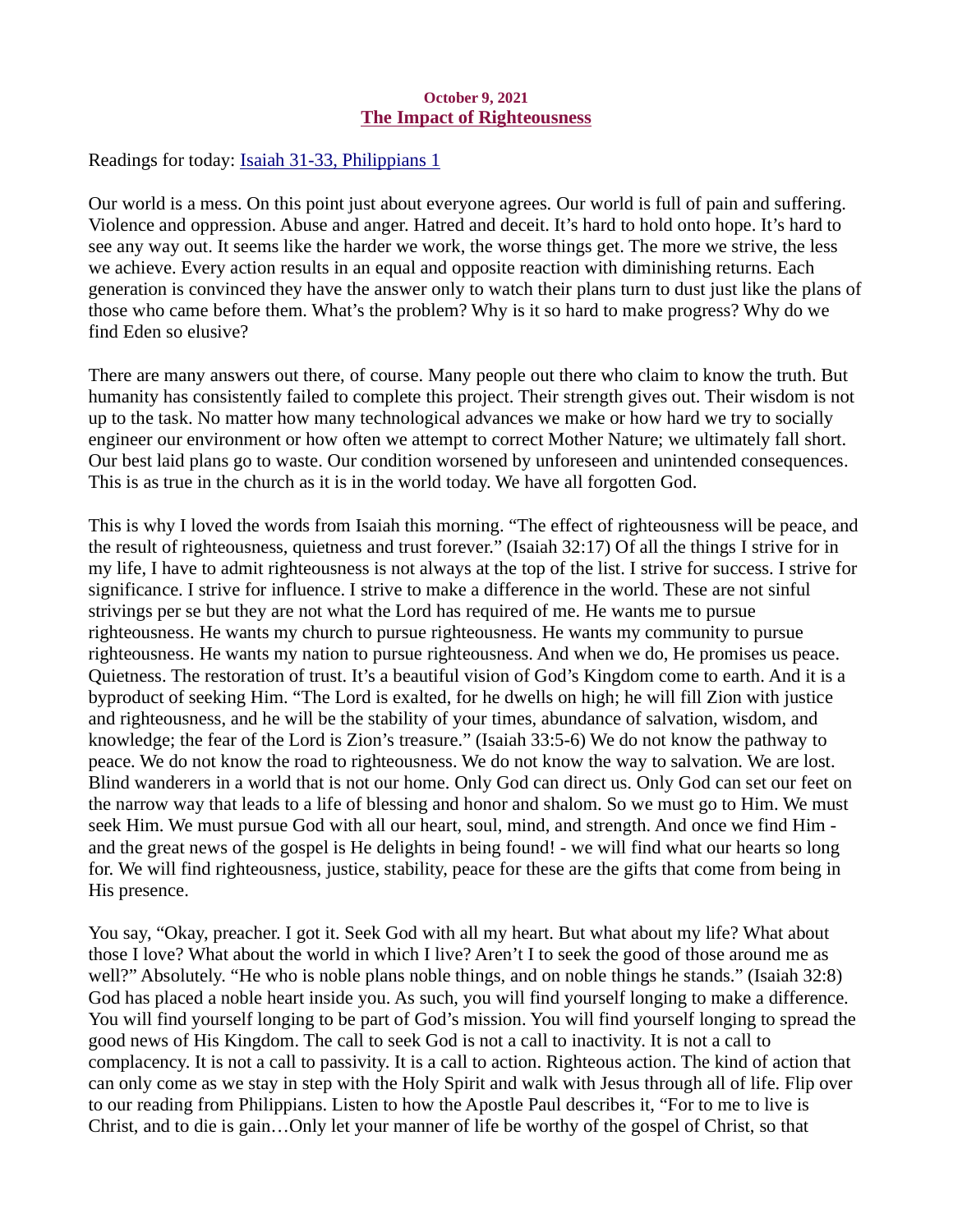whether I come and see you or am absent, I may hear of you that you are standing firm in one spirit, with one mind striving side by side for the faith of the gospel..." (Philippians 1:21, 27) Clearly Paul is calling for righteous action. He is calling for those who have been made "noble" through the gospel of Jesus Christ to strive for the faith of the gospel and live in a manner worthy of the gospel so that the world will stand up and take notice.

It's a stirring vision. Can you imagine a world where the church is known for righteousness? A righteousness born not of rules or regulations or winning the culture war but of love and peace and joy and grace? Can you imagine what might happen if the church laid aside her pursuit of political power or social platform? Can you imagine what would happen if the church would lay aside her addiction to personal wealth and cultural privilege? Can you imagine what would happen if the church would engage in a life of humble service, mutual submission, and radical sacrifice for the sake of others? Would it not change things? Thankfully, you can see this happening all over the world today. So many churches in so many places bearing witness to the power of the gospel. And each day presents an opportunity for us to link arms with them as well. Will we make mistakes? Of course. Will we fail and fall? Absolutely. Will we say the wrong thing or do the wrong thing at times? Sure. But thankfully our hope is built on nothing less than Jesus' blood and righteousness. And like the Apostle Paul, I am confident "that he who began a good work in you will bring it to completion at the day of Jesus Christ." (Philippians 1:6)

Readings for tomorrow: None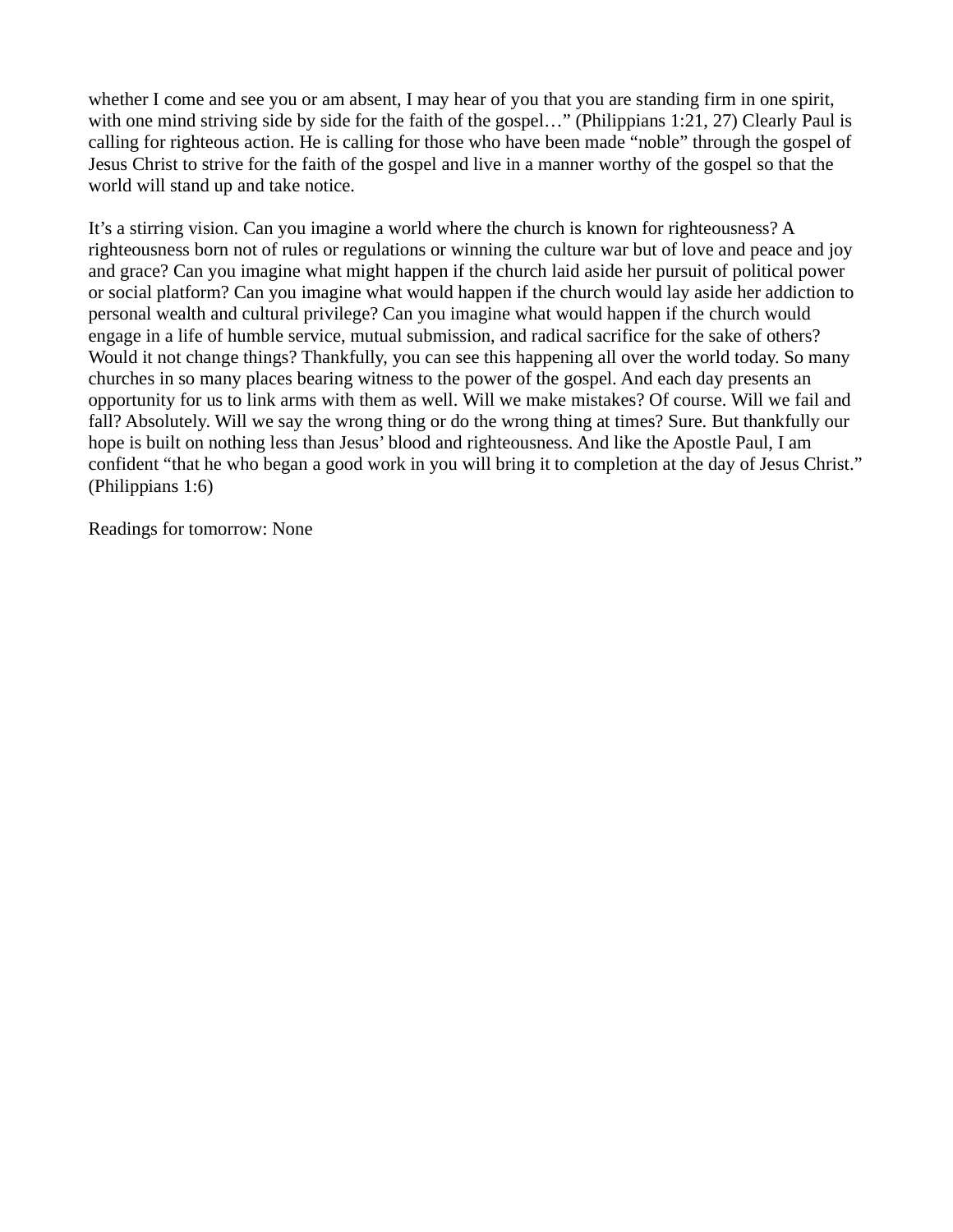## October 11, 2021 The Mind of Christ

<span id="page-18-0"></span>Readings for today: [Isaiah 34-37, Phil. 2-3](https://www.biblegateway.com/passage/?search=Isaiah+34-37%2C+Phil.+2-3&version=ESV)

"Have this mind among yourselves, which is yours in Christ Jesus..." (Phil. 2:5) Sadly, this is largely missing from the American church today. Could you imagine what would happen if the people of God who profess to believe in the authority of the Word of God simply put these words from Philippians 2 into practice? If we truly did nothing out of selfish ambition or vain conceit? If we truly counted others more significant than ourselves? If we truly grasped the mind of Christ that is already ours through faith in Jesus?

If we are honest, most of what we do is for selfish purposes. Self-protection. Self-provision. Selfish ambition. We do not believe others are more significant than ourselves because we are swimming in a culture that is addicted to self-promotion. Why is social media so popular? Because we can share our highlight reel with the world. We can be the hero of our own story. We can be center of attention. Why is social media so depressing? Because of the competition it invites as we scroll through our feeds and compare ourselves to our friends. Even those who trade in "authenticity" do so in a curated way. Meaning that even as they share their struggles and frustrations and brokenness, it is done in such a way as to draw attention to themselves.

Paul calls us to a different way. The way of Christ. And this way requires humility. It requires us to check all our selfish desires at the door. The pattern Christ sets for us is very specific and very concrete. Christ did not consider his status as God something to be held onto. Christ willingly relinquished all His divine authority and rights and prerogatives. Christ emptied Himself of His divine glory and power in order to become a human being. There is no greater example of humility than the infinite God of the universe limiting Himself by taking on finite human flesh. And not just any flesh but the flesh of a servant. And there is no greater act of humility than this same God becoming obedient to the point of death, even death on a cross. The humilitation of Jesus stands in direct contrast to the prideful selfabsorption of our culture. And it is something all who claim to follow Jesus must embrace.

Paul embraced the way of Jesus. This letter comes at the end of Paul's life. He's in prison in Rome awaiting his trial and probable execution. As he reflects back on all he has experienced, what is his great desire? Christ. Nothing more. Nothing less. Nothing else.

"To live is Christ and to die is gain."

"Whatever gain I had, I count as loss for the sake of Christ."

"I count everything as loss for the surpassing worth of knowing Christ."

"I have no righteousness to call my own but only that which comes through faith in Christ."

All my strivings cease as I "press on toward the goal of the upward call of God in Christ Jesus."

I want to know nothing else but "Christ and the power of His resurrection."

Does this mean we should abandon everything and live as hermits in the wilderness? No. Some have actually made this attempt but even there pride found them. Even alone in the wilderness, they could not escape themselves. The only answer is to intentionally and relentlessly set your mind and heart on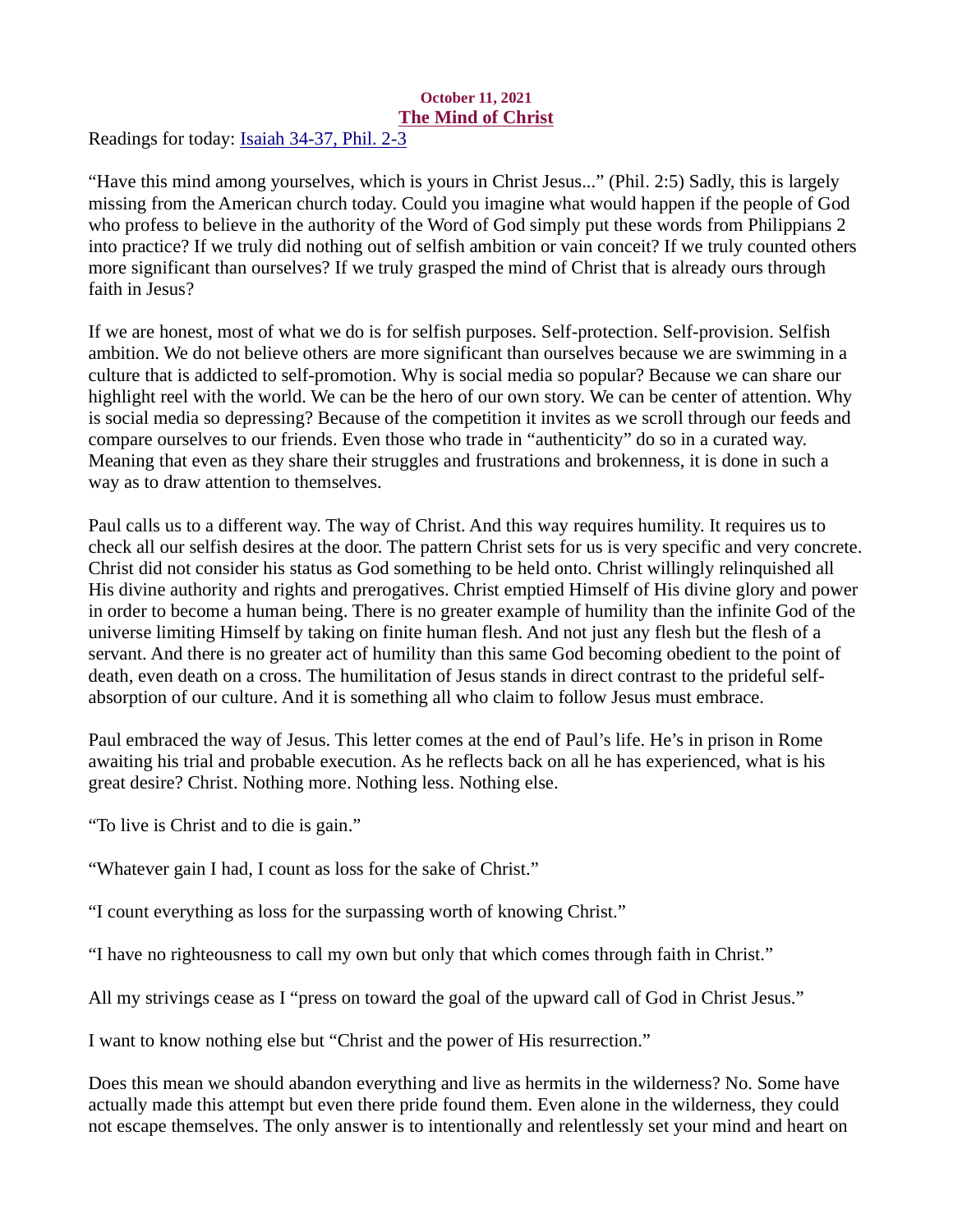Christ. Through daily prayer and meditation on Scripture. Weekly corporate worship with your church family. Active participation in some kind of small group where you can share openly, honestly, and vulnerably and be held accountable for your spiritual growth. Finding a place to serve Christ through the local church. These are the means of grace God uses to shape our hearts and minds over a lifetime.

The mind of Christ is not abstract, friends. It doesn't magically appear. It takes concrete form as we walk in relationship with one another and with God. Humility is something that must be practiced because the inertia of our lives is always towards self. Our hearts are inwardly inclined. We navel gaze as a general rule. Imitating Christ requires us to die to self on a regular basis. Crucify the sinful desires of our flesh. Empty ourselves of all our foolish pride, ambition, and conceit. Only as we believe the Jesus Truth and follow the Jesus Way will we obtain the Jesus Life.

Readings for tomorrow: Isaiah 38-40, Phil. 4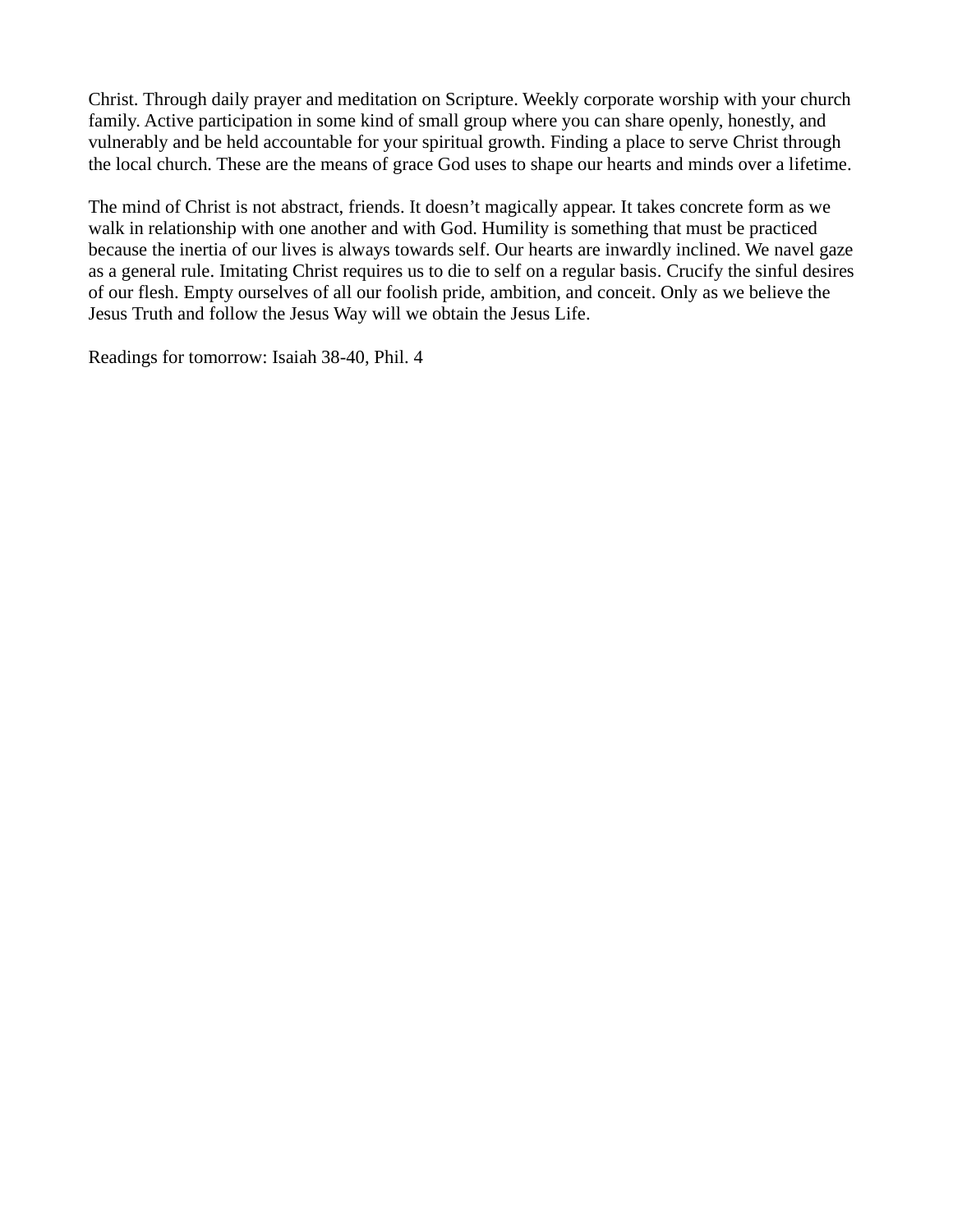#### October 12, 2021 Promise-Keeper

<span id="page-20-0"></span>Readings for today: [Isaiah 38-40, Phil. 4](https://www.biblegateway.com/passage/?search=Isaiah+38-40%2C+Phil.+4&version=ESV)

I love the promises listed in Philippians 4. "And the peace of God, which surpasses all understanding, will guard your hearts and your minds in Christ Jesus." (4:7) "I can do all things through him who strengthens me." (4:13) "And my God will supply every need of yours according to his riches in glory in Christ Jesus." (4:19) They are some of the most beloved in all of Scripture. People memorize them. Post them in special places all over their homes or workplaces. Some even tattoo them on their bodies. But as we read through the passages assigned for today, it struck me that none of the promises listed in Scripture would be worth anything if God were not truly God. The juxtaposition of Isaiah 40 with it's glorious vision of God and the very ordinary, very practical promises listed in Philippians 4 for provision, protection, and peace hit me hard. Too often, I tend to focus on my needs, my wants, my desires and can feel overwhelmed. I focus on the challenges and difficulties of my own life and can feel anxious or afraid. I look at what's happening in my community, my country, or the world around me and I lose hope of things ever getting better. It's just too much for me to handle. But then I read a passage like Isaiah 40 and I am reminded of the greatness and glory and majesty and splendor of God. Nothing is beyond Him. Nothing is too hard for Him. Nothing is too big for Him. Nothing overwhelms Him. Yes, I grow faint and get tired. My wisdom and understanding fails. Not so with God! He never wears down and His knowledge is unsearchable! His power immeasurable! His love unconditional! His faithfulness extends to all generations!

Take a moment and re-read the wonderful words from Isaiah and let yourself rest in the glory of your God! "A voice cries: In the wilderness prepare the way of the Lord; make straight in the desert a highway for our God. Every valley shall be lifted up, and every mountain and hill be made low; the uneven ground shall become level, and the rough places a plain. And the glory of the Lord shall be revealed, and all flesh shall see it together, for the mouth of the Lord has spoken. Go on up to a high mountain, O Zion, herald of good news; lift up your voice with strength, O Jerusalem, herald of good news; lift it up, fear not; say to the cities of Judah, "Behold your God!" Behold, the Lord God comes with might, and his arm rules for him; behold, his reward is with him, and his recompense before him. He will tend his flock like a shepherd; he will gather the lambs in his arms; he will carry them in his bosom, and gently lead those that are with young. Who has measured the waters in the hollow of his hand and marked off the heavens with a span, enclosed the dust of the earth in a measure and weighed the mountains in scales and the hills in a balance? Who has measured the Spirit of the Lord, or what man shows him his counsel? Whom did he consult, and who made him understand? Who taught him the path of justice, and taught him knowledge, and showed him the way of understanding? Behold, the nations are like a drop from a bucket, and are accounted as the dust on the scales; behold, he takes up the coastlands like fine dust. Lebanon would not suffice for fuel, nor are its beasts enough for a burnt offering. All the nations are as nothing before him, they are accounted by him as less than nothing and emptiness. To whom then will you liken God, or what likeness compare with him? An idol! A craftsman casts it, and a goldsmith overlays it with gold and casts for it silver chains. He who is too impoverished for an offering chooses wood that will not rot; he seeks out a skillful craftsman to set up an idol that will not move. Do you not know? Do you not hear? Has it not been told you from the beginning? Have you not understood from the foundations of the earth? It is he who sits above the circle of the earth, and its inhabitants are like grasshoppers; who stretches out the heavens like a curtain, and spreads them like a tent to dwell in; who brings princes to nothing, and makes the rulers of the earth as emptiness. Scarcely are they planted, scarcely sown, scarcely has their stem taken root in the earth, when he blows on them, and they wither, and the tempest carries them off like stubble. To whom then will you compare me, that I should be like him? says the Holy One. Lift up your eyes on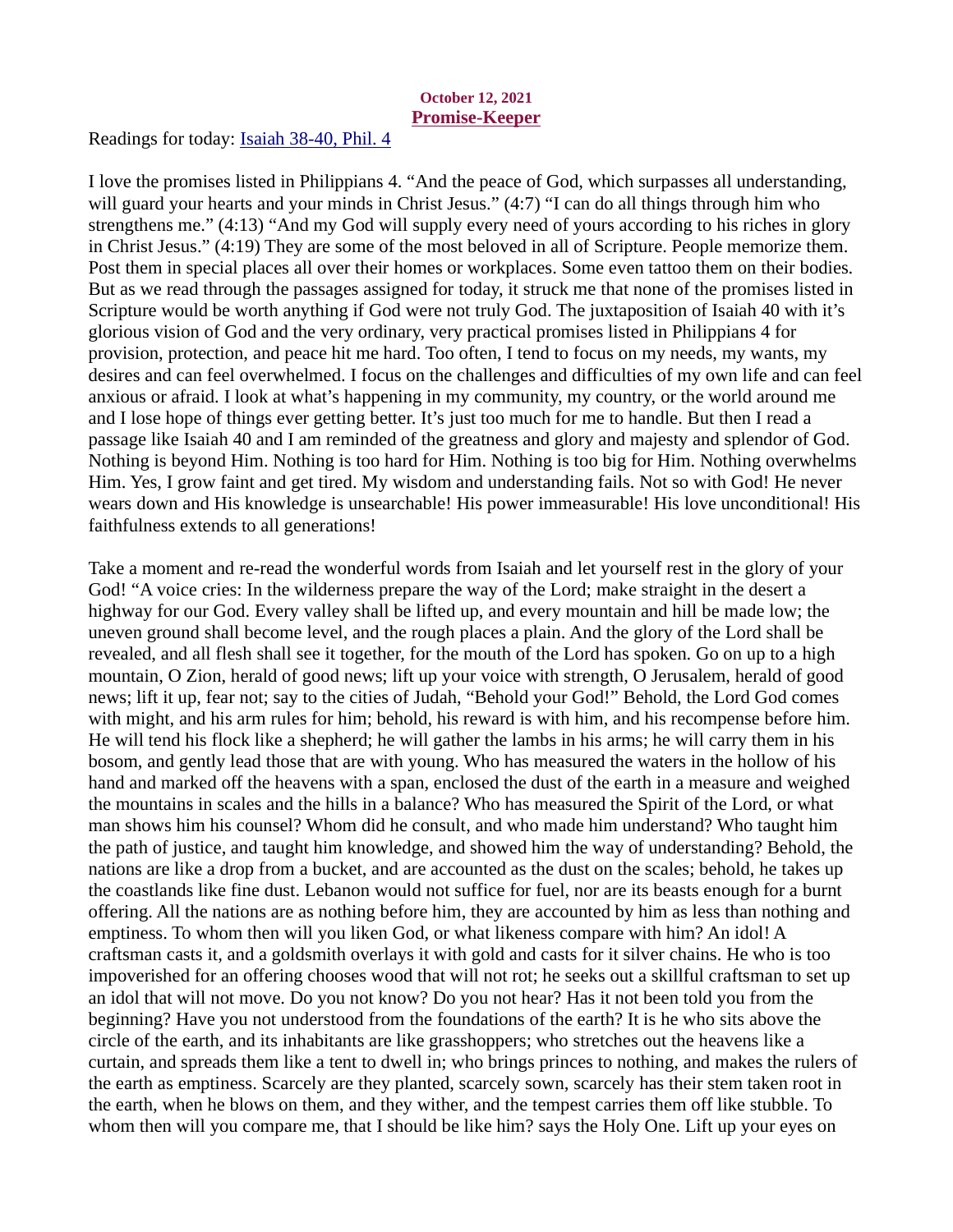high and see: who created these? He who brings out their host by number, calling them all by name; by the greatness of his might and because he is strong in power, not one is missing. Why do you say, O Jacob, and speak, O Israel, "My way is hidden from the Lord, and my right is disregarded by my God"? Have you not known? Have you not heard? The Lord is the everlasting God, the Creator of the ends of the earth. He does not faint or grow weary; his understanding is unsearchable. He gives power to the faint, and to him who has no might he increases strength. Even youths shall faint and be weary, and young men shall fall exhausted; but they who wait for the Lord shall renew their strength; they shall mount up with wings like eagles; they shall run and not be weary; they shall walk and not faint." (Isaiah 40:3-5, 9-31)

Readings for tomorrow: Isaiah 41-42, Colossians 1:1-2:5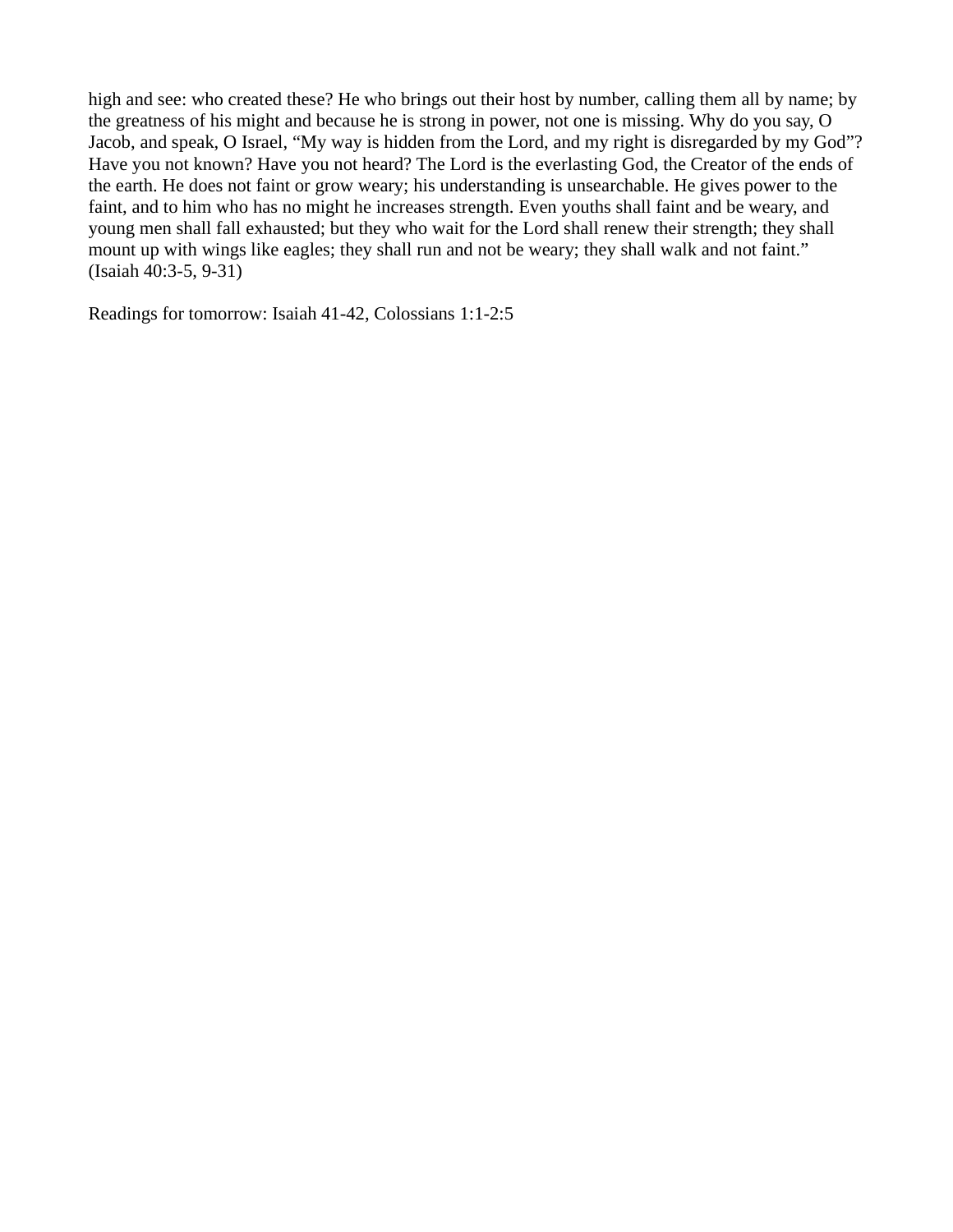#### October 13, 2021 Serving the Servant

<span id="page-22-0"></span>Readings for today[: Isaiah 41-42, Colossians 1:1-2:5](https://www.biblegateway.com/passage/?search=Isaiah+41-42%2C+Colossians+1%3A1-2%3A5&version=ESV)

I remember when it hit me. I was driving on the Garden State Parkway from a weekend in Boston where my wife and I celebrated an anniversary. We were relatively poor. Living on public assistance. I was a full-time grad student at Princeton. Kristi was a part-time curriculum coordinator for an afterschool program in a local school district. We had an 18 month old and one on the way. Life was not easy but we loved each other and we were pursuing the dreams God laid on our hearts. Kristi had fallen asleep as we drove. Incubating another human being was taking it's toll on her. ;-) So it was just me, the Lord, and the open road. As I reflected on our life together, the Lord spoke very clearly to me. He said, "I want you to give the rest of your life in service to others, starting with the woman in the seat next to you. Don't worry about your needs. Don't focus on your wants or desires. I will take care of you. I will provide all you need. Your job is to serve just as My Son served." It's been over twenty years since that conversation and I have no regrets. I've tried to embrace that call as best I can and the Lord has blessed my life beyond measure.

When we read a passage like the one from Isaiah 42 this morning, it's tempting to read it as exclusively applying to Jesus. While we rightly see the life of Jesus reflected in this ancient prophecy, it's important to think about how it might apply to our lives as well. After all, are we not called to be servants of the Servant? Are we not called to align our lives with His life? Live our lives in such a way that we reflect His glory? Imagine how different the world would be if Christians would seek to give their lives away in the same way Jesus gave His life away? What would happen if we gave our lives in service to God's justice in the world? What if we pursued humility rather than pride? Meekness rather than strength? Gentleness rather than power? What if we understood the church to be a "covenant for the people" and a "light to the nations?" What if we sacrificed time and talent and treasure to open the eyes of the blind, set free the oppressed, and rehabilitated those in prison? Would we not experience God's glory? After all, He's very clear. He will give His glory to no other. He will not share Himself with those who refuse to walk in His way.

I think the Apostle Paul hits on some of the same notes in his letter to the Colossian church. Listen to how he puts it, "And so, from the day we heard, we have not ceased to pray for you, asking that you may be filled with the knowledge of his will in all spiritual wisdom and understanding, so as to walk in a manner worthy of the Lord, fully pleasing to him: bearing fruit in every good work and increasing in the knowledge of God; being strengthened with all power, according to his glorious might, for all endurance and patience with joy; giving thanks to the Father, who has qualified you to share in the inheritance of the saints in light." (Colossians 1:9-12) Filled with the knowledge of God's will. Filled with all spiritual wisdom and understanding. Walking in a manner worthy of the Lord. Bearing fruit in every good work. Increasing in the knowledge of God. Strengthened by His power. Never ceasing to give thanks. It's a beautiful picture of a life lived for the glory of Christ. A life lived in service to Christ. It's a life every Christian should aspire to live.

So where does one begin? What's the first step? I think it begins with what the Lord shared with me as I drove back to our small apartment in Princeton. It begins with a resolution to serve. To give our lives - like Jesus - as a ransom for many. I'm not talking about adding to the saving work Jesus accomplished on the cross. That was a once for all kind of event that will never be repeated. No, what I'm talking about is dying to self each and every day. Picking up our cross. Bearing the sufferings of others. Bearing the injustices of others. Bearing the pain and heartaches of others. Bearing the burdens of others. This is how we fulfill the law of Christ. This is how we manifest the love of Christ. This is how we live a life of service to Christ.

Readings for tomorrow: Isaiah 43-44, Colossians 2:6-3:17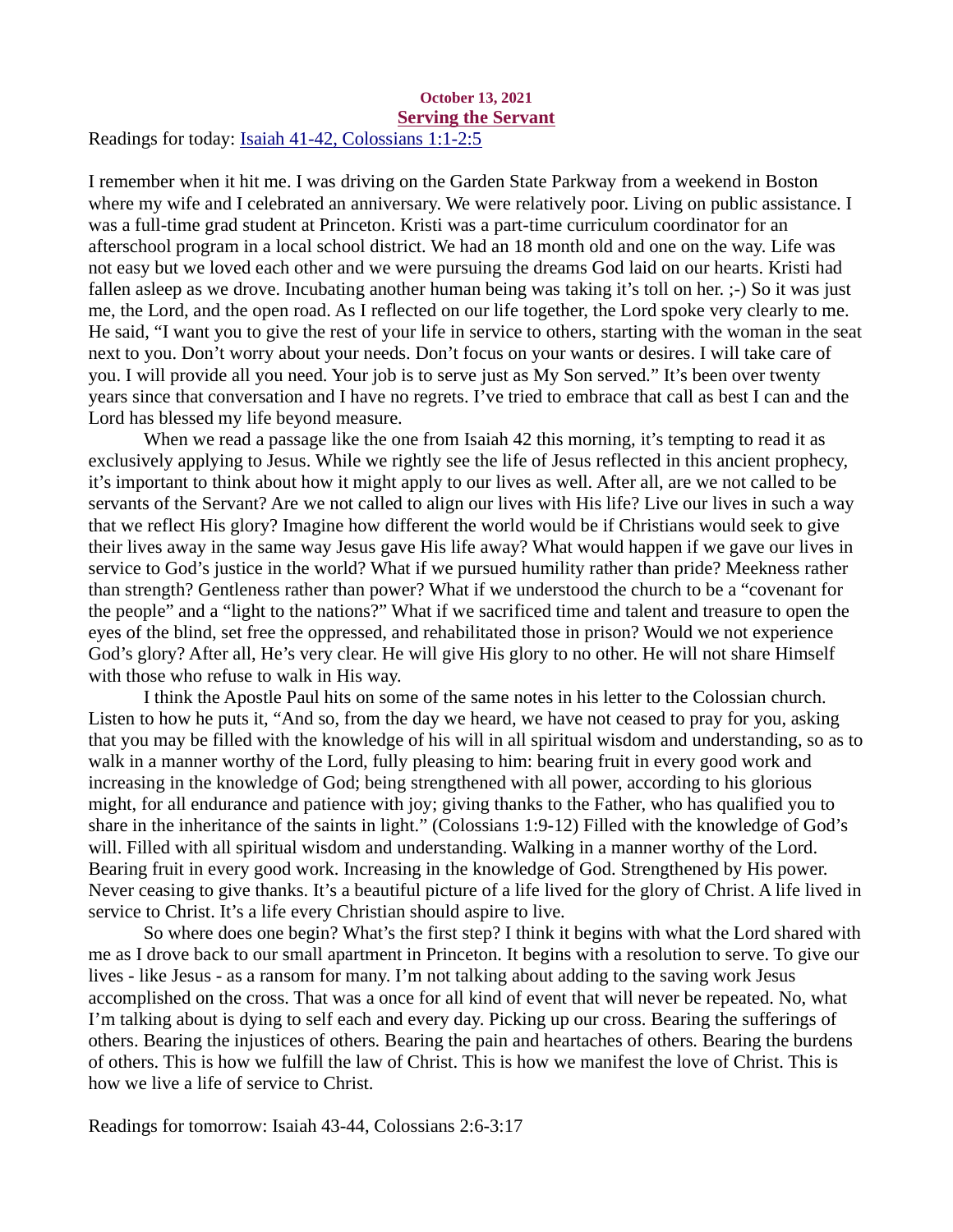### October 15, 2021 Words Matter

<span id="page-23-0"></span>Readings for today: [Isaiah 45-47, Colossians 3:18-4:18](https://www.biblegateway.com/passage/?search=Isaiah+45-47%2C+Colossians+3%3A18-4%3A18&version=ESV)

How do you engage the world around you? What words do you use when you speak? When you tweet? When you post on Facebook or Instagram? When you comment? When you send email? How do the people around you experience you? How do they receive you? What would they say about you if asked? Are you known as a kind person? A gentle person? A positive person? If someone were to record you today as you went about your life, what would they discover? What kind of wake do you leave? Do you build others up or tear them down? Are you quick to speak and slow to listen? Do you find yourself getting easily riled up? Going on the attack? Taking things personally and getting defensive? Lashing out in anger and frustration?

When I was growing up, we would tell ourselves this lie - "Sticks and stones may break my bones, but words will never hurt me." Of course this isn't true. Words matter. Words have power. Words can be used to encourage and words can be used to discourage. Words can be used to lift the spirits of those who are down and bring down the spirits of those who are feeling good. The Apostle Paul recognizes the power of words which is why he encourages his Colossian friends with this verse - "Let your speech always be gracious, seasoned with salt, so that you may know how you ought to answer each person." (Colossians 4:6)

Convicting, isn't it? Especially if you are the kind of person who binges on cable news or scrolls endlessly through your twitter feed. As a pastor, I purposefully try to enter these spaces. I purposefully try to engage in a healthy, positive way on social media. I follow people from all across the political and theological and social spectrum. I try to stay up on the news of the day by browsing several different platforms. I have to tell you it isn't easy. My heart gets beat up along the way. My soul takes a pounding from all the anger and hate and vitriol that is out there, We don't seem to know how to talk to each other anymore. We apply litmus tests to each other based on the company we keep. I think of the blowback television personality Ellen DeGeneres received a few years back after being "caught" watching a football game with former President George W. Bush. People from her own tribe questioned her "liberal credibility" because she ate popcorn at a sporting event next to someone from the other side of the political aisle. I think of the blowback a pastoral colleague received recently for meeting with someone from a different theological tribe than our own. Rumors. Gossip. Innuendo. Christians bearing false witness about this man because he dared to meet with someone outside our stream. It's getting out of hand. And real people are suffering real consequences as a result. Jobs are being lost. Livelihoods destroyed. Businesses are being shut down. All because we can't seem to follow Paul's advice. To speak with grace. To season our words with salt so that we might preserve and add flavor to our conversations. To treat everyone with the dignity and worth they deserve as people made in the image of God.

Why is this so hard for us? I believe it has to do with fear. We fear what we don't understand. We fear those who are different. We fear change and uncertainty and our world is full of that right now. Not only do we find ourselves in the midst of massive cultural upheaval but the pace at which it's happening is scary. One day vaping is considered a safe alternative to cigarettes. The next day we are performing funerals for young people who are dying from it. One day we affirm surgical transitions for young people still struggling through puberty and the next some of those same people are asking for de-transitioning surgeries to return to their biological gender. One day we legalize marijuana and the next we are finding out the negative impacts on the adolescent brain. Our "ready, fire, aim" approach is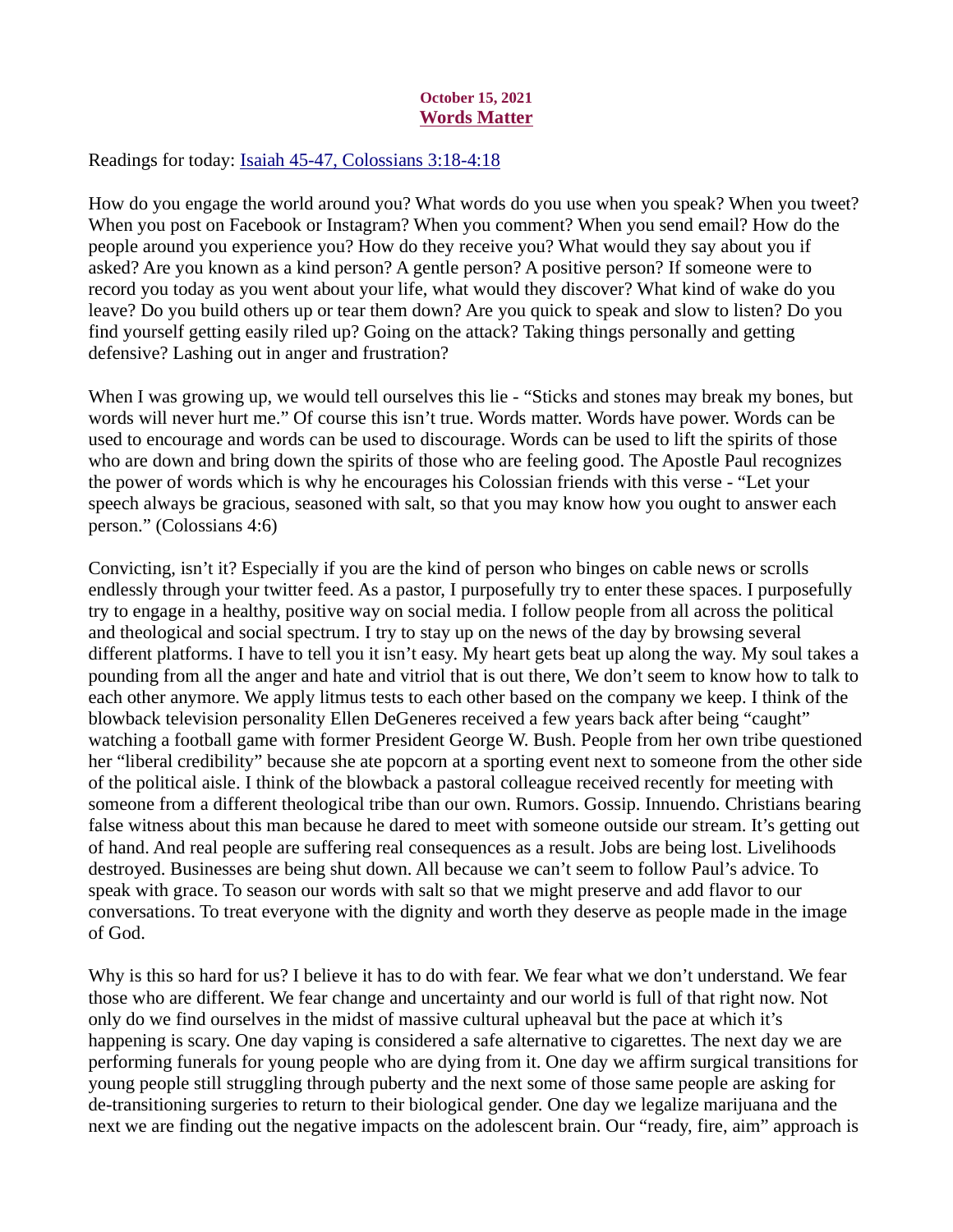not working. Our inability to sit down and reason together is costing us dearly. Our unwillingness to hear the other side or listen to different opinions or consider alternative evidence is harmful and abusive.

So what can we do? Each of us is given a sphere of influence. For some of us it is our home. Our family. Our circle of friends. For others it is the team we lead at work or the business we run. For others it is our congregation. For still others it is the constituency we serve. Whatever authority God has given you, use it to build up. Whatever power God has given you, use it for the good of those around you. Whatever influence God has given you, use it to bless others even if they don't agree or belong to your tribe. Speak words of grace. Words of life. Words of hope into those around you. For this is what God has done for us. Remember, none of us agreed with God. None of us stood on His side. None of us came from His tribe. Still He came to us. Still He laid down His life for us. Still He loved us so much He gave His only Begotten Son. So believe in Him. Speak in His name. Allow His Spirit to sanctify your words today.

Readings for tomorrow: Isaiah 48-49, 1 Thessalonians 1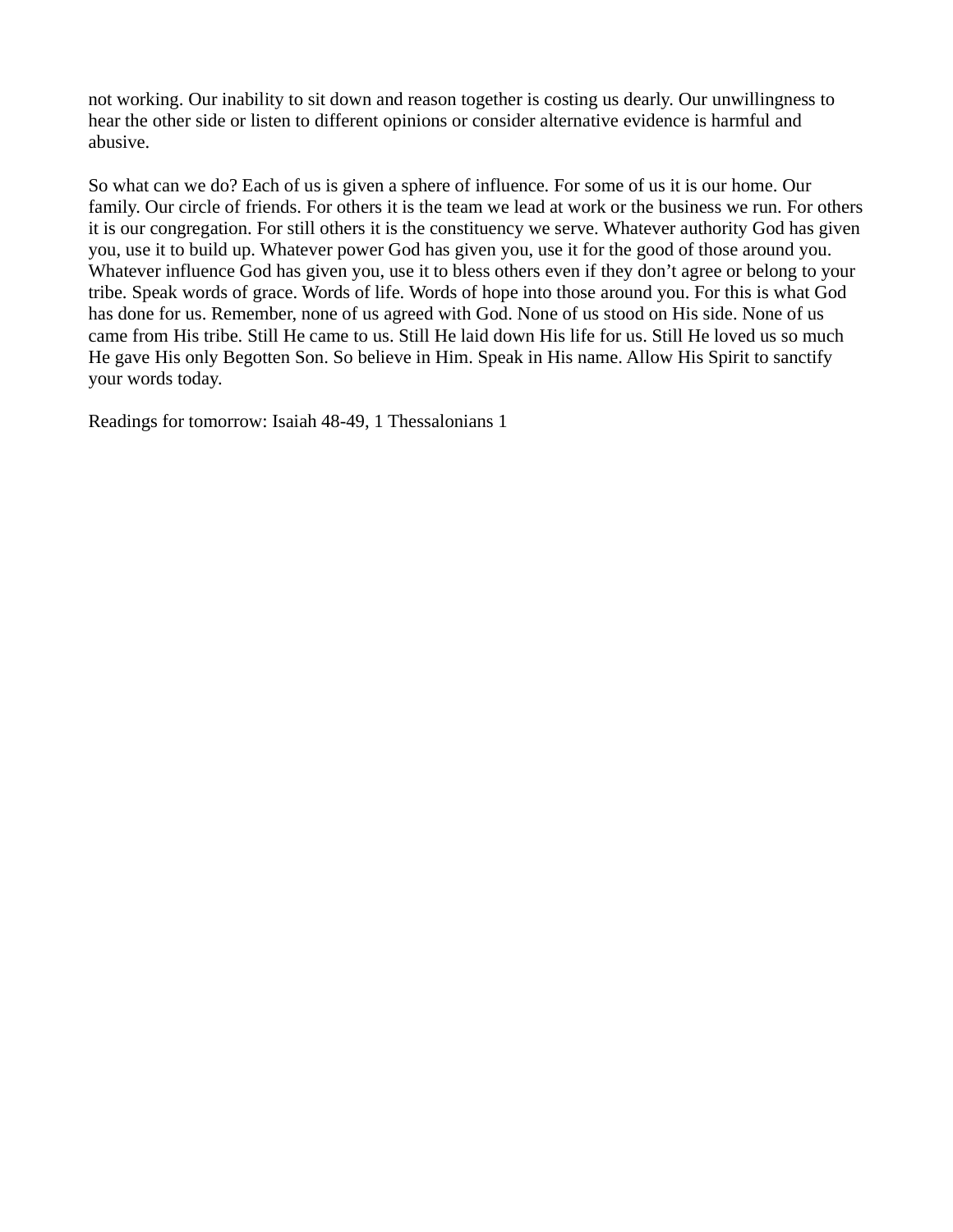### October 16, 2021 Raising Expectations

<span id="page-25-0"></span>Readings for today: **Isaiah 48-49, 1 Thessalonians 1** 

What did you expect when you first came to faith in Jesus Christ? Some expect all their problems to go away. Some expect all their suffering will end. Some have no expectations that anything will change other than their eternal destiny. Some expect to see miracles of healing and provision in their life. Some expect to receive a new circle of friendships. Some expect to live with an intimate sense of God's abiding presence. Others expect the church to become their family. What are your expectations? Have they been met? Have they been fulfilled? If you're like most Christians, I expect you've been disappointed along the way or felt let down at times in your journey of faith.

One of the real problems in the American church is we expect so little. We expect so little from God. We expect God to bless all our plans. We expect God to sprinkle fairy dust on all our problems. We expect God to indulge our sin. We expect God to be "on-call" when we have an emergency. But God is much greater than we can ever imagine. He is far wiser and far more powerful and far more loving that we can possibly fathom. Just think what would happen if God said "yes" to all our prayers? Wouldn't our lives turn into an absolute disaster? Haven't you ever prayed for something only to find out later it wouldn't have been good for you? Thankfully, God is a good Father. He knows what's best for us. We can trust Him.

We expect so little from the church. We expect the church to be a safe place for us but we're unwilling to help make it safe for others. We expect the church to meet our needs but rarely raise a hand to help out. We expect the church to produce programming that makes us or our children feel good but then jump ship the moment another church down provides something more attractive or exciting. We expect the church to be family but we are not willing to make the sacrifices necessary in our own lives to build the deep relationships required. Deep down, we all know what's required. We know becoming a family requires something from each and every member. The church will only be as strong as the shared commitment and sacrifice of the people who call her home.

And that brings me to my last point this morning, we expect so little from ourselves. We do not humble ourselves before God and seek to follow His ways. We do not plant ourselves deep in His Word and in prayer. We do not pursue holiness and righteousness. We do not offer forgiveness and grace nor are we willing to do the hard work of reconciliation with those we've wounded or who've wounded us. Admittedly, these are broad stereotypes. I recognize there are many who do all these things and more but in my twenty plus years of pastoral experience they are more the exception rather than the rule. It is any wonder then that the church in America experiences so little of the power and presence of the Holy Spirit?

Listen to how Paul describes the early believers in Thessaloniki…"For we know, brothers and sisters loved by God, that God has chosen you, because our gospel came to you not only in word, but also in power and in the Holy Spirit and with full conviction. You know what kind of men we proved to be among you for your sake. And you became imitators of us and of the Lord, for you received the word in much affliction, with the joy of the Holy Spirit, so that you became an example to all the believers in Macedonia and in Achaia." (1 Thessalonians 1:4-7) The early church held great expectations. They expected God to work miracles on their behalf for His glory and the expansion of His Kingdom on earth. They expected much from each other as they built diverse worshipping communities across racial, cultural, and generational barriers. They expected much from themselves as they pursued lives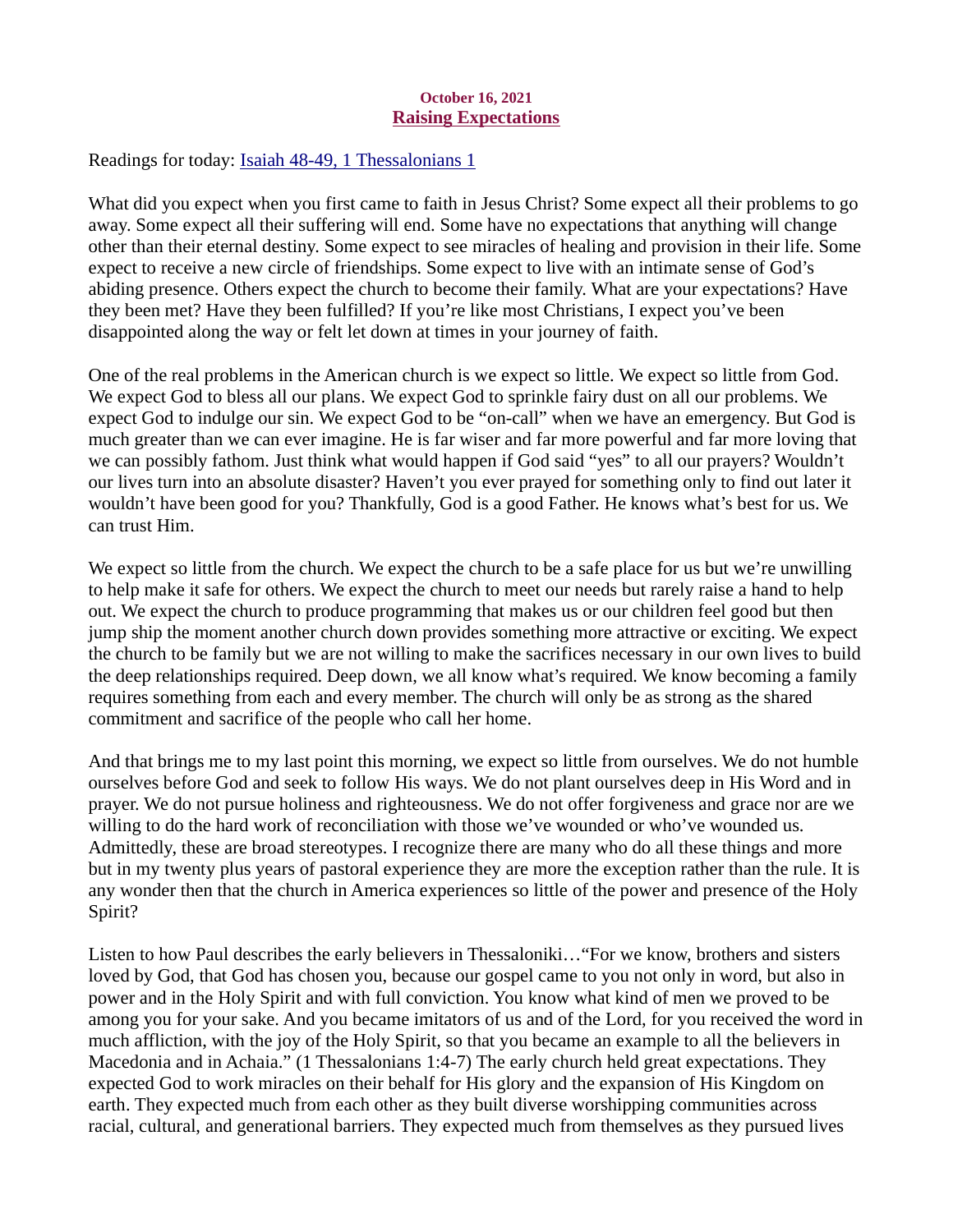of personal holiness before the Lord. And God added to their number daily those being saved. God used them to conquer an empire not through violence or the exercise of political power but through self-sacrificing love. The men and women of the early church laid down their lives for the sake of the gospel. For the sake of their church family. For the sake of one another and their example has inspired millions through the ages to do the same.

What are your expectations as a Christian? What do you expect from yourself? Are you intentionally growing a deep, intimate relationship with Christ? Are you seeking to faithfully walk in His ways? To live a life of holiness and righteousness before Him? What do you expect from your church family? How are you helping to build her up? How are you helping people get connected with each other? How are you plugging in and serving and giving and helping your local church thrive? What do you expect from God? Does He exist to serve you and your needs or do you exist to serve Him and His Kingdom? God has great expectations for His people. He had made us in His image. Redeemed us through the death of His own Son. And He now sends us out into the world to proclaim the gospel to the ends of the earth.

Readings for tomorrow: None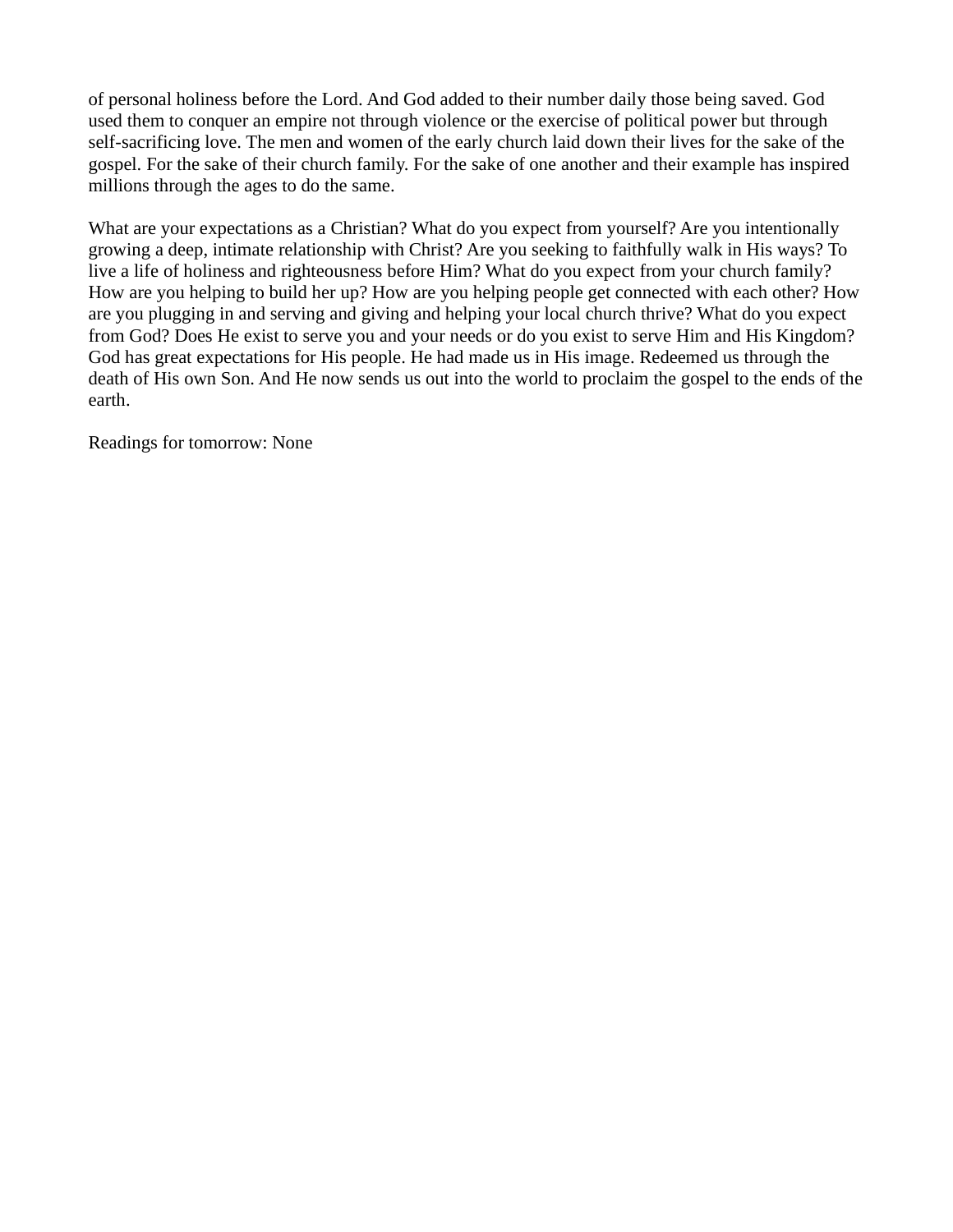### October 18, 2021 **Invitation**

<span id="page-27-0"></span>Readings for toda[y: Isaiah 50-55, 1 Thessalonians 2](https://www.biblegateway.com/passage/?search=Isaiah+50-55%2C+1+Thessalonians+2&version=ESV)

I still remember receiving the invitation to attend Princeton Theological Seminary. I was frankly shocked. After all, I was not an impressive candidate for admission. I had flunked out of college and even though I re-applied and finished my degree, my cumulative GPA was not good at all. I had only been a Christian for a few years so my ability to articulate my faith in the essay section of the application was weak at best. My interview didn't go all that well either as I lacked self-confidence. To this day, I am not sure why Princeton felt led to extend an offer to me to become a student but I will be forever grateful that they did. I loved my time there. I loved the friendships I forged. I loved the atmosphere of academic freedom and learning from some of the most brilliant minds in the world.

One of the greatest blessings for me personally was getting to know Dr. Tom Gillespie. Dr. Gillespie served both as President of the seminary and a New Testament professor. I took two classes from him and got to know him pretty well. He and I would walk to and from class in the basement of Miller Chapel or Stuart Hall and talk about life and ministry. He was a wise mentor who pastored me well. One of my favorite memories of him was when he would lead communion during chapel each week. He always gave the invitation to the Lord's Table from Isaiah 55:1-3.

"Come, everyone who thirsts, come to the waters; and he who has no money, come, buy and eat! Come, buy wine and milk without money and without price. Why do you spend your money for that which is not bread, and your labor for that which does not satisfy? Listen diligently to me, and eat what is good, and delight yourselves in rich food. Incline your ear, and come to me; hear, that your soul may live; and I will make with you an everlasting covenant…"

As amazing as the invitation to attend Princeton was for me, it pales in comparison to the invitation the Lord gives us to feast at His Table. At the Table of the Lord, God provides the richest of fare. His own body and blood, freely given to all who would seek Him. The food He provides sustains us through the challenges of this life. The drink He provides quenches every possible thirst. The bread and the cup are signs and symbols of the eternal covenant God has secured for us by offering up His very life. And every time we share in this meal, we remember and proclaim the Lord's saving death until He comes again.

Every time I read this passage, I am brought to my knees. The words of an old hymn immediately come to mind, "Amazing love! How can it be that Thou, my God, wouldst die for me?" I am not worthy. There was nothing commendable about my life that would attract God's attention. Nothing admirable about the way I was living that would draw God's gaze. Nothing holy about my life that would earn God's favor or demand His respect. I was lost. I was lonely. I was headed for a life of addiction. A life of pain and suffering. A life of disappointment and defeat. Then I met God. And He invited me in to dine with Him and His family. He set me a place at His Table. He quenched my soul's thirst and satisfied my soul's hunger and I have never been the same. Friends, His invitation is open to all who would seek Him. His grace is free to all who would believe in Him. Listen diligently to His voice! Incline your ear and come to Him! Hear and believe that your soul may live!

Readings for tomorrow: Isaiah 56-58, 1 Thessalonians 3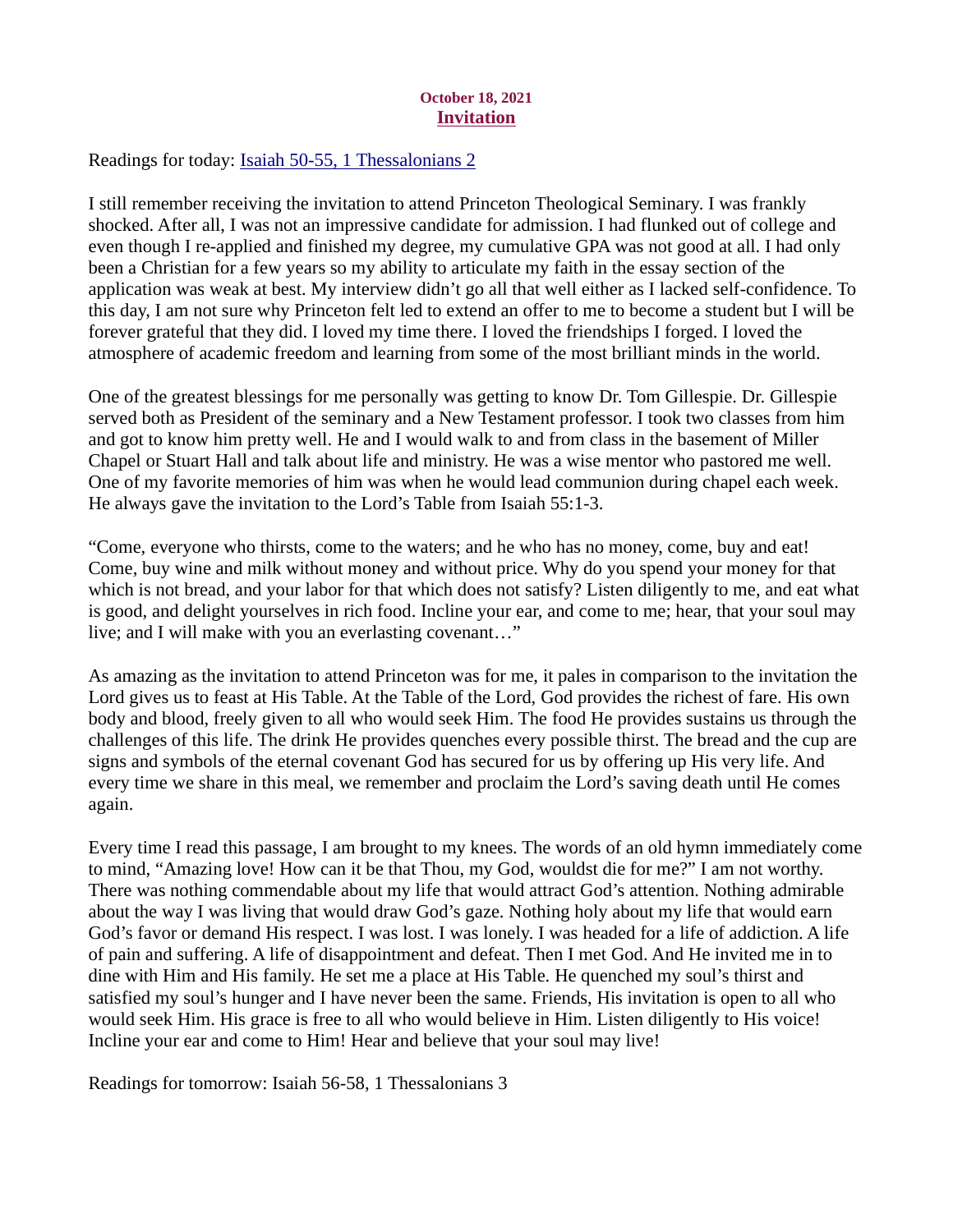#### October 19, 2021 A House of Prayer for All People

<span id="page-28-0"></span>Readings for today[: Isaiah 56-58, 1 Thessalonians 3](https://www.biblegateway.com/passage/?search=Isaiah+56-58%2C+1+Thessalonians+3&version=ESV)

One of my favorite worship experiences took place in South Chicago when I was in college. We were in La Villita or "Little Village" which is a predominantly Mexican-American enclave, working at a church there. We painted and helped restore the old building they were meeting in. We led youth group for the teenagers and afterschool programs for the younger kids. We built relationships with former gang members from the Latin Kings and Two Sixes. It was an eye-opening experience for a group of relatively wealthy white college students from Boulder, CO. The week kicked off with a worship service and it just so happened that on the particular week we had arrived, the pastor had arranged to do a pulpit swap with a black church in North Lawndale which is a predominantly African-American community a few blocks north of La Villita. The service started with the black choir processing in singing and dancing. Once they got to the front, the Latino worship band began playing praise songs in Spanish. The praise leader then offered a bi-lingual prayer on behalf of the entire community and introduced the preacher. He preached in true African-American style. "Start low. Go slow. Rise higher. Strike fire. Sit down in a storm!" Brilliant in oration. Passionate in delivery. Deep in biblical/theological reflection. It was awesome. So awesome, in fact, that about midway through his sermon, the interpreter sat down. He was no longer needed. It was clear to him and to everyone else in the room that even though the preacher was speaking English, everyone was hearing him in their own heart language. It was like Pentecost. The Holy Spirit became the interpreter. My mouth was hanging wide open. It was a taste of heaven.

I thought back to that experience when I read these words from Isaiah today, "And the foreigners who join themselves to the Lord, to minister to him, to love the name of the Lord, and to be his servants, everyone who keeps the Sabbath and does not profane it, and holds fast my covenant— these I will bring to my holy mountain, and make them joyful in my house of prayer; their burnt offerings and their sacrifices will be accepted on my altar; for my house shall be called a house of prayer for all peoples." The Lord God, who gathers the outcasts of Israel, declares, "I will gather yet others to him besides those already gathered." (Isaiah 56:6-8) I am so thankful for these words because I am - by the Bible's definition - a foreigner. A Gentile. Someone not chosen. I was born apart from God. I am not of the biological lineage of Abraham. I am not a child of the covenant. I know nothing of the significance of circumcision or the Passover or the Promised Land. The Exodus story is not my story. The Old Testament doesn't represent my history. And yet, God has adopted me as His own child. God has grafted me into His covenant. God has made His story my story and for that I am forever grateful.

Do you ever wonder what heaven will look and feel like? What languages we'll speak? What the worship experience will be like? Do you ever wonder about the people who will be there gathered with you around God's throne? Isaiah gives us the answer. "God's house will be a prayer for all peoples." It will include Jews and Gentiles. It will include those of African, Asian, Latino, European, and Indigenous descent. Every family. Every tribe. Every clan. Every nation will be represented around God's throne. They will speak a multitude of languages. They will come from a myriad of cultural backgrounds. They will have had a variety of life experiences. This has been God's plan from the beginning. To gather that which has been scattered. To restore that which has been lost. To tear down every dividing wall of hostility that sets us apart.

Readings for tomorrow: Isaiah 59-61, 1 Thessalonians 4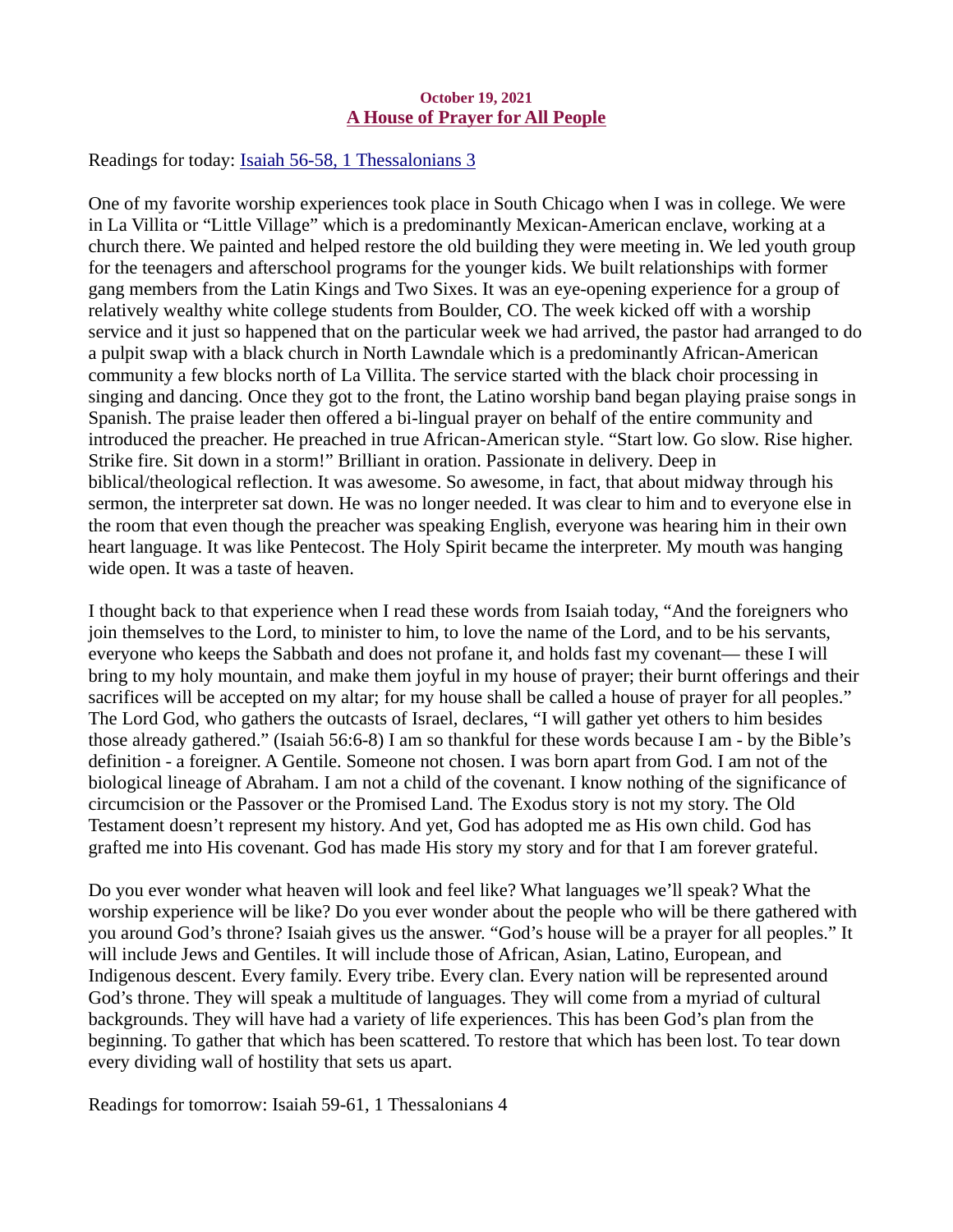#### October 20, 2021 Christian Hope

<span id="page-29-0"></span>Readings for toda[y: Isaiah 59-61, 1 Thessalonians 4](https://www.biblegateway.com/passage/?search=Isaiah+59-61%2C+1+Thessalonians+4&version=ESV)

Hope seems so elusive these days. The world is groaning. Our nation is struggling. Our communities are hurting. Our churches are dying. People we know and love are suffering. I think of the families of those who have lost loved ones over the past 18 months to COVID. I've spent time with many of them. Listening to them share their grief. I think of the families of those who have lost loved ones to suicide recently. I've spent time with many of them as well. Listening to them share their pain. I think of the people I know who've had to shut down their businesses due to the lockdowns or supply chain issues or lack of a steady workforce. I've listened to them share their frustrations. I think of the people I know who can't find work in their field anymore because of all the changes that have taken place. I've listened to them share their fears. I think of the pastors I know who've watched their churches be torn apart through divisions over masks, vaccines, politics, social/cultural issues, etc. Stunned by the lack of grace among the people of God, they feel paralyzed and isolated and question their call. It's heartbreaking and soul-crushing and if we aren't careful, we will fall into despair.

We are not the first to face such things. We are not the only ones weighed down by such burdens. The early church suffered greatly as well. They too knew hardship and pain. They were intimately acquainted with death and disease. They understood what happened when economies crashed and nations failed and divisions threatened to tear them apart at the seams. Most of Paul's letters are written to churches who were struggling with all these things and more. They too found themselves on the brink of despair. That's why I find his words so comforting this morning…

"But we do not want you to be uninformed, brothers and sisters, about those who are asleep, that you may not grieve as others do who have no hope. For since we believe that Jesus died and rose again, even so, through Jesus, God will bring with him those who have fallen asleep. For this we declare to you by a word from the Lord, that we who are alive, who are left until the coming of the Lord, will not precede those who have fallen asleep. For the Lord himself will descend from heaven with a cry of command, with the voice of an archangel, and with the sound of the trumpet of God. And the dead in Christ will rise first. Then we who are alive, who are left, will be caught up together with them in the clouds to meet the Lord in the air, and so we will always be with the Lord. Therefore encourage one another with these words." (1 Thessalonians 4:13-18)

We do not grieve as those who do not have hope. We do not suffer as those who have no salvation. We believe Christ has died, Christ has risen, and Christ will come again. We are not fighting a losing battle. We are not engaged in a war that will never end. We are not doomed to wander in the ruins of this world with no escape. There will come a day when the Lord Himself will descend from heaven. He will sound the trumpet of God. With the voice of an archangel, He will issue His glorious command. The dead in Christ will rise. Those who are alive will join them. Together they will ascend to meet the Lord to celebrate His return just as the Roman citizens used to rush out of the city of Rome to meet their victorious generals as they returned from conquest. As Christians, we are to keep our eyes fixed on the horizon. We are to pray continuously for the Lord's return. We place our ultimate hope in Jesus not technological advance or scientific research or political compromise or social policy or homogenous community or military might or cultural hegemony. He alone will set all things right. He alone will make all things new. He alone will wipe every tear from our eye and put an end to all evil and sin and suffering and pain. Fix your eyes on Jesus, friends, and encourage your brothers and sisters in Christ to do the same.

Readings for tomorrow: Isaiah 62-64, 1 Thessalonians 5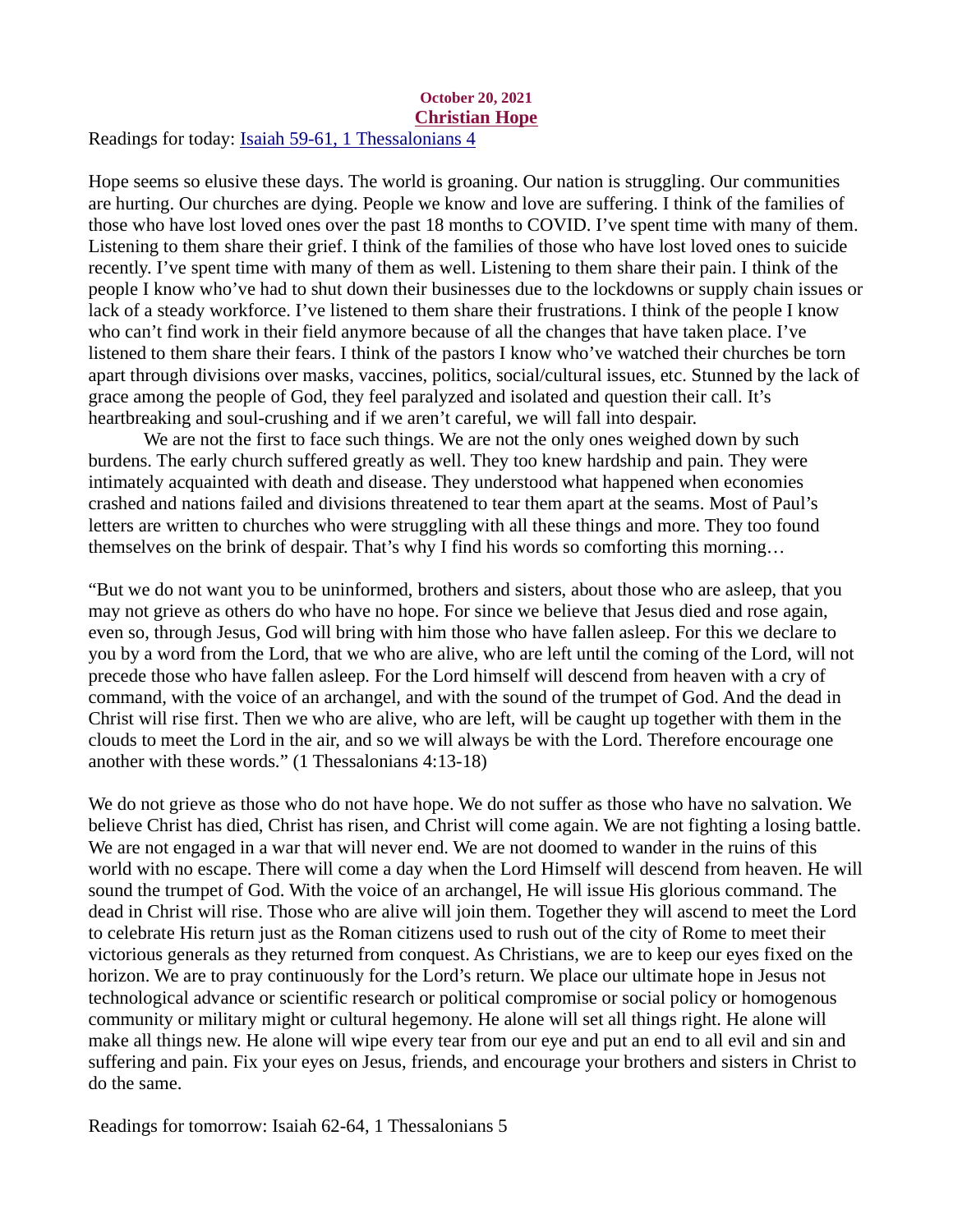## October 21, 2021 Potter's Hand

<span id="page-30-0"></span>Readings for toda[y: Isaiah 62-64, 1 Thessalonians 5](https://www.biblegateway.com/passage/?search=Isaiah+62-64%2C+1+Thessalonians+5&version=ESV)

A few years back, I had the privilege of visiting one of our mission partners outside of Kigali, Rwanda. Hope Haven is doing amazing work bringing hope and opportunity through education to some of the poorest of the poor in that part of the world. On our last night in town, we had dinner at a rooftop restaurant overlooking all of Kigali. It was a beautiful evening spent eating great food and sharing with new friends. Jason and Kimberly Peters were our hosts for the week and they were amazing. Jason serves as the CEO of Hope Haven and often spends his summers in Rwanda with his wife and family. We became very fast friends. Pastor Jimmy and his wife Sharol lead Potter's Hand Church in Kigali and Pastor Jimmy was instrumental in helping build Hope Haven due to his civil engineering background and experience in construction.

During the course of the meal, Pastor Jimmy shared his story with us. He is a trained civil engineer who has worked all over Rwanda. He has advanced degrees from more than one university. He has not only led many projects but consulted on many more and is very well-respected. In fact, prior to getting involved in ministry, he had an opportunity to go to work for some large construction firms overseeing some of the key infrastructure work in his country. However, God had a different plan for Jimmy's life. At the same time his professional career was taking off, he was serving part-time as an assistant pastor in his church. They had a crisis of leadership. It was extremely painful and resulted in many people leaving, including several of their key leaders. Jimmy was asked to fill the gap. He had a decision to make. Should he take the exciting, lucrative job offer from the government or take the difficult, lowpaying job of helping his church recover? As he prayed, God led him to verses like this one from Isaiah 64:8, "But now, O Lord, you are our Father; we are the clay, and you are our potter; we are all the work of your hand."

Jimmy knew the call had come. He was to serve the church. He gave up his position and power and wealth and political influence to serve a church broken by conflict. A church struggling to make ends meet. A church that was coming apart at the seams. He gathered the elders and leaders together and shared the verse God had given him. They renamed the church "Potter's Hand." I wish I could tell you some great story of success. Some great story about how God has honored Pastor Jimmy's choice by bringing prosperity and rapid growth to the congregation. What I can tell you is the story Jimmy shared with me. The story of God's abiding faithfulness to a small group of people hungry for the gospel with a passion to serve God's Kingdom. Pastor Jimmy has led his congregation well. Much healing has taken place. The church is growing. God is moving. But it is long, hard work. There are leadership challenges. Financial challenges. Ministry challenges. And yet, the verse God gave Pastor Jimmy before he stepped into this ministry continues to guide them. He is the Potter. We are the clay. The clay doesn't ask the Potter, "Why have you made me like this?" The clay doesn't question the Potter's plans for it's life. The clay doesn't worry because the Potter knows what He's doing. He is shaping us for His own glory.

It's an ancient insight that still holds true today. What was true for the prophet Isaiah has held true for Pastor Jimmy. CEO Jason. Pastor Doug. And everyone who calls on the name of the Lord. God is the master potter. We are his clay. He has us right where He wants us...on His wheel...and He is shaping us to serve His purposes in this world. We have no need to ask Him, "Why?" No need to question His plans. We simply are called to trust and obey. To let the Potter do what the Potter does best. What is the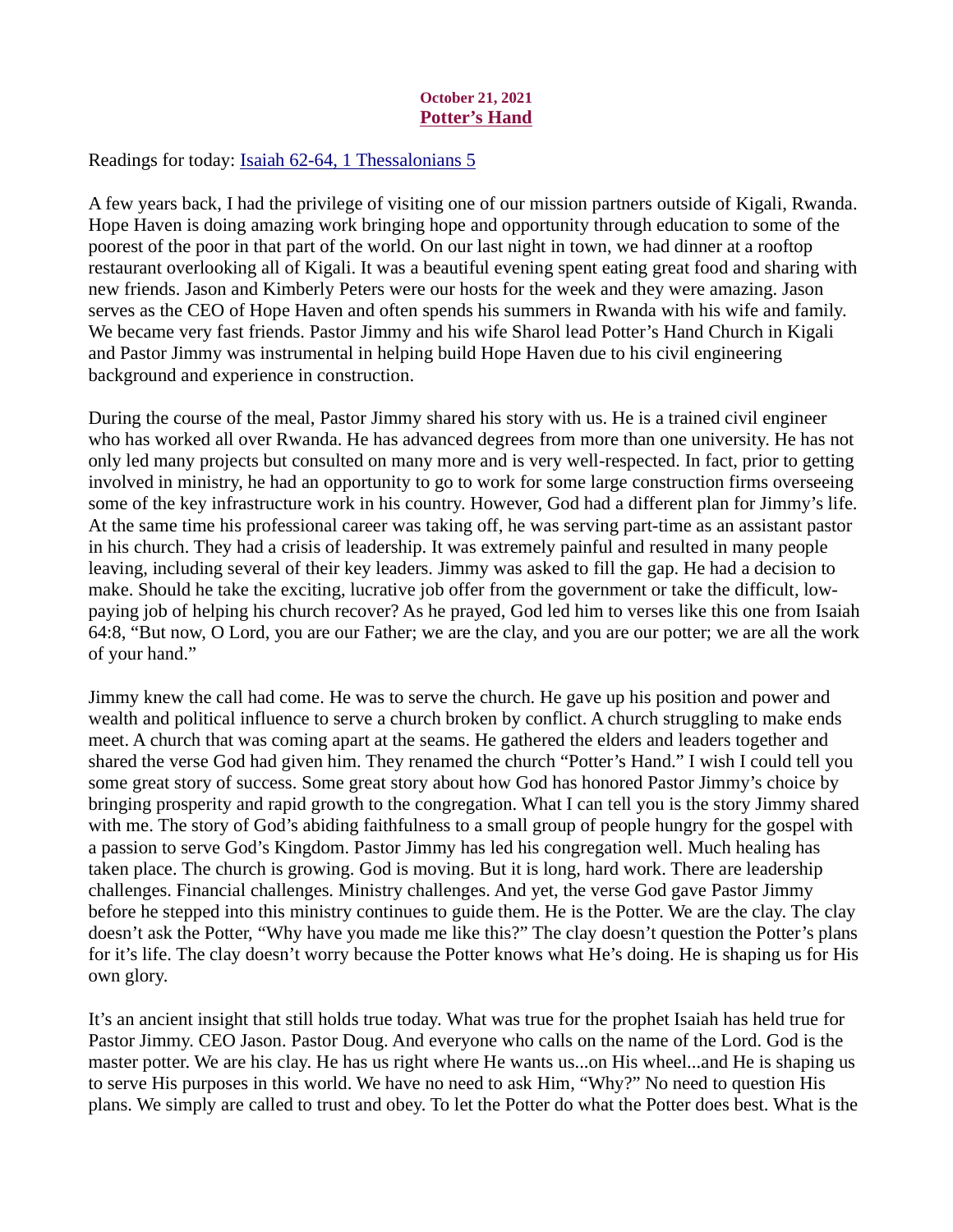Potter doing in your life today? How is He shaping you? How is He forming you? Where is He at work in you? Give Him thanks no matter what season you find yourself in.

If you want to find out more about Hope Haven or Potter's Hand Ministries, here are the links…

https://www.facebook.com/ThePottersHandMinistries/

https://hopehavenrwanda.org/

Readings for tomorrow: Isaiah 65-66, 2 Thessalonians 1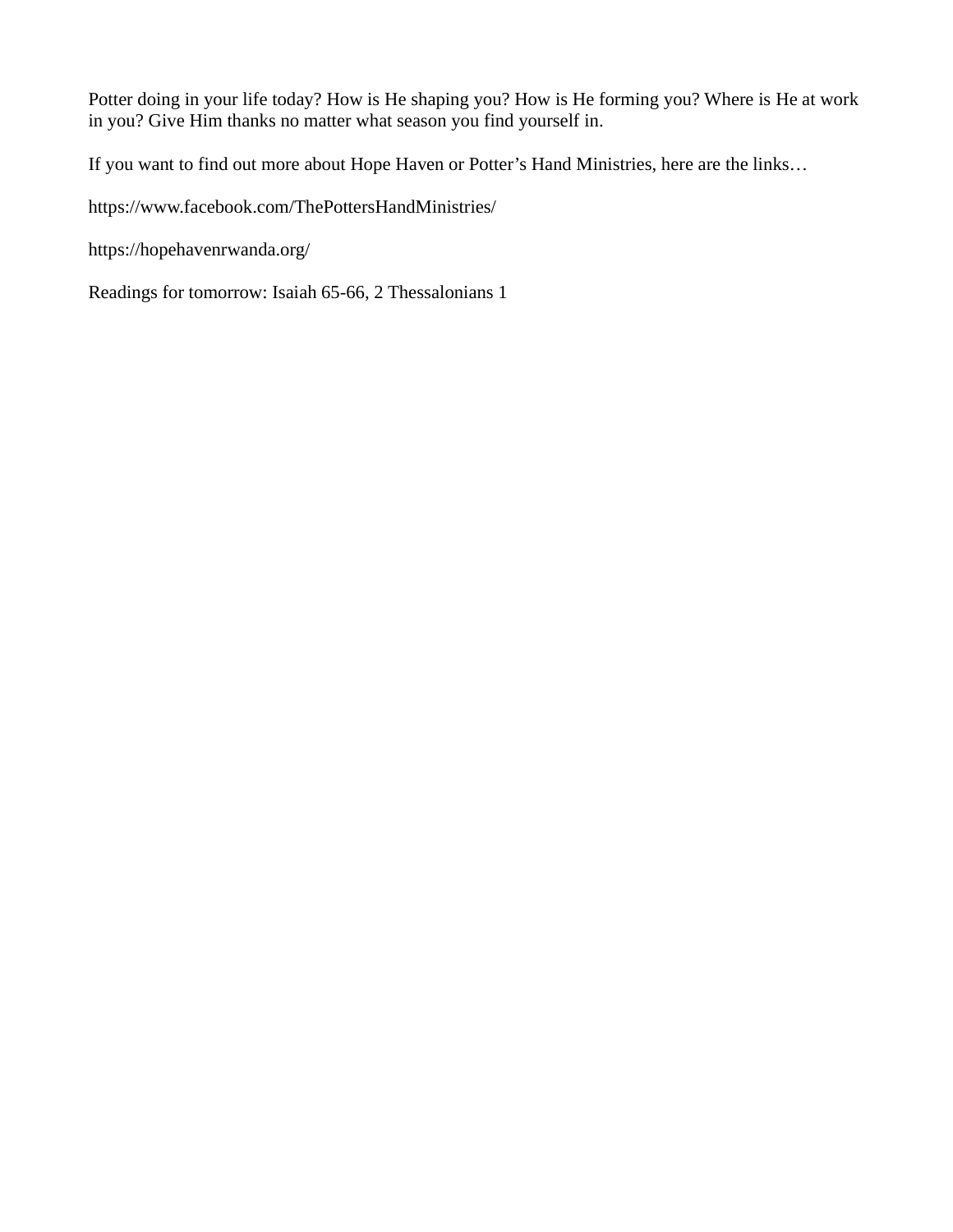## October 22, 2021 With God's Help

<span id="page-32-0"></span>Readings for today: **Isaiah 65-66, 2 Thessalonians 1** 

"To this end we always pray for you, that our God may make you worthy of his calling and may fulfill every resolve for good and every work of faith by his power..." (2 Thessalonians 1:11)

A common misconception in the Christian life is that while God performs the act of salvation, the rest of life is up to us. We raise our hands and come forward as a response to the Holy Spirit's work of regeneration in our hearts but then leave the sanctuary with this inner resolve to live by our own willpower. How many sermons have we heard over the years that could double as motivational TED talks? How many Bible studies turn into self-help sessions with a little Jesus thrown in? How many conferences and retreats have we attended where the main message was simply work harder? Do more? Be better for Jesus? I cannot tell you how many times I have picked up a book, downloaded a podcast, or attended a conference hoping to hear the gospel only to be told overtly or covertly that the quality of my life really depends on me. My self-discipline. My ability to resist temptation. The intentional way I live my life.

The Bible is clear. We simply do not have the power to live the Christian life. We do not have the will or the discipline to make it happen. Left to our own devices, we will struggle. Left to our own resources, we will fall. Trusting in our own strength, we will fail. Living the Christian life is not a matter of learning some new techniques. It's not a matter of turning over a new leaf. It is about transformation. Total-life transformation from the inside out and it is the work of God.

In the verse above, Paul prays for three things for his Thessalonian friends. All of them come from God. Not a single one is rooted in the human heart. He prays God will make them worthy of His calling. Essentially, he is praying for God's Spirit to so root and ground them in the righteousness of Christ that every facet of their lives - home, community, work, school, etc. - would reflect His glory. He prays their lives might become a living reflection of the reality God has already brought about through their salvation in Jesus Christ. In Christ, we are the very righteousness of God. Those called by Christ are constantly being formed and re-formed into His image, thereby being made worthy of the initial call God placed on their lives when He first saved them. This involves human activity of course. A change in human behavior. But even that is not accomplished through our own willpower alone.

The second thing Paul prays for is for God to fulfill their every resolve for good. Each and every day, we are faced with a fundamental choice. Will I live for God or will I live for me? Will I live selflessly or selfishly? Will I seek to honor God or will I gratify the desires of the sinful nature? This fundamental choice works itself out in lots of different situations in every facet of our lives. It pops up in every conversation. Every task assigned to us. Every chore we perform. Every interaction we have with another divine image-bearer who crosses our path. However it manifests itself, the fundamental choice is always the same. Will we do good or evil? And because we are predisposed through our sinful nature to do evil, we need God's help to do good.

The final thing Paul prays for is the power to perform every work of faith. Once God has called us and set us apart for Himself. Once He has reoriented our desires away from evil and towards the good. The final piece we need is the power to actually perform the action. We need the power to actually take the next step. To confirm our calling by acting on our resolve to walk by faith and not by sight. Only by tapping the limitless power of the indwelling presence of the Holy Spirit will we ever find the strength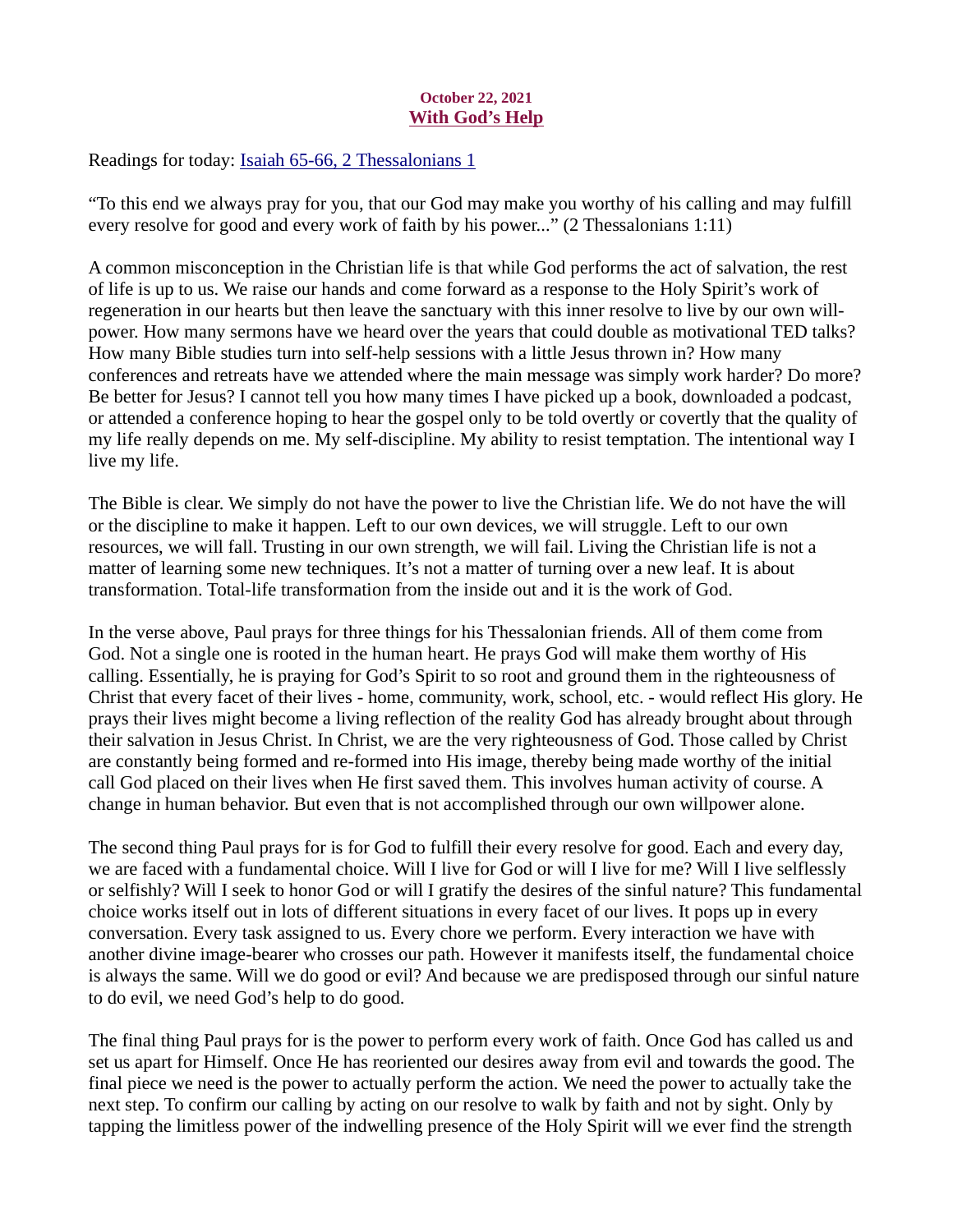to live for Christ. And this is why we must spend so much time with Him. Learning to hear His voice. Seek His wisdom. Surrender to His strength. This is why prayer and meditation on Scripture is absolutely vital to the Christian life. It's why weekly worship with a local body of believers is essential for every single Christian. It is through these ordinary "means of grace" that God makes us worthy of His calling. Fulfills our every resolve for good. And gives us the strength to perform every work of faith.

Readings for tomorrow: Jeremiah 1-2, 2 Thessalonians 2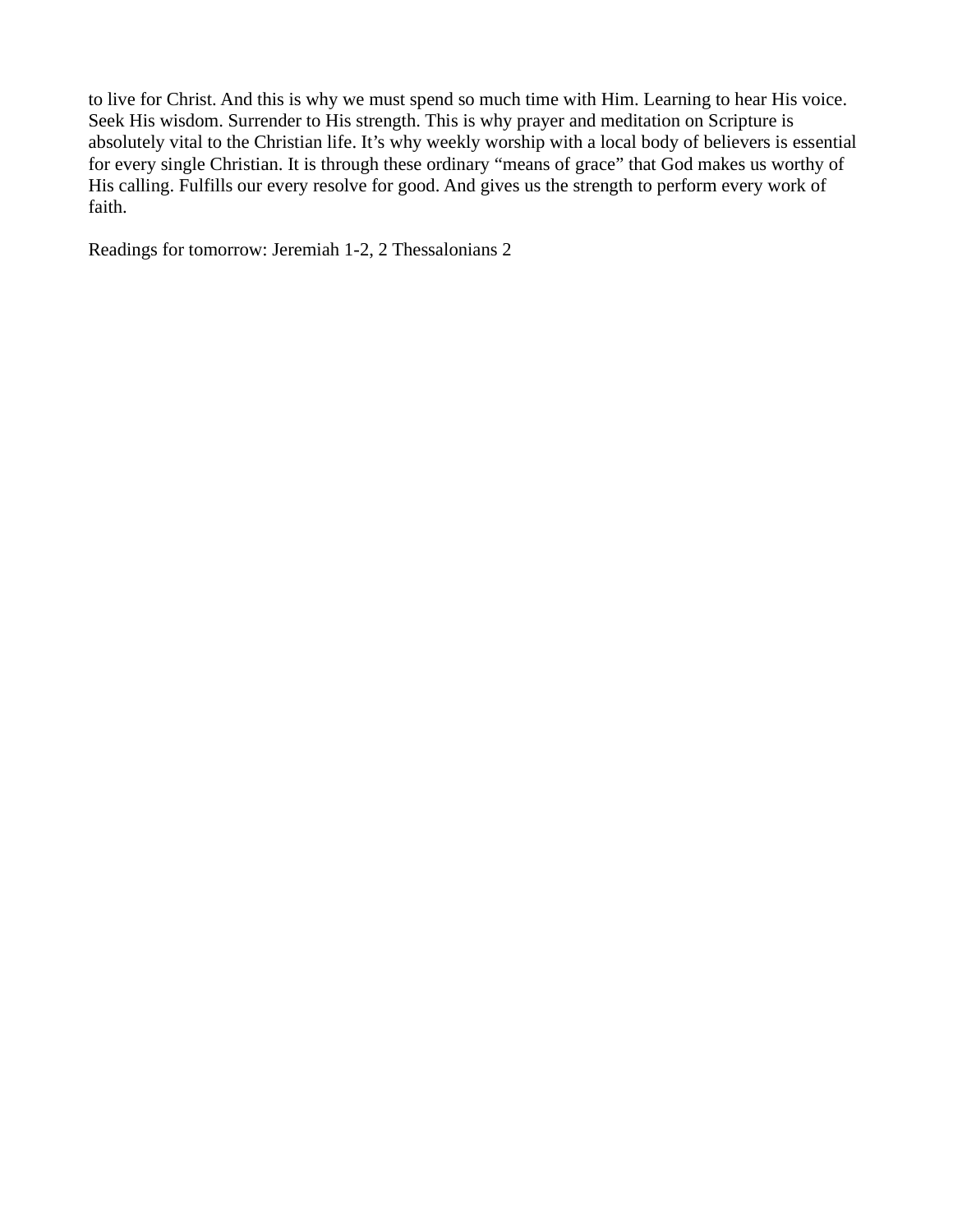## October 23, 2021 Broken Wells

<span id="page-34-0"></span>Readings for today: [Jeremiah 1-2, 2 Thessalonians 2](https://www.biblegateway.com/passage/?search=Jeremiah+1-2%2C+2+Thessalonians+2&version=ESV)

For generations, my family owned land in western Nebraska. Farmers. Ranchers. Feedlot owners. We managed a fairly significant operation. Over time, the land has been broken up and parceled out. Each generation taking a piece. Children and grandchildren left home and didn't return. The line of farmers has now died out though we still rent back what we do own to others who work the land in our place. A few years ago, I took my children back to see the land. Back to see the home where their grandparents and great-grandparents grew up. Back to see the cemetery where so much of their family is buried. It was a great trip. Filled with lots of stories. Lots of laughter. A reunion with cousins. A renewed sense of connection to a "place."

One of the big things I talked to my children about was the availability of water. Access to water is everything in this part of the country. If you don't have access, you are locked into a crop like dry-land wheat. The yield is poor. The value of the land plummets. It's incredibly hard to make a living. If you do have access, you can grow crops like corn. The yield is high. The value of the land skyrockets. Making a good living becomes far more feasible. The same is true for the pasture. We have a well system that benefits the herds of cattle that graze there all summer long. Ease of access to water makes for a better beef product in the long-run. Thankfully, our wells go all the way down into the Ogallala Aquifer which is one of the largest in the world. It means we'll have access to life-giving water decades to come.

One of the striking images from our reading today comes from Jeremiah 2:13, "For my people have committed two evils: they have forsaken me, the fountain of living waters, and hewed out cisterns for themselves, broken cisterns that can hold no water." Cisterns in the ancient world were holding tanks built at ground level or just below it to capture rain water. While important, they were highly dependent on consistent weather patterns. During seasons of drought, these cisterns ran dry. If they developed a leak, they became useless. In short, they were a poor substitute for a fountain or a natural spring. Human survival depends on having a reliable source for freshwater. Without this supply, humanity suffers and dies. Their crops wither and die. Their herds grow famished and die. I've seen the effects firsthand in southern Ethiopia where they have to depend on the annual rains for their water supply. I've also seen it firsthand on our own land when wells run dry or break down and water no longer is easily available.

God essentially tells Jeremiah that the same truth holds for the spiritual life. God is like the Ogallala Aquifer. He is a never-ending source of abundant, life-giving water that flows like a spring or fountain. He is more than enough to quench any thirst. More than enough to bring life to an otherwise arid land. More than enough to supply all their needs. Why then do God's people feel the need to make their own cisterns? Why do they feel the need to provide for their own water supply? Why do they turn to other gods who cannot supply what they need? Cannot bring life to their land? Cannot quench their spiritual thirst?

We face those same questions today. What cisterns are we building as we seek to provide for ourselves? Is it our 401k? Our rainy day fund? Our operational reserve? What happens when our cistern springs a leak? The market crashes. A pandemic strikes. A lockdown ensues. What then? What other gods are we turning to? What priorities are we placing before our Lord and Savior? Is it youth sports? Business? Leisure activity? Sleeping in? When we feel depressed or anxious, what drug do we use to find peace?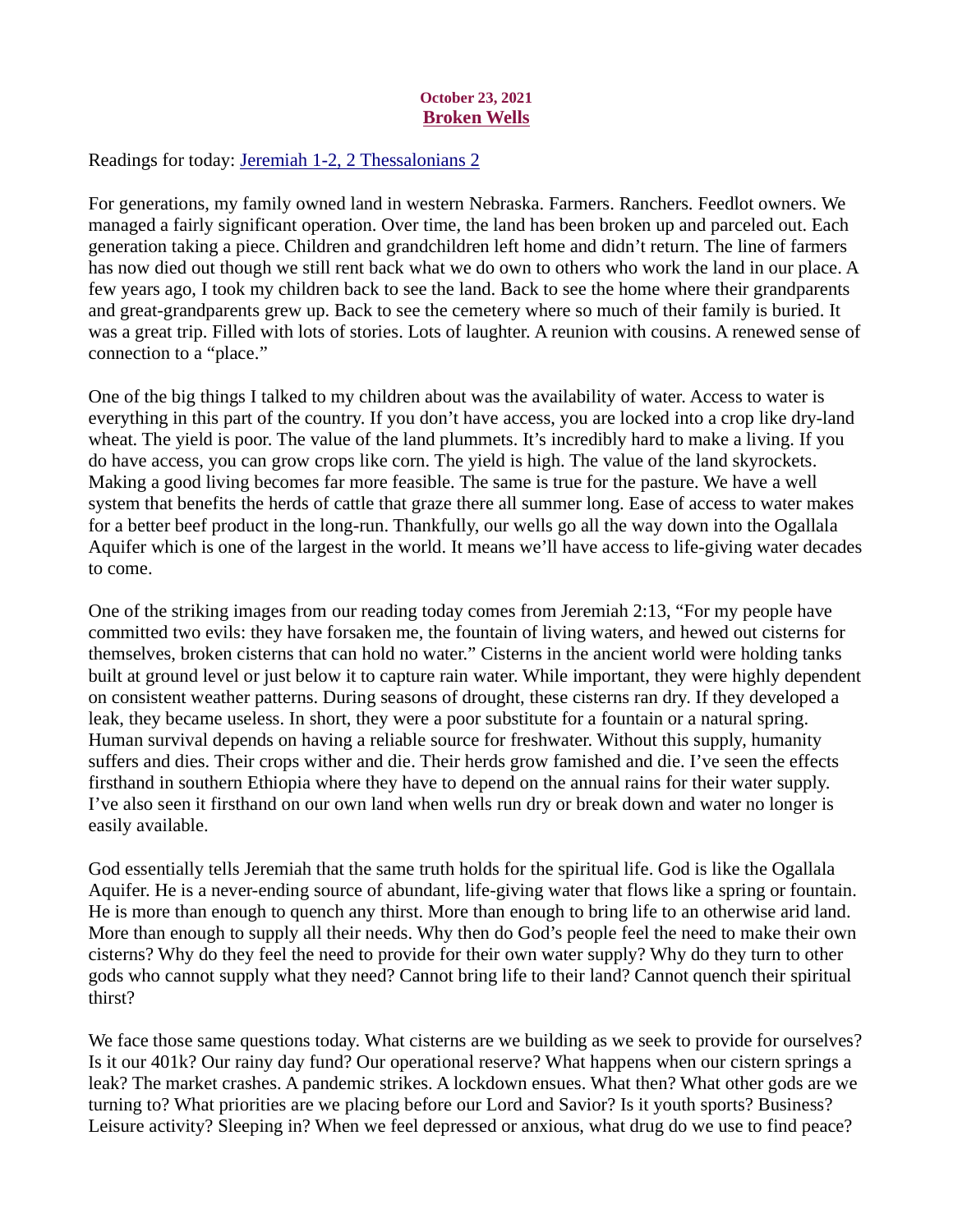Is it alcohol? Marijuana? Opioids? When we feel isolated or lonely, to whom do we turn? Pornography? A casual hookup? Friends, we are as guilty as the people of Israel. We have placed our trust in our own strength, our own wisdom, our own power to get us out of the mess we find ourselves in. We place our trust in leaders who are unfaithful. We place our trust in markets that are unstable. We place our trust in a future that is uncertain. When will we learn? The only hope we have is that we belong - body and soul - to our faithful Savior Jesus Christ! He is the only Source of Living Water that will quench our soul's thirst.

Readings for tomorrow: None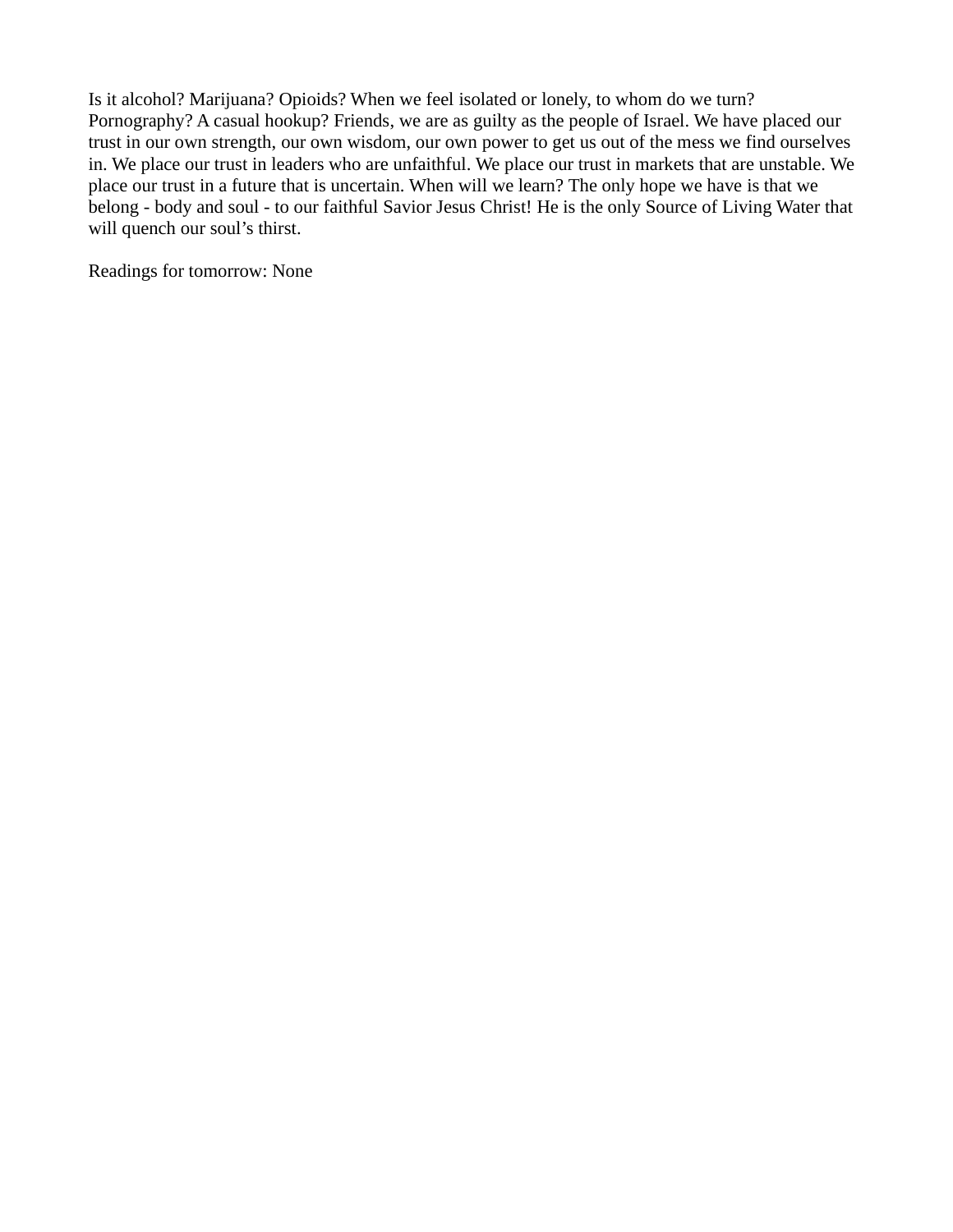## October 25, 2021 The Pain of God

<span id="page-36-0"></span>Readings for today[: Jeremiah 3-7, 2 Thessalonians 3, 1 Timothy 1](https://www.biblegateway.com/passage/?search=Jeremiah+3-7%2C+2+Thessalonians+3%2C+1+Timothy+1&version=ESV)

Jeremiah is a hard book to read. Especially if one gets in touch with the pain present throughout. Not only Jeremiah's pain as he watches his people and his nation struggle and suffer and eventually be destroyed. But God's pain as well as His people betray Him by chasing after other gods. So intertwined is the pain of God with His prophet that it is often hard to know who's speaking. For example, Jeremiah 4:19 says, "My anguish, my anguish! I writhe in pain! Oh the walls of my heart! My heart is beating wildly; I cannot keep silent, for I hear the sound of the trumpet, the alarm of war." (Jeremiah 4:19) Traditionally, these words have been ascribed to Jeremiah himself because we simply cannot fathom God saying such things. However, when one looks closely at the text, it is clear God is speaking in verse 18 ("Your ways and your deeds have brought this upon you. This is your doom, and it is bitter; it has reached your very heart.") and in verse 22 ("For my people are foolish; they know me not; they are stupid children; they have no understanding. They are 'wise'—in doing evil! But how to do good they know not.") Is it possible that we are so uncomfortable with the idea that God might feel pain that we automatically bracket this reading out of the text?

We're going to see this dynamic pop up over and over again throughout this book and it forces us to come to grips with how we see and understand God. Classically, the question goes to the "impassibility" of God. The idea that God doesn't have "passions" or "pathos" which has to do with suffering. Some have interpreted this to mean God doesn't have emotions but that's clearly not true. God expresses a whole range of emotions throughout the Scriptures. More specifically this idea has to do with the suffering of God. Can God suffer? Does such suffering suggest a change in God? Does it threaten the immutability of His nature and character? Historically, the answer has been "yes" which then forces us to find other explanations for what we read in texts like the one before us today. But what if God suffers? What if God chooses - in His freedom - to be the kind of God who moves towards suffering? Who embraces suffering? Who welcomes suffering without it changing who He is? Is this not the heart of the gospel? Is this not part of the mystery of the Incarnation? Eternal God choosing to take on human flesh? With all its weaknesses and struggles and hardships? Is this not the heart of the passion of our Christ? God suffering with us and for us even to the point of death?

It seems to me that we lose nothing by embracing the pathos of God if we understand God has freely embraced such pathos according to His own will. Certainly, such suffering is not forced on God. It doesn't take God by surprise. It doesn't enact a change on God's experience. God is beyond all these things. He truly is immutable or unchanging. He is the same yesterday, today and forever. There is no shadow or turning in Him. But at the same time, God has revealed Himself in a particular, one might even argue, peculiar kind of way. He is a God who embraces a broken creation. A God who covenants with a broken people. A God who is steadfast and faithful and loyal and true even in the face of evil. He is a God who likens His relationship with His people to a marriage and the faithlessness of His people to adultery. He frequently uses the language of betrayal and heartache and pain to express His dismay over the sinful choices His people make. No one forces God to remain faithful. No one makes God forgive. No outside force can drive God to do anything He Himself has not already chosen to do in complete freedom. Which makes passages like the one we read today and others like it throughout the book of Jeremiah so intriguing.

What if God is in anguish over us? What if being in relationship with us breaks God's heart? What if God's choice to love us from before the foundations of the earth involved Him choosing unimaginable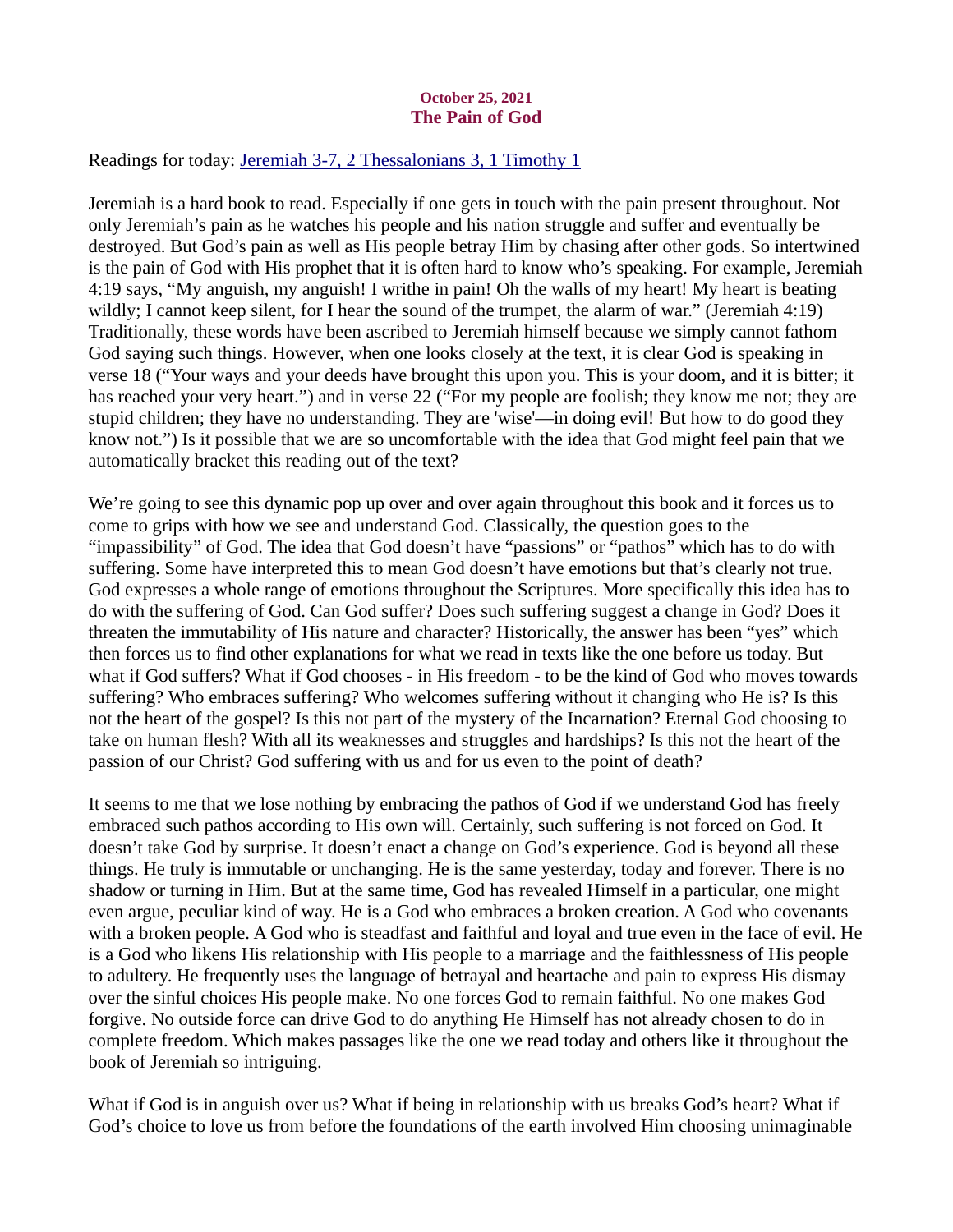suffering? Would this change how you relate to Him? Change how you see Him? Change how you experience Him? Change how you love Him?

Readings for tomorrow: Jeremiah 8-9, 1 Timothy 2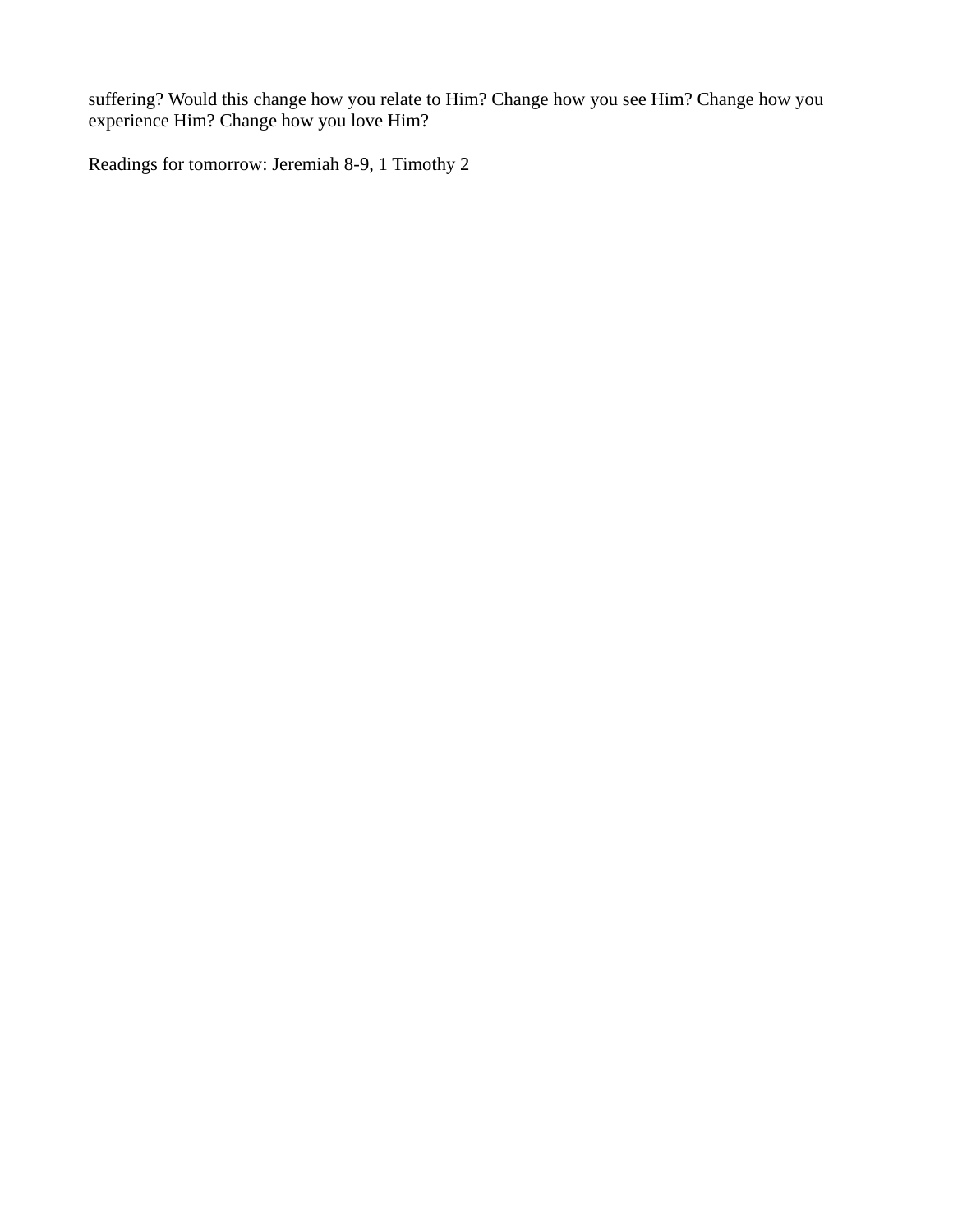## October 26, 2021 Truth

<span id="page-38-0"></span>Readings for today[: Jeremiah 8-9, 1 Timothy 2](https://www.biblegateway.com/passage/?search=Jeremiah+8-9%2C+1+Timothy+2&version=ESV)

Truth is a rare commodity in our day and age. Fake news. Outright lies. Conspiracy theories. Ideologically-driven news cycles. It's hard to discern what is true and what is false in our world. Add to that the commercially driven lies our culture sells about beauty, identity, happiness, fulfillment, etc. and we find ourselves swimming in a cesspool of deceit. Social media has only thrown gas on this fire. Exacerbating a phenomena that threatens the very fabric of our society. Sadly, the church has fallen prey to these same forces. Trading in the truth of the gospel for a more palatable, therapeutic gospel that fills the seats, sells books, and makes rockstars out of megapastors. But it's not just the megachurches who fallen for these lies. I cannot tell you the number of small churches I know who've allowed themselves to be defined more by the culture wars raging around us than the truth of the gospel. I cannot tell you the number of churches I know who care more about one's political affiliation, one's musical preference, one's theological camp, or one's denominational label than the truth God lays out for us in Scripture. I cannot tell you the number of individuals I meet who claim to be Christian but whose lives exhibit little, if any, evidence of the fruit of the Holy Spirit. Left without a champion, truth is lost and our world descends into chaos.

Jeremiah faced a similar situation, living as he did in the final days of the kingdom of Israel. "Let everyone beware of his neighbor, and put no trust in any brother, for every brother is a deceiver, and every neighbor goes about as a slanderer. Everyone deceives his neighbor, and no one speaks the truth; they have taught their tongue to speak lies; they weary themselves committing iniquity...Their tongue is a deadly arrow; it speaks deceitfully; with his mouth each speaks peace to his neighbor, but in his heart he plans an ambush for him." (Jeremiah 9:4-5, 8) It sounds strikingly familiar, does it not? Those with whom we disagree are not just wrong, they are evil. Those who are different are corrupt. Those who will not toe the line when it comes to ideological purity cannot be trusted. Their motives are suspect. They must have a hidden agenda. Surely there is a conspiracy afoot!

"Again the Lord said to me, "A conspiracy exists among the men of Judah and the inhabitants of Jerusalem..." (Jeremiah 11:9) AHA! There it is! Confirmation of the deep state! Confirmation that those who don't agree with us are plotting to take over! Confirmation of the most nefarious intentions of our enemies! SEE! It's all right there in the Bible! But then Jeremiah confronts us with the hard truth. The "conspiracy", as it were, exists not "out there" but "in here." Inside every human heart. Deceit. Fake news. Blatant falsehoods. Hidden agendas. Guess what? They're all right here. In my heart. I fight them every single day. My entire life is a battle against such evil. So is yours if you're honest. Listen to Jeremiah's own words, "For they are all adulterers, a company of treacherous men. They bend their tongue like a bow; falsehood and not truth has grown strong in the land; for they proceed from evil to evil, and they do not know me, declares the Lord." (Jeremiah 9:2-3) He's describing us. He's describing humanity. The pagans and the people of God.

The truth, friends, is much more complex than we want to acknowledge. We all have sinned and fallen short of the glory of God. There is none who is righteous. Not a single one. All of us are like sheep who have gone astray and it is only the love of the Good Shepherd that keeps us from destroying ourselves. Left to our own wisdom, we will become confused. Left to our own strength, we will fail. Left to our own riches and resources, we will eventually go broke. And this is why God says to Jeremiah, "Let not the wise man boast in his wisdom, let not the mighty man boast in his might, let not the rich man boast in his riches, but let him who boasts boast in this, that he understands and knows me, that I am the Lord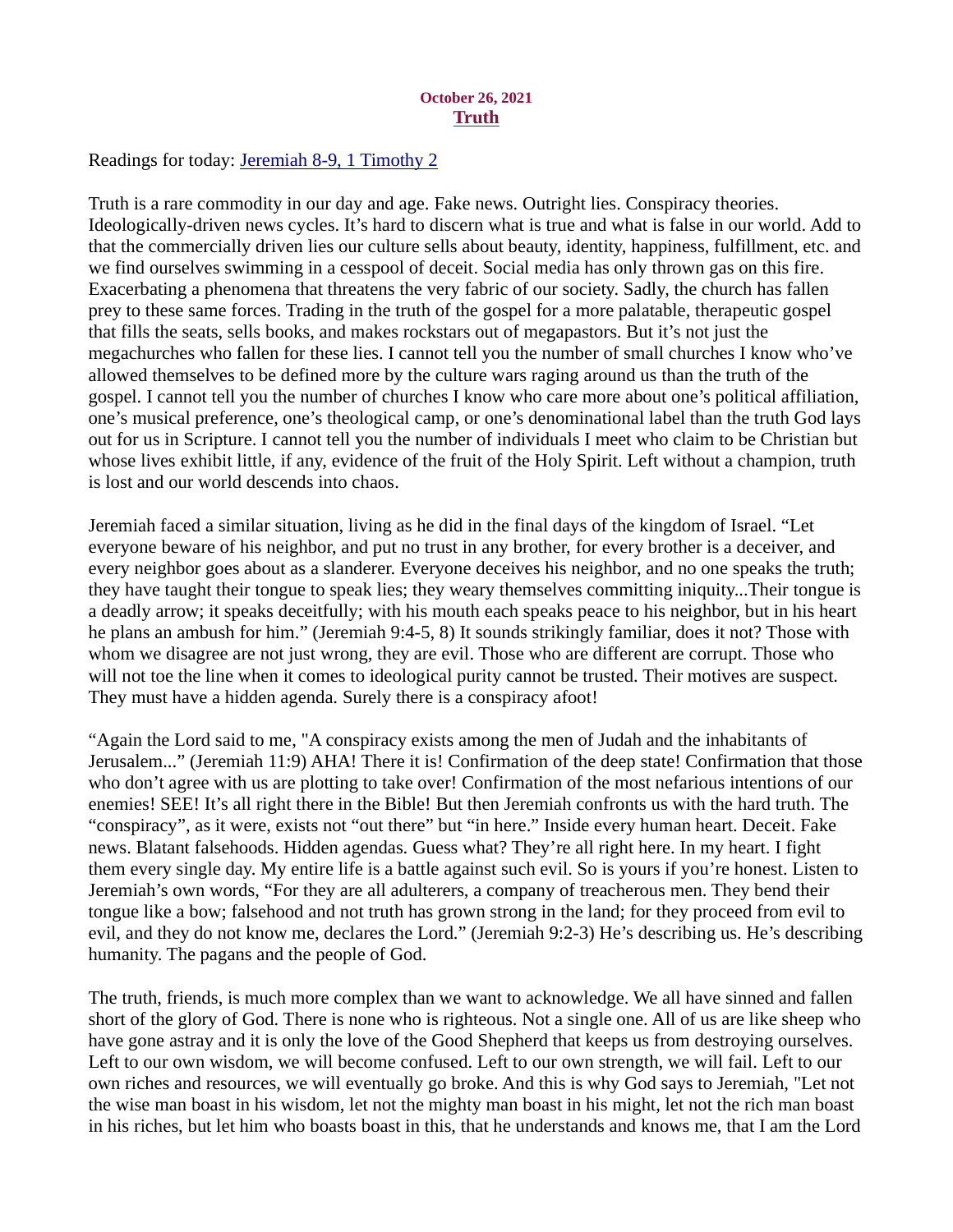who practices steadfast love, justice, and righteousness in the earth. For in these things I delight, declares the Lord."(Jeremiah 9:23-24)

Truth can only be found in God. The only way to discover truth is through a personal relationship with Jesus Christ. Only after our dead hearts have been revived by the Holy Spirit can we discern what is true and false about our world and about ourselves. Only as we continue to surrender our own agendas, our own ideas, our own thoughts, our own opinions, our own truth to our Lord will we come to see His Truth for what it is and rejoice. Only as we fix our eyes on Jesus will we be able to see through all the lies and deceit this world has to offer.

Readings for tomorrow: Jeremiah 10-11, 1 Timothy 3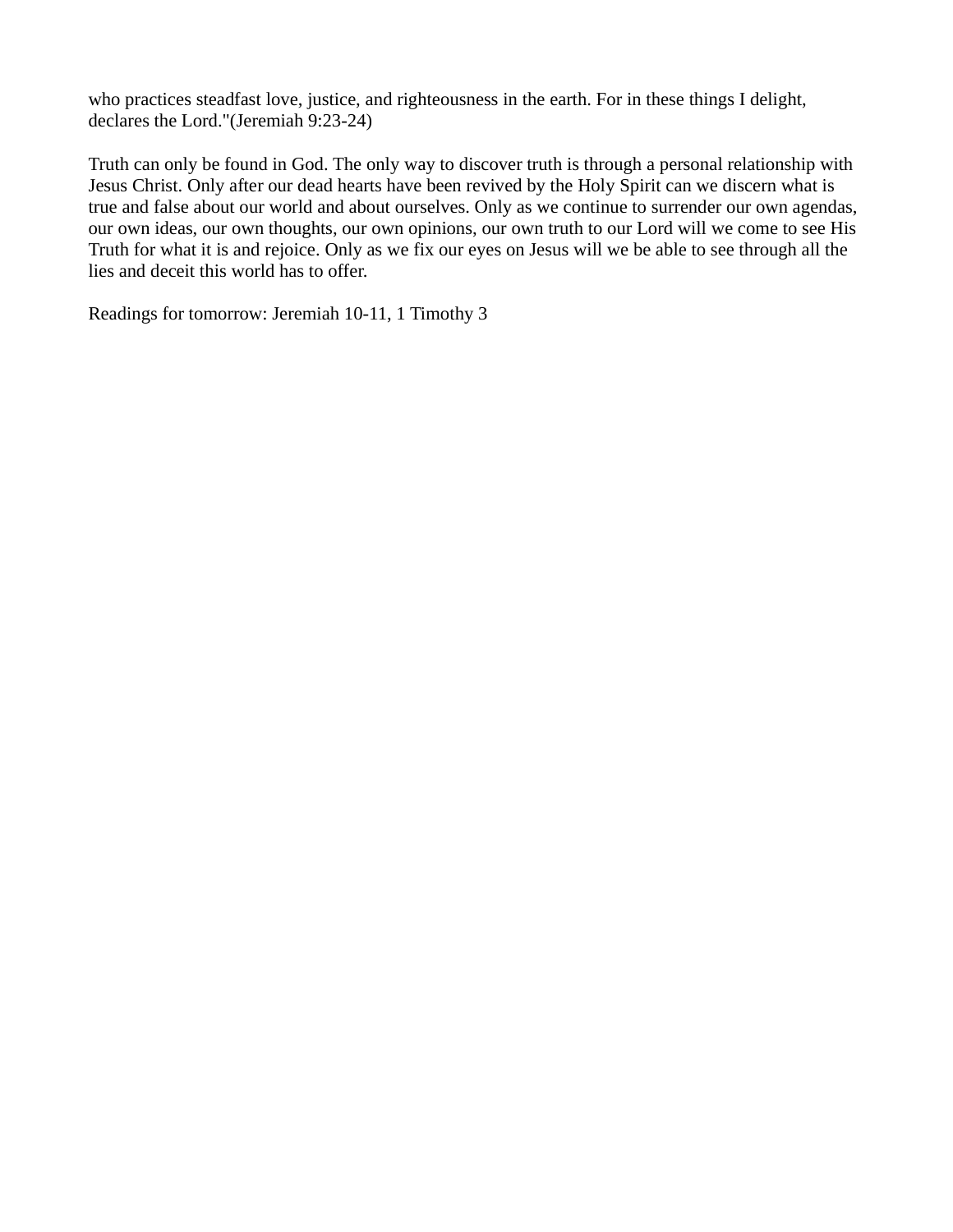## October 27, 2021 Keep the Main Thing the Main Thing

<span id="page-40-0"></span>Readings for today[: Jeremiah 10-11, 1 Timothy 3](https://www.biblegateway.com/passage/?search=Jeremiah+10-11%2C+1+Timothy+3&version=ESV)

Imagine you're Timothy. A young man (perhaps in his late twenties or early thirties) who's been entrusted by Paul with the church in Ephesus. Ephesus is at the zenith of its power and influence. Made capital of the region by Caesar Augustus, it is a center for learning and commerce. It is home to one of the seven ancient wonders of the world. The Temple of Artemis draws thousands of pilgrims from all over the region. They came to worship. They came to trade. They came to make deposits at the Temple which served as the largest bank in the area as well. The cult of Artemis created great wealth. An entire economy had grown up around the worship of their deity. The priestesses exercised great political and social influence. Your mentor Paul started a riot here when he preached the gospel and the church he left behind was facing some significant challenges.

Whenever the gospel penetrates a new region, one of the real dangers that pops up almost immediately is syncretism. The merging of older, pagan religious beliefs with the truth of the Christian faith. Some of it is brought on by the missionaries themselves as they try to translate the gospel into the local language and culture. Some of it is brought by the new believers as they struggle to leave the old ways behind. What often ends up emerging is a faith that is sub-Christian or pseudo-Christian and this is exactly what Paul warns Timothy about in the beginning of this letter. "As I urged you when I was going to Macedonia, remain at Ephesus so that you may charge certain persons not to teach any different doctrine, nor to devote themselves to myths and endless genealogies, which promote speculations rather than the stewardship from God that is by faith...Certain persons, by swerving from these, have wandered away into vain discussion, desiring to be teachers of the law, without understanding either what they are saying or the things about which they make confident assertions." (1 Timothy 1:3-4, 6-7) Of course, the same challenge holds true in areas that are gospel-saturated. Consider the challenges of the post-Christian west. The rapid decline of Christianity in Europe and the United States. The fracturing of the church. The emphasis on non-essential doctrines. The utter lack of grace and charity for fellow believers. It's just so hard to keep the main thing the main thing.

So what is the "main thing" you might ask? Paul tells us in 1 Timothy 3:16, "Great indeed, we confess, is the mystery of godliness: He was manifested in the flesh, vindicated by the Spirit, seen by angels, proclaimed among the nations, believed on in the world, taken up in glory." Put another way, Christ was born. Christ died. Christ was raised. Christ's resurrection was witnessed by angels. Christ has been proclaimed among all the nations. Christ has been believed by all kinds of people. Christ ascended into heaven. This is the great mystery of our faith. This is the beating heart of the gospel. It has nothing to do with us and everything to do with what God has done for us. Sure, we can parse out the finer points of our theology. We can engage in all kinds of metaphysical speculation on how Christ's two natures co-existed. We can wax philosophical about the eternal mysteries of the Godhead. We can debate the ethical implications of the Kingdom. We can argue over the specifics of eschatology. But all of it is meaningless - vanity of vanities according to Solomon - in comparison to what God has revealed in Jesus Christ.

These words are as much for us as they are for Timothy. The challenge is just as real for the church today as it was for the church in Ephesus. Unity in the essentials. Liberty in the non-essentials. Charity for all. The reality is it is so easy for us to get bogged down. Even as we read this letter, we find ourselves tempted to focus on non-essential questions like who gets to serve and in what role or what people should wear to worship or the patriarchal/misogynistic nature of 1st century culture. Friends, put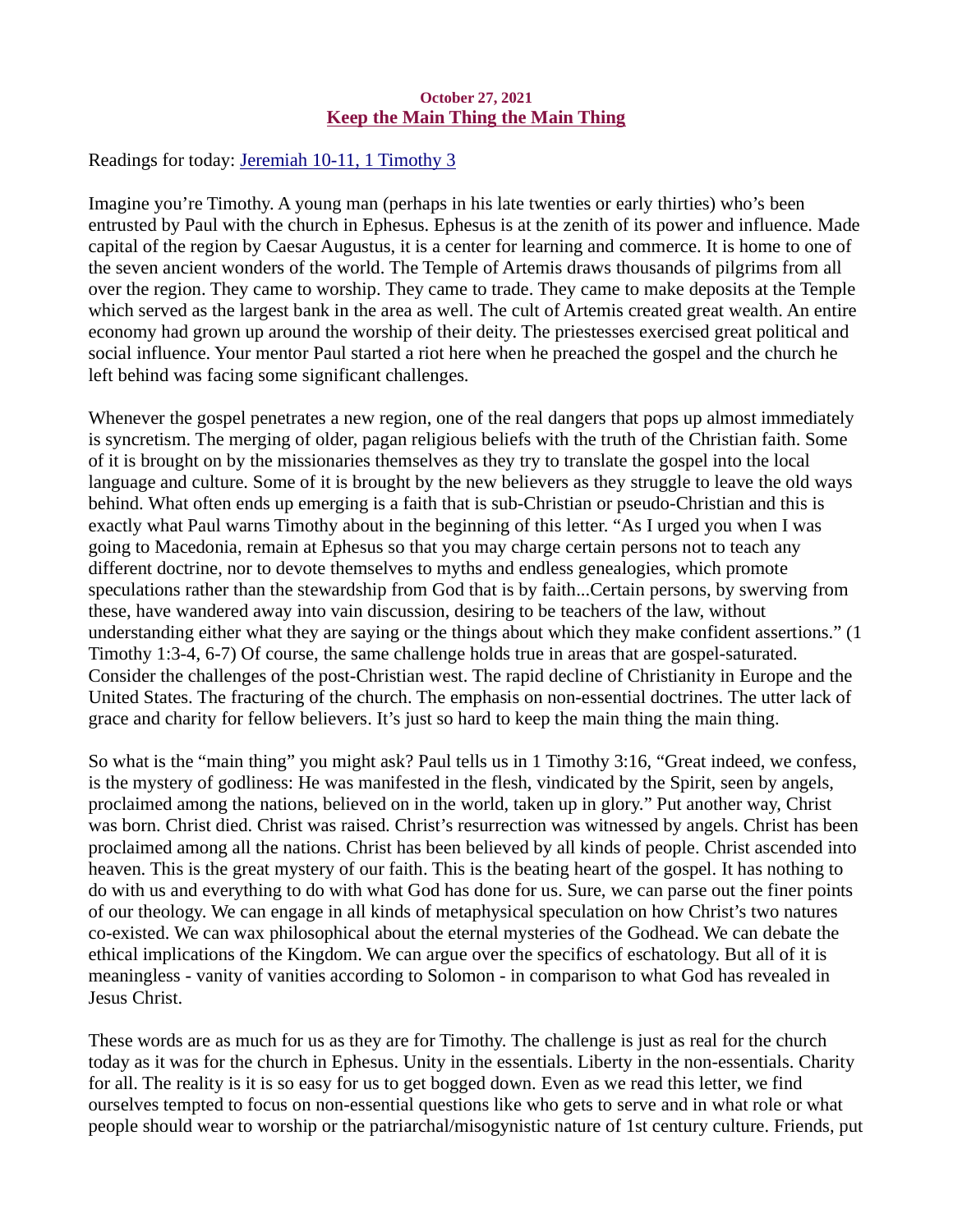aside the petty squabbles. Let go of any personal preferences. Relinquish your grip on theological certainty and instead embrace the great mystery of our faith - Christ was born, Christ has died, Christ has risen, Christ ascended, and Christ will come again. Focusing on Jesus is how we keep the main thing the main thing for He Himself is the main thing! Amen?

Readings for tomorrow: Jeremiah 12-13, 1 Timothy 4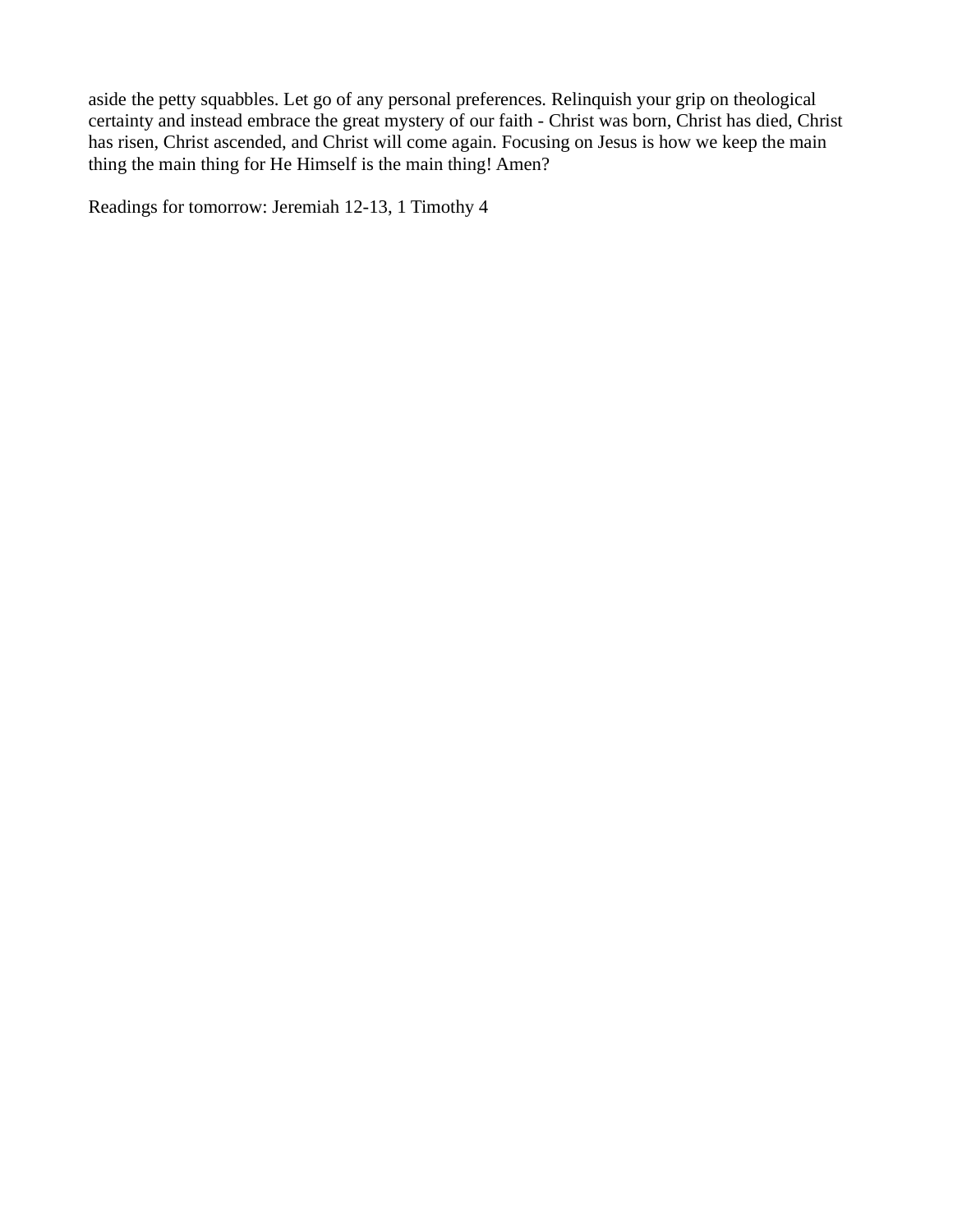## October 28, 2021 COVID Fatigue

<span id="page-42-0"></span>Readings for today[: Jeremiah 12-13, 1 Timothy 4](https://www.biblegateway.com/passage/?search=Jeremiah+12-13%2C+1+Timothy+4&version=ESV)

For months I've been praying for dear friends in ministry across the country. I've had countless conversations with pastors and ministry leaders from all walks of life. All kinds of churches. Across all sorts of denominations. For years they've served their congregations faithfully. They've wept with those who weep. They've laughed with those who laugh. They've mourned with those who mourn. They've rejoiced with those who rejoice. They've baptized, married, counseled, and buried countless people. They've been invited into some of the most sacred and tender spaces in people's lives. They've been trusted with secrets. They've born incredible burdens. They've done all they can to model Jesus to those they love and serve. But the last 18 months has taken a toll. They're burned out from the stress. Broken by the pressure. Beaten down by the constant conflict. They feel betrayed by the very people to whom they've dedicated their lives. According to most estimates, 30% of them are now considering leaving the ministry. Almost 70% report feeling overwhelmed on a regular basis. 40% struggle with anxiety. Another 40% feel exhausted most of the time. It's heartbreaking.

I certainly am not immune to these pressures. However, I also recognize I've benefited from certain built-in advantages. I live in an affluent, extremely healthy community that has weathered the COVID storm relatively well. I've served my church for almost twelve years and can draw on a deep well of trust. I've got an unbelievable leadership team of elders and staff who have shared the load. My marriage is strong as are my relationships with my teenage and adult children. Perhaps most of all, the years I've spent working with pastors in the developing world has helped me maintain perspective in the midst of everything. My brothers and sisters who serve in places like Ethiopia and Uganda and South Sudan have faced, are facing, and will face far more significant challenges that I ever will in my own ministry.

Perhaps that's why these words from Jeremiah hit so close to home this morning, "If you have raced with men on foot, and they have wearied you, how will you compete with horses? And if in a safe land you are so trusting, what will you do in the thicket of the Jordan?" (Jeremiah 12:5) Here God is answering Jeremiah's complaint. He is tired. He is weary. He has been ignored, dismissed, and betrayed by the very people he feels called to serve. He serves at a difficult time in Israel's history. The kingdom is about to fall. The line of kings has failed. Injustice, oppression, tyranny, and corruption have brought the nation to her knees. People are suffering terribly. Those he loves are dying all around him. And though he has a Word from the Lord, no one listens. In the midst of his own heartache, Jeremiah cries out to God. How long, O Lord? Why God are you allowing these things to happen? Where are you in the midst of our pain?

God's answer is direct. If Jeremiah is already tired from racing with men on foot, what's going to happen when God calls him to even greater sacrifice in the days ahead? If Jeremiah is losing heart while he dwells in relative safety and security, what's going to happen when God brings destruction on Jerusalem and drives him into the wilderness? Is God being unkind? Does God lack compassion? Is God being mean? Not at all. He is preparing Jeremiah for the journey ahead. Things are only going to get harder. The suffering of God's people is only going to increase. Pagan nations will invade and burn Jerusalem to the ground. The Temple will be destroyed. The remnant who are left will be dragged into exile. Those who remain will barely survive. And still God's call remains. Jeremiah is to remain faithful. He is to stand at his post. He is to preach God's Word. He is to proclaim God's judgment. He is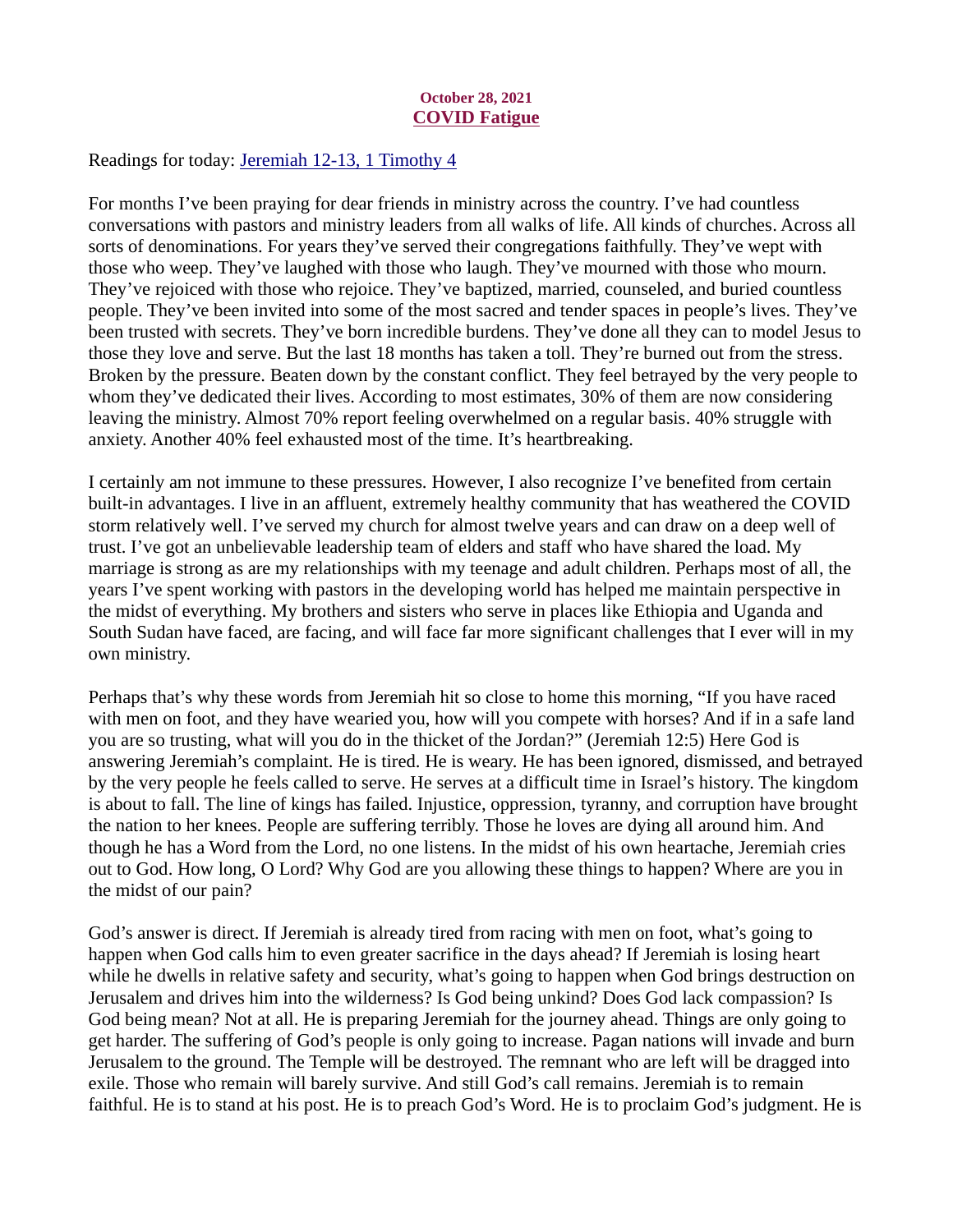to minister to those who fight him and attack him and abuse him and oppress him and say all manner of evil about him.

Does any of that sound familiar? You see, I don't think it's just pastors and priests who are struggling these days. I can't tell you the number of first responders I've talked to who feel exhausted as well. I can't tell you the number of doctors and nurses I know who are on the verge of quitting. I can't tell you the number of teachers and administrators who feel like they are caught in the crosshairs of all that's going on in our culture today. It's heartbreaking. And yet God's call remains for us as well. If we are weary from racing with men on foot, what will happen when the pace picks up and the pressure increases in the days ahead? If we who dwell in relative ease and safety and abundance can't seem to find any peace, what will happen if supply lines truly crash and the economy fails and our political system implodes and our lives get upended permanently? What will we do then?

God calls His people to be salt and light in the world. He never promised it would be easy. He never promised we'd be understood. He never promised we'd be liked or appreciated. In fact, being salty in a world that's lost it's flavor can feel very lonely. Being light in a world that grows ever darker can make us feel very alone. That's how Jeremiah felt. That's how many of my friends and colleagues feel. Perhaps that's how you feel today as well. Take heart! Keep the faith! Lift your eyes above the hills, above the circumstances of this world, and look to God! He is with you. He will never leave you or forsake you. He will give you all the strength and wisdom you need to persevere to the end.

Readings for tomorrow: Jeremiah 14-16, 1 Timothy 5, 6:2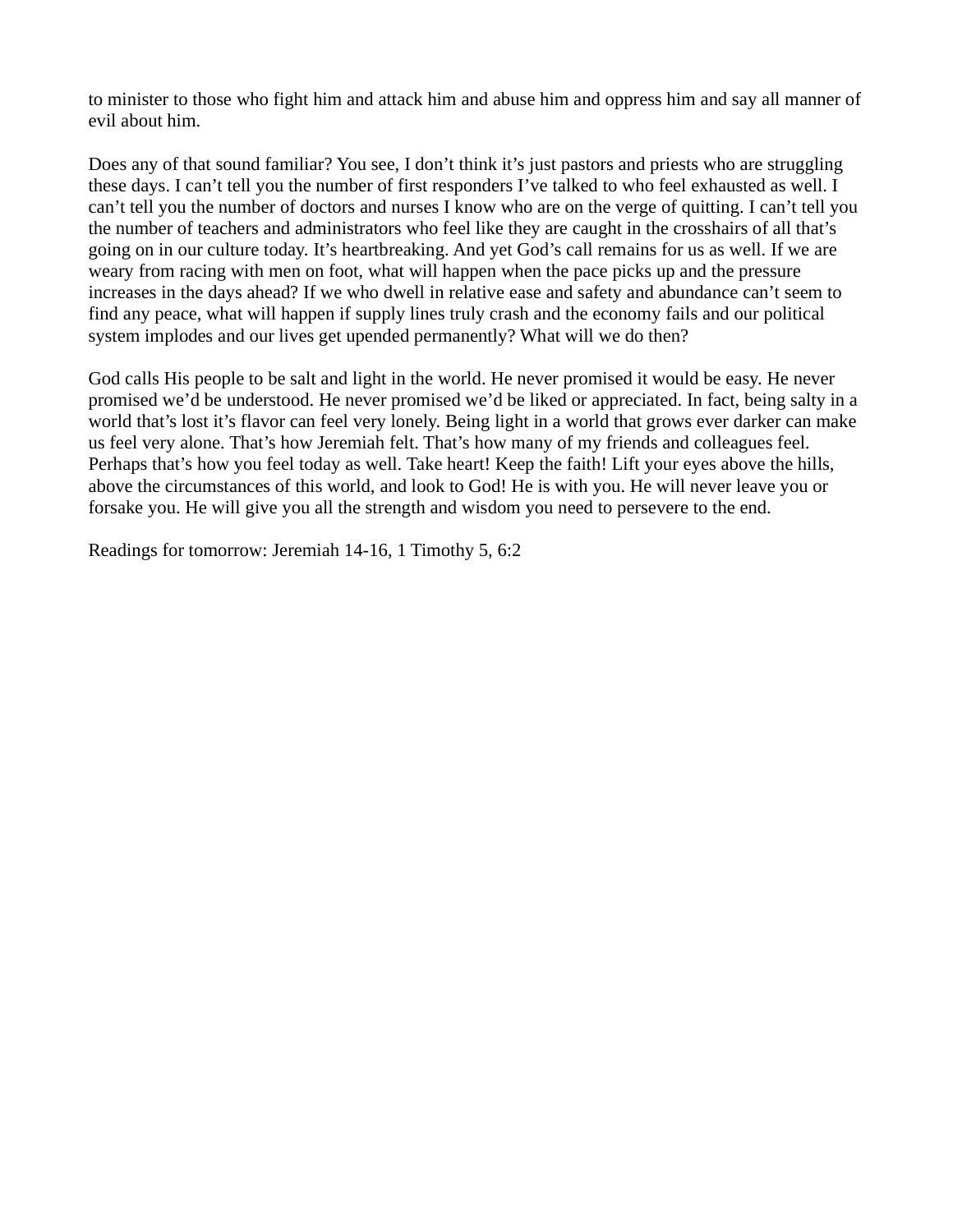## October 29, 2021 **Discouragement**

<span id="page-44-0"></span>Readings for today: [Jeremiah 14-16, 1 Timothy 5, 6:2](https://www.biblegateway.com/passage/?search=Jeremiah+14-16%2C+1+Timothy+5%2C+6%3A2&version=ESV)

There is a myth many Christians believe. If we are walking faithfully with the Lord. If we are obeying His commands and living according to His Word. If we are praying and worshipping and serving Him then we will not face hardship. We will not struggle or suffer or endure any pain. Life will be good and blessed and we will be happy. Fundamentally, we believe if we do our part, God is bound to do His and our lives should reflect His favor.

But then we read a passage like this one from Jeremiah today... "Woe is me, my mother, that you bore me, a man of strife and contention to the whole land! I have not lent, nor have I borrowed, yet all of them curse me...Your words were found, and I ate them, and your words became to me a joy and the delight of my heart, for I am called by your name, O Lord, God of hosts. I did not sit in the company of revelers, nor did I rejoice; I sat alone, because your hand was upon me, for you had filled me with indignation. Why is my pain unceasing, my wound incurable, refusing to be healed? Will you be to me like a deceitful brook, like waters that fail?" (Jeremiah 15:10, 16-18) Jeremiah is angry with God. He's bitter and frustrated. He's fulfilled the call of God. He's been faithful. He took God's Word and proclaimed it to the people at great personal cost. They beat and persecute him. They spit on him and mock him. He has no friends. No family. He sits alone. Who knows how long he has suffered? We only know he's finally reached a breaking point. He is in anguish. He is in pain. He is depressed. He is discouraged. He accuses of God of being deceitful. Lying to him. Pulling a bait and switch.

It's real. It's raw. It's honest. It's not uncommon. I've been there myself. I remember well the 19 months we spent in Wisconsin. We were fully convinced God called us to go there to plant a church. We were excited. We were passionate. We couldn't wait to get started. God had given us a vision. He had given us plenty of resources. We were confident we would do great things for Jesus. Within a few months, our dream became a nightmare. For the first time in my life, I became a man of "strife and contention" to those I worked for. I felt cursed. Afflicted. Unjustly accused. I didn't handle it well. I complained. I grew frustrated. I got angry with God. I felt like He had let me down. I felt like He had broken faith with me. After all, I had given up a thriving ministry and uprooted my family and poured my heart and soul into this new work. All to no avail. I ended up broken. Battered. Bruised. I contemplated throwing in the towel on ministry altogether. My wife was in an even darker place. It was the most painful time of our lives.

In the midst of our heartache, I cried out to God and this is what He said. In essence, "Should you accept good from me and not hardship? Did you think this life I called you to was only going to be up and to the right? One success after another? What if it is my will to crush you? To break your pride? To make you suffer so you learn to depend on Me? Am I not enough for you?" It was sobering and convicting and strangely...comforting. Even in our darkest moments, God was there. Though His presence was a refiner's fire, it felt good. The kind of good one feels after a hard workout or when one has overcome something incredibly difficult. You may still bear the scars but they become badges of honor along the way.

Such was true for Jeremiah as well. Listen to the Lord's response to him in the midst of his pain. "If you return, I will restore you, and you shall stand before me. If you utter what is precious, and not what is worthless, you shall be as my mouth. They shall turn to you, but you shall not turn to them. And I will make you to this people a fortified wall of bronze; they will fight against you, but they shall not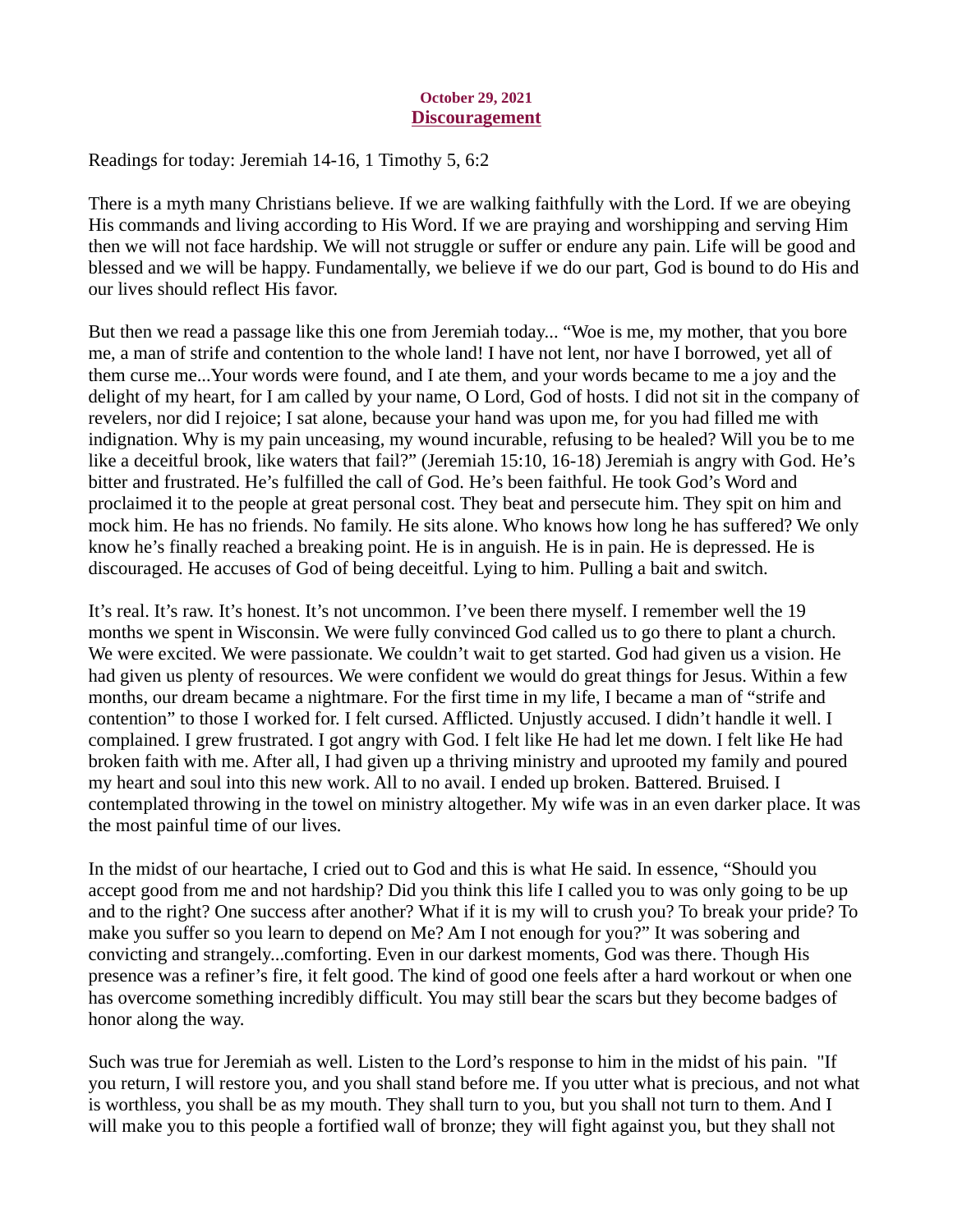prevail over you, for I am with you to save you and deliver you, declares the Lord. I will deliver you out of the hand of the wicked, and redeem you from the grasp of the ruthless." (Jeremiah 15:19-21) The call on Jeremiah's life will be a hard one. God is relentless. He will use Jeremiah as a hammer to break the nation's pride. He will be ostracized. Isolated. Hated. Persecuted. He will suffer and struggle and endure tremendous pain. But through it all, God will be with him. God will give him the strength he needs to bear up under the burden.

Only you know the burdens you carry in life. Only you know the source of those burdens. Sometime we suffer because of our sin. The choices we make lead us down dark paths. We have to own those choices. Take responsibility. Repent and turn back to the Lord. Sometimes the Lord leads us into suffering. To refine us. Test us. Break sinful patterns of pride and self-sufficiency in our lives. In those times, we must submit. Accept. Surrender to His sovereign will and trust even the hard times serve His purposes in our lives.

Readings for tomorrow: Jeremiah 17-19, 1 Timothy 6:2-21